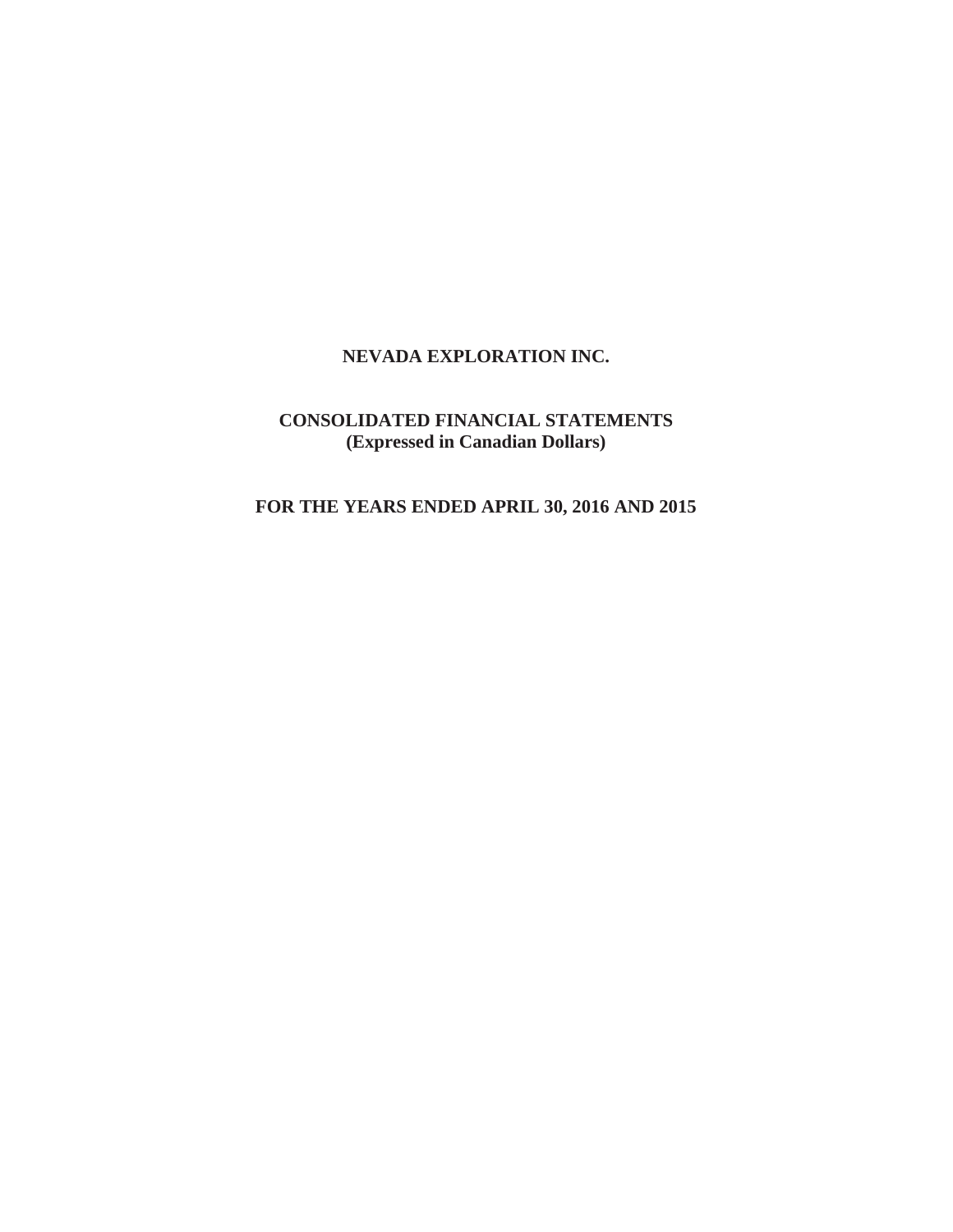

Collins Barrow Toronto LLP Collins Barrow Place 11 King Street West Suite 700, P.O. Box 27 Toronto, Ontario M5H 4C7 Canada

T. 416.480.0160 F. 416.480.2646

www.collinsbarrow.com

# **INDEPENDENT AUDITORS' REPORT**

## **To the Shareholders of Nevada Exploration Inc.**

We have audited the accompanying consolidated financial statements of Nevada Exploration Inc. and its subsidiary, which comprise the consolidated statements of financial position as at April 30, 2016 and April 30, 2015 and the consolidated statements of loss and comprehensive loss, changes in equity and cash flows for the years then ended and a summary of significant accounting policies and other explanatory information.

#### *Management's Responsibility for Consolidated Financial Statements*

Management is responsible for the preparation and fair presentation of these consolidated financial statements in accordance with International Financial Reporting Standards, and for such internal control as management determines is necessary to enable the preparation of consolidated financial statements that are free from material misstatement, whether due to fraud or error.

#### *Auditors' Responsibility*

Our responsibility is to express an opinion on these consolidated financial statements based on our audits. We conducted our audits in accordance with Canadian generally accepted auditing standards. Those standards require that we comply with ethical requirements and plan and perform the audit to obtain reasonable assurance about whether the consolidated financial statements are free from material misstatement.

An audit involves performing procedures to obtain audit evidence about the amounts and disclosures in the consolidated financial statements. The procedures selected depend on the auditor's judgment, including the assessment of the risks of material misstatement of the consolidated financial statements, whether due to fraud or error. In making those risk assessments, the auditor considers internal control relevant to the entity's preparation and fair presentation of the consolidated financial statements in order to design audit procedures that are appropriate in the circumstances, but not for the purpose of expressing an opinion on the effectiveness of the entity's internal control. An audit also includes evaluating the appropriateness of accounting policies used and the reasonableness of accounting estimates made by management, as well as evaluating the overall presentation of the consolidated financial statements.

We believe that the audit evidence we have obtained in our audits is sufficient and appropriate to provide a basis for our audit opinion.

#### *Opinion*

In our opinion, these consolidated financial statements present fairly, in all material respects, the financial position of Nevada Exploration Inc. and its subsidiary as at April 30, 2016 and April 30, 2015 and its financial performance and its cash flows for the years then ended in accordance with International Financial Reporting Standards.

Colline Barrow Toronto LLP

Chartered Professional Accountants Licensed Public Accountants August 23, 2016 Toronto, Ontario

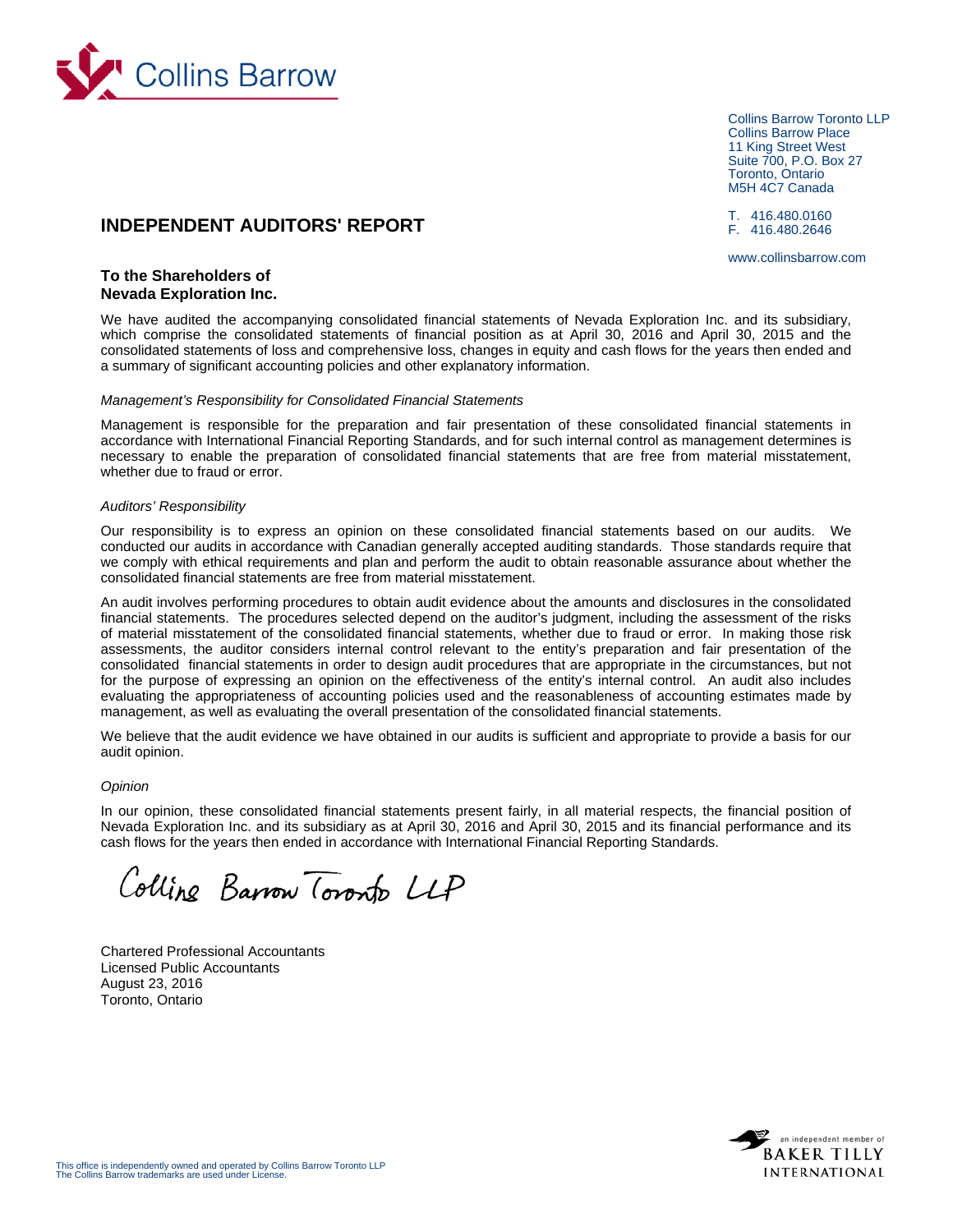## **NEVADA EXPLORATION INC.**

CONSOLIDATED STATEMENTS OF FINANCIAL POSITION (Expressed in Canadian Dollars) AS AT

|                                                                            |          | April 30,<br>2016         | April 30,<br>2015<br>Restated - Note 3 | May 1,<br>2014<br>Restated - Note 3 |
|----------------------------------------------------------------------------|----------|---------------------------|----------------------------------------|-------------------------------------|
| <b>ASSETS</b>                                                              |          |                           |                                        |                                     |
|                                                                            |          |                           |                                        |                                     |
| <b>Current assets</b><br>Cash                                              |          | \$<br>74,820              | \$<br>29,674                           | \$<br>22,603                        |
| Accounts receivable (Note 4)                                               |          | 16,506                    | 4,649                                  | 2,131                               |
| Prepaid expenses (Note 5)                                                  |          | 11,595                    | 7,948                                  | 17,735                              |
| Short term investments (Note 6)                                            |          | 8,503                     | 5,102                                  | 3,401                               |
| <b>Total current assets</b>                                                |          | 111,424                   | 47,373                                 | 45,870                              |
| <b>Non-current assets</b>                                                  |          |                           |                                        |                                     |
| Equipment (Note 8)                                                         |          | 46,192                    | 138,643                                | 144,860                             |
| Deposits and bonds (Note 10)                                               |          | 45,281                    | 28,894                                 | 87,321                              |
| <b>Total non-current assets</b>                                            |          | 91,473                    | 167,537                                | 232,181                             |
| <b>Total assets</b>                                                        |          | \$<br>202,897             | \$<br>214,910                          | \$<br>278,051                       |
| <b>LIABILITIES AND EQUITY</b>                                              |          |                           |                                        |                                     |
| <b>Current liabilities</b>                                                 |          |                           |                                        |                                     |
| Accounts payable and accrued liabilities (Notes 7 and 11)                  |          | \$<br>132,443             | \$<br>448,578                          | \$<br>272,045                       |
| Short term demand loan (Note 13)                                           |          |                           | 30,000                                 |                                     |
| Current portion of finance lease obligations (Note 12)                     |          | 11,381                    | 10,630                                 | 9,381                               |
| <b>Total current liabilities</b>                                           |          | 143,824                   | 489,208                                | 281,426                             |
| <b>Non-current liabilities</b>                                             |          |                           |                                        |                                     |
| Finance lease obligations (Note 12)                                        |          | 18,631                    | 28,855                                 | 35,870                              |
| <b>Total liabilities</b>                                                   |          | 162,455                   | 518,063                                | 317,296                             |
|                                                                            |          |                           |                                        |                                     |
| <b>Equity</b>                                                              |          |                           |                                        |                                     |
| Capital stock (Note 14)                                                    |          | 17,364,355                | 16,368,731                             | 16,122,776                          |
| Reserves (Note 14)<br>Deficit                                              |          | 866,472<br>(18, 190, 385) | 524,956<br>(17, 196, 840)              | 955,109<br>(17, 117, 130)           |
|                                                                            |          |                           |                                        |                                     |
| <b>Total equity</b>                                                        |          | 40,442                    | (303, 153)                             | (39, 245)                           |
| <b>Total liabilities and equity</b>                                        |          | \$<br>202,897             | \$<br>214,910                          | \$<br>278,051                       |
| Nature of operations and continuance of operations (Note 1)                |          |                           |                                        |                                     |
| <b>Change in accounting policy (Note 3)</b><br>Subsequent events (Note 21) |          |                           |                                        |                                     |
| Approved and authorized on behalf of the Board on: August 23, 2016         |          |                           |                                        |                                     |
| "Wade Hodges"                                                              | Director | "Dennis Higgs"            | Director                               |                                     |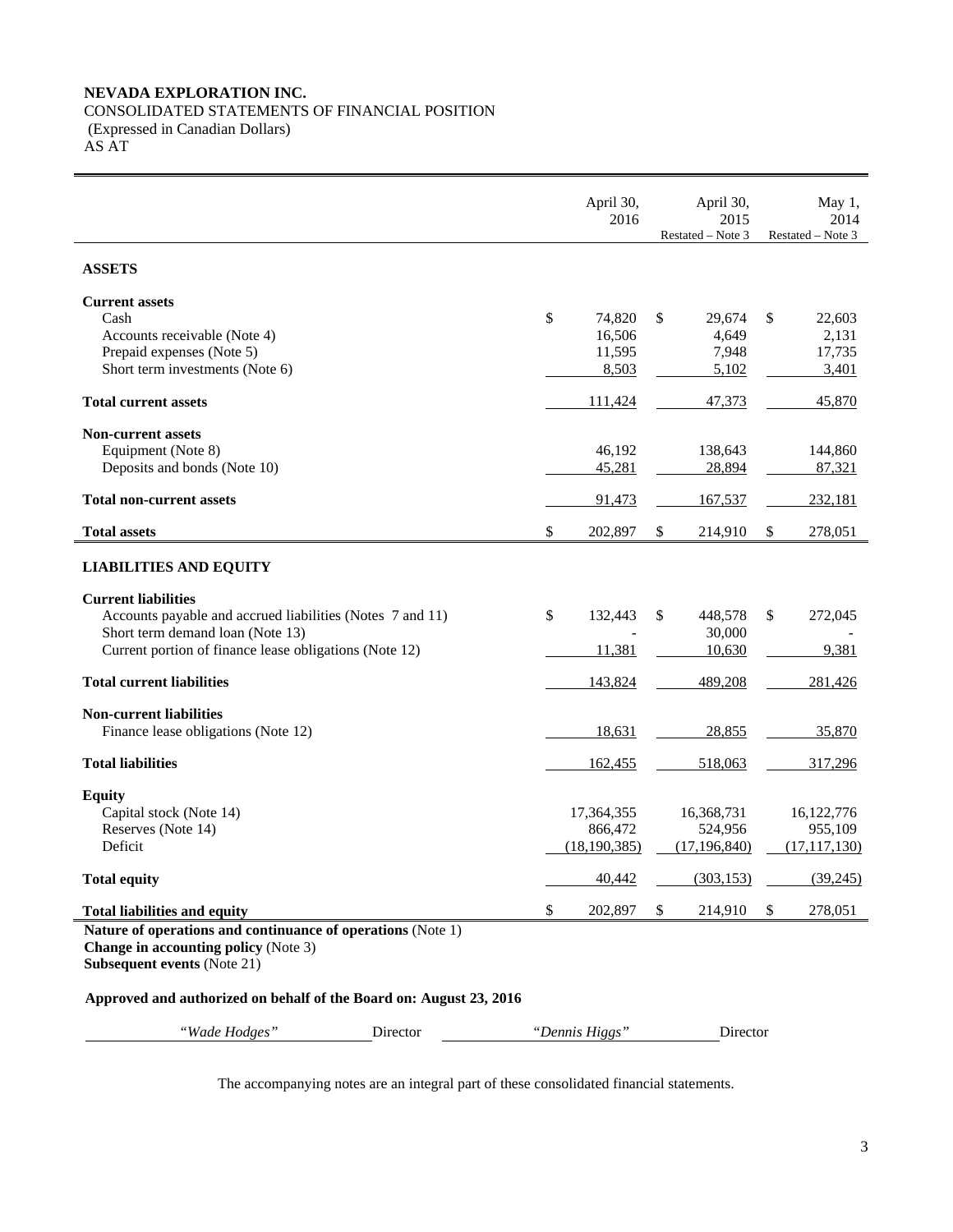## **NEVADA EXPLORATION INC.**  CONSOLIDATED STATEMENTS OF LOSS AND COMPREHENSIVE LOSS (Expressed in Canadian Dollars) FOR THE YEAR ENDED APRIL 30,

|                                                   | 2016              |    | 2015              |
|---------------------------------------------------|-------------------|----|-------------------|
|                                                   |                   |    | Restated – Note 3 |
| <b>INCOME</b>                                     |                   |    |                   |
| Project management and consulting                 | \$<br>77,923      | \$ |                   |
|                                                   |                   |    |                   |
| <b>EXPENSES</b>                                   |                   |    |                   |
| Amortization (Note 8)                             | 23,018            |    | 19,832            |
| Exploration and evaluation expenditures (Note 9)  | 260,036           |    | 124,508           |
| General exploration costs                         | 7,530             |    | 7,427             |
| Interest and bank charges                         | 3,543             |    | 1,841             |
| Investor relations                                | 292,481           |    | 3,796             |
| Office expenses and other                         | 58,977            |    | 71,733            |
| Professional fees and consulting (Note 7)         | 219,034           |    | 111,980           |
| Project management and consulting                 | 27,341            |    |                   |
| Rent                                              | 29,582            |    | 55,964            |
| Salaries (Note 16)                                | 97,118            |    | 122,724           |
| Share-based payments (Notes 14 and 16)            | 214,572           |    |                   |
| Travel                                            | 34,203            |    | 1,994             |
| <b>Total operating expenses</b>                   | (1,267,435)       |    | (521,799)         |
|                                                   |                   |    |                   |
| <b>Loss from operations</b>                       | (1,189,512)       |    | (521, 799)        |
|                                                   |                   |    |                   |
| <b>OTHER ITEMS</b>                                |                   |    |                   |
| Gain on disposal of equipment (Note 7)            | 16,460            |    | 6,473             |
| Gain on salary settlement (Note 7)                | 71,363            |    | 93,767            |
| Write off of database software (Note 8)           | (102, 524)        |    |                   |
| Unrealized gain on marketable securities (Note 6) | 3,401             |    | 1,701             |
| <b>Total other items</b>                          | (11,300)          |    | 101,941           |
|                                                   |                   |    |                   |
| Net loss for the year                             | (1,200,812)       |    | (419, 858)        |
|                                                   |                   |    |                   |
| <b>OTHER COMPREHENSIVE LOSS</b>                   |                   |    |                   |
| Currency translation adjustment                   | (11,480)          |    | (9,314)           |
|                                                   |                   |    |                   |
| Comprehensive loss for the year                   | \$<br>(1,212,292) | \$ | (429, 173)        |
| Basic and diluted loss per common share           | \$<br>(0.05)      | \$ | (0.03)            |
|                                                   |                   |    |                   |
| Weighted average number of common shares          |                   |    |                   |
| outstanding                                       | 25,811,236        |    | 13,086,301        |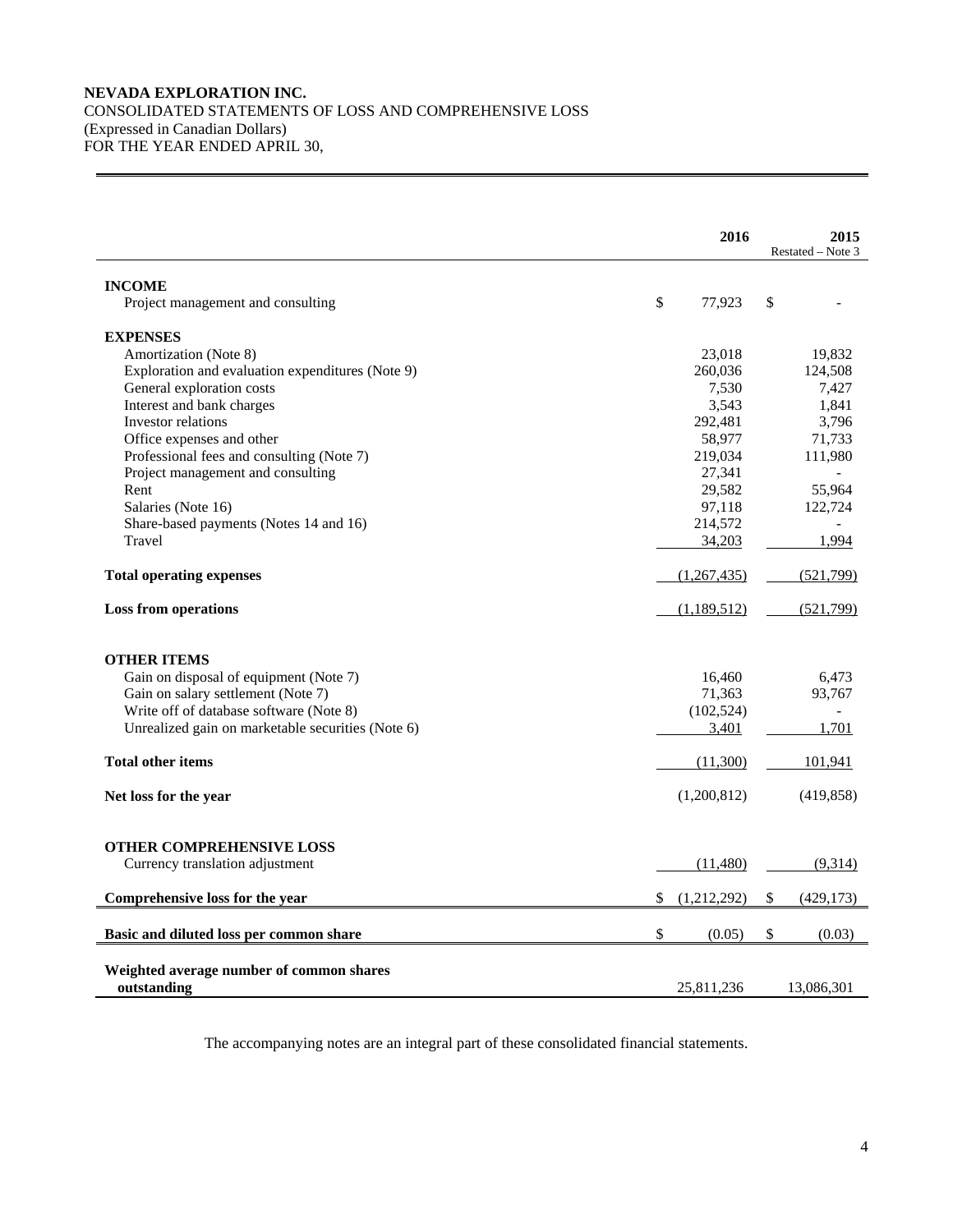## **NEVADA EXPLORATION INC.**  CONSOLIDATED STATEMENTS OF CHANGES IN EQUITY (Expressed in Canadian Dollars)

|                                                                                                                                                                                                                                                                                                                                                                               | Capital Stock                                                                                 |                                                                                            | Reserves |                       |      |                                                                    |  |                                                |                                                                      |                                |    |                                                                                                          |
|-------------------------------------------------------------------------------------------------------------------------------------------------------------------------------------------------------------------------------------------------------------------------------------------------------------------------------------------------------------------------------|-----------------------------------------------------------------------------------------------|--------------------------------------------------------------------------------------------|----------|-----------------------|------|--------------------------------------------------------------------|--|------------------------------------------------|----------------------------------------------------------------------|--------------------------------|----|----------------------------------------------------------------------------------------------------------|
|                                                                                                                                                                                                                                                                                                                                                                               | <b>Shares</b><br>(Note 14)                                                                    | Amount<br>(Note 14)                                                                        |          | Options<br>(Note 14)  |      | Warrants<br>(Note 14)                                              |  | Currency<br>Translation<br>(Restated - Note 3) | Total<br>Reserves<br>(Restated - Note 3)                             | Deficit<br>(Restated - Note 3) |    | Total<br>Equity                                                                                          |
| Balance, May 1, 2014<br>Private placement<br>Share issuance costs<br>Relative fair value of unit warrants issued<br>Share issuance costs - finders' warrant<br>Shares issued for property<br>Shares issued for debt<br>Warrants expired                                                                                                                                       | 12,806,590<br>283,010<br>80,000<br>205,000                                                    | \$<br>16,122,776<br>141,505<br>(4,741)<br>(46, 892)<br>(793)<br>8,000<br>20,500<br>128,376 | \$       | 840,490               | -S   | 128,376 \$<br>46,892<br>793<br>(128, 376)                          |  | (13,757)                                       | \$<br>955,109<br>46,892<br>793<br>(128.376)                          | (17,117,130)                   | \$ | (39, 245)<br>141,505<br>(4,741)<br>8,000<br>20,500                                                       |
| Options expired<br>Currency translation adjustment<br>Net loss for the year                                                                                                                                                                                                                                                                                                   |                                                                                               |                                                                                            |          | (340, 148)            |      |                                                                    |  | (9,314)                                        | (340, 148)<br>(9,314)                                                | 340,148<br>(419, 858)          |    | (9,314)<br>(419, 858)                                                                                    |
| Balance, April 30, 2015                                                                                                                                                                                                                                                                                                                                                       | 13,374,600                                                                                    | \$<br>16,368,731                                                                           | -S       | 500,342               | \$   | 47,685 \$                                                          |  | (23,071)                                       | \$<br>524,956                                                        | (17,196,840)                   | \$ | (303, 153)                                                                                               |
| Balance, May 1, 2015                                                                                                                                                                                                                                                                                                                                                          | 13,374,600                                                                                    | \$<br>16,368,731                                                                           | \$       | 500,342 \$            |      | 47,685 \$                                                          |  | (23,071)                                       | \$<br>524,956                                                        | (17, 196, 840)                 | \$ | (303, 153)                                                                                               |
| Private placement<br>Relative fair value of unit warrants issued<br>Share issuance costs<br>Shares for debt – bridge financing<br>Relative fair value of unit warrants issued<br>Share issuance costs<br>Shares for debt - management settlement<br>Share-based payments<br>Warrants exercised<br>Options expired<br>Currency translation adjustment<br>Net loss for the year | 15,423,000<br>$\overline{\phantom{a}}$<br>939,150<br>$\overline{a}$<br>2,500,000<br>1,850,000 | 1,068,825<br>(362,006)<br>(79, 572)<br>46,958<br>(18,932)<br>(4,896)<br>125,000<br>220,247 |          | 214,572<br>(207, 267) |      | 362,006<br>18,932<br>(35, 247)<br>$\overline{a}$<br>$\overline{a}$ |  | (11, 480)                                      | 362,006<br>18,932<br>214,572<br>(35, 247)<br>(207, 267)<br>(11, 480) | 207,267<br>(1,200,812)         |    | 1,068,825<br>(79, 572)<br>46,958<br>(4,896)<br>125,000<br>214,572<br>185,000<br>(11, 480)<br>(1,200,812) |
| Balance, April 30, 2016                                                                                                                                                                                                                                                                                                                                                       | 34,086,750                                                                                    | \$<br>17,364,355                                                                           | \$       | 507,647               | - \$ | 393,376 \$                                                         |  | (34, 551)                                      | \$<br>866,472                                                        | \$(18,190,385)                 | S. | 40,442                                                                                                   |

On August 28, 2015, the Company's common shares were consolidated on the basis of one post-consolidated common share for every ten pre-consolidated common shares. The numbers of the shares, options and warrants presented in these consolidated financial statements have all been adjusted retrospectively to reflect the impact of this share consolidation.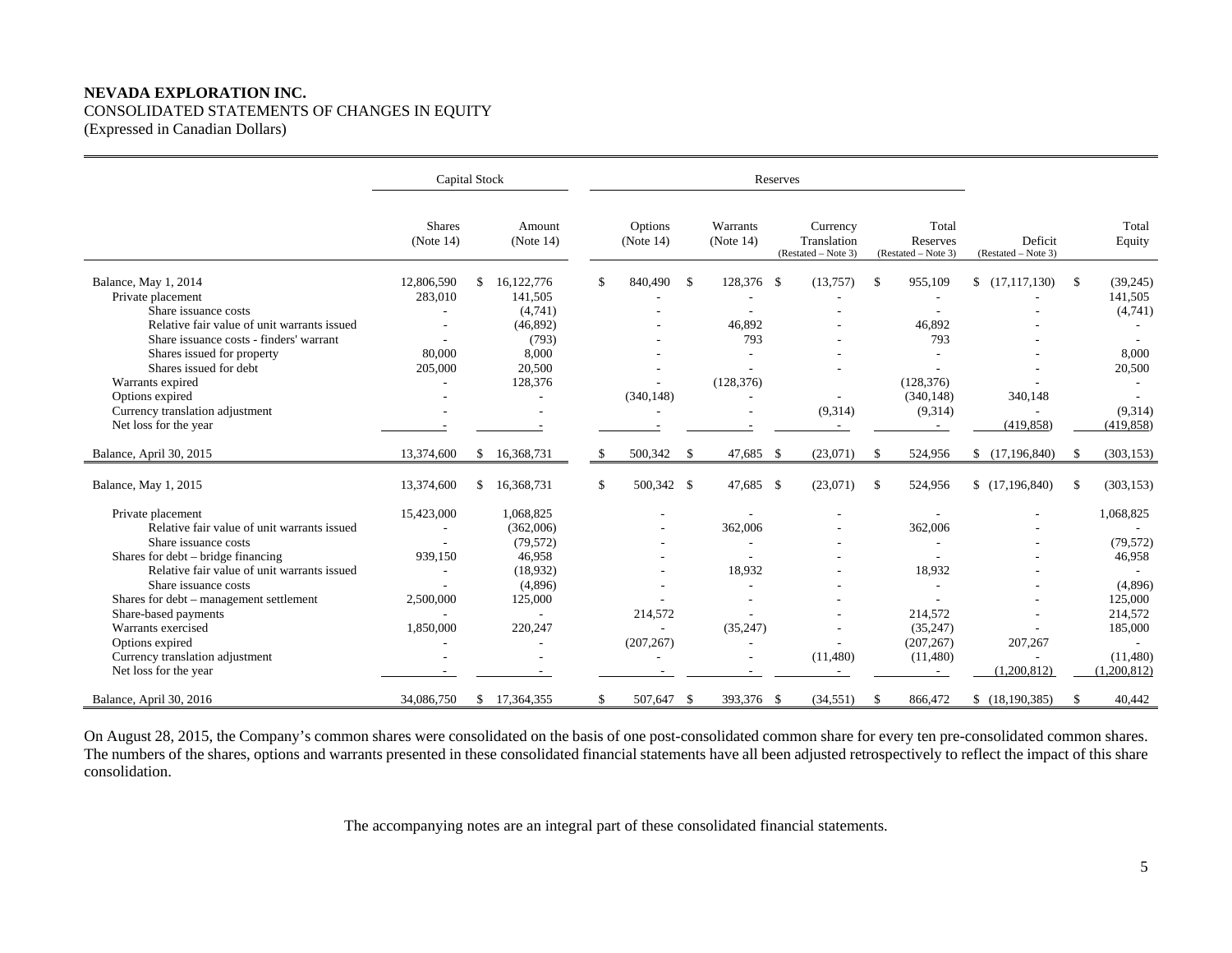## **NEVADA EXPLORATION INC.**

# CONSOLIDATED STATEMENTS OF CASH FLOWS

(Expressed in Canadian Dollars)

|                                                                            | Year Ended<br>April 30,<br>2016 | Year Ended<br>April 30,<br>2015<br>Restated – Note 3 |
|----------------------------------------------------------------------------|---------------------------------|------------------------------------------------------|
|                                                                            |                                 |                                                      |
| <b>CASH FLOWS FROM OPERATING ACTIVITIES</b>                                |                                 |                                                      |
| Net loss for the year                                                      | \$<br>$(1,200,812)$ \$          | (419, 858)                                           |
| Items not affecting cash:<br>Amortization                                  |                                 |                                                      |
| Share-based payments                                                       | 23,018<br>214,572               | 19,832                                               |
|                                                                            | (3,401)                         |                                                      |
| Unrealized gain on marketable securities<br>Write-off of database software | 102,524                         | (1,701)                                              |
| Gain on sale of equipment                                                  | (16, 460)                       | (6, 473)                                             |
| Gain on settlement of debts                                                | (71, 363)                       |                                                      |
|                                                                            |                                 | (93,767)                                             |
| Redemption (purchase) of bonds<br>Shares issued for property               | (17,255)                        | 55,190<br>8,000                                      |
|                                                                            |                                 |                                                      |
| Changes in non-cash working capital items:                                 |                                 |                                                      |
| Accounts receivable                                                        | (11, 857)                       | (2,518)                                              |
| Prepaid expenses                                                           | (3,647)                         | 9,787                                                |
| Accounts payable and accrued liabilities                                   | (93, 138)                       | 273,815                                              |
| Net cash used in operating activities                                      | (1,077,819)                     | (157,693)                                            |
| <b>CASH FLOWS FROM INVESTING ACTIVITIES</b>                                |                                 |                                                      |
| Proceeds from sale of equipment                                            |                                 | 5,922                                                |
| Acquisition of equipment                                                   | (18,671)                        | $\sim$                                               |
| Net cash provided by (used in) investing activities                        | (18,671)                        | 5,922                                                |
| <b>CASH FLOWS FROM FINANCING ACTIVITIES</b>                                |                                 |                                                      |
| Proceeds from private placement                                            | 1,068,825                       | 141,505                                              |
| Share issuance cost                                                        | (84, 468)                       | (4,741)                                              |
| Short-term loan received (Note 13)                                         | 16,958                          | 30,000                                               |
| Warrants exercised                                                         | 185,000                         |                                                      |
| Repayment of finance lease obligations                                     | (11,590)                        | (9,909)                                              |
|                                                                            |                                 |                                                      |
| Net cash provided by financing activities                                  | 1,174,725                       | 156,855                                              |
| <b>Effect of foreign exchange</b>                                          | (33,089)                        | 1,987                                                |
| Change in cash for the year                                                | 45,146                          | 7,071                                                |
| Cash, beginning of year                                                    | 29,674                          | 22,603                                               |
| Cash, end of year                                                          | \$<br>74,820                    | 29,674<br>\$                                         |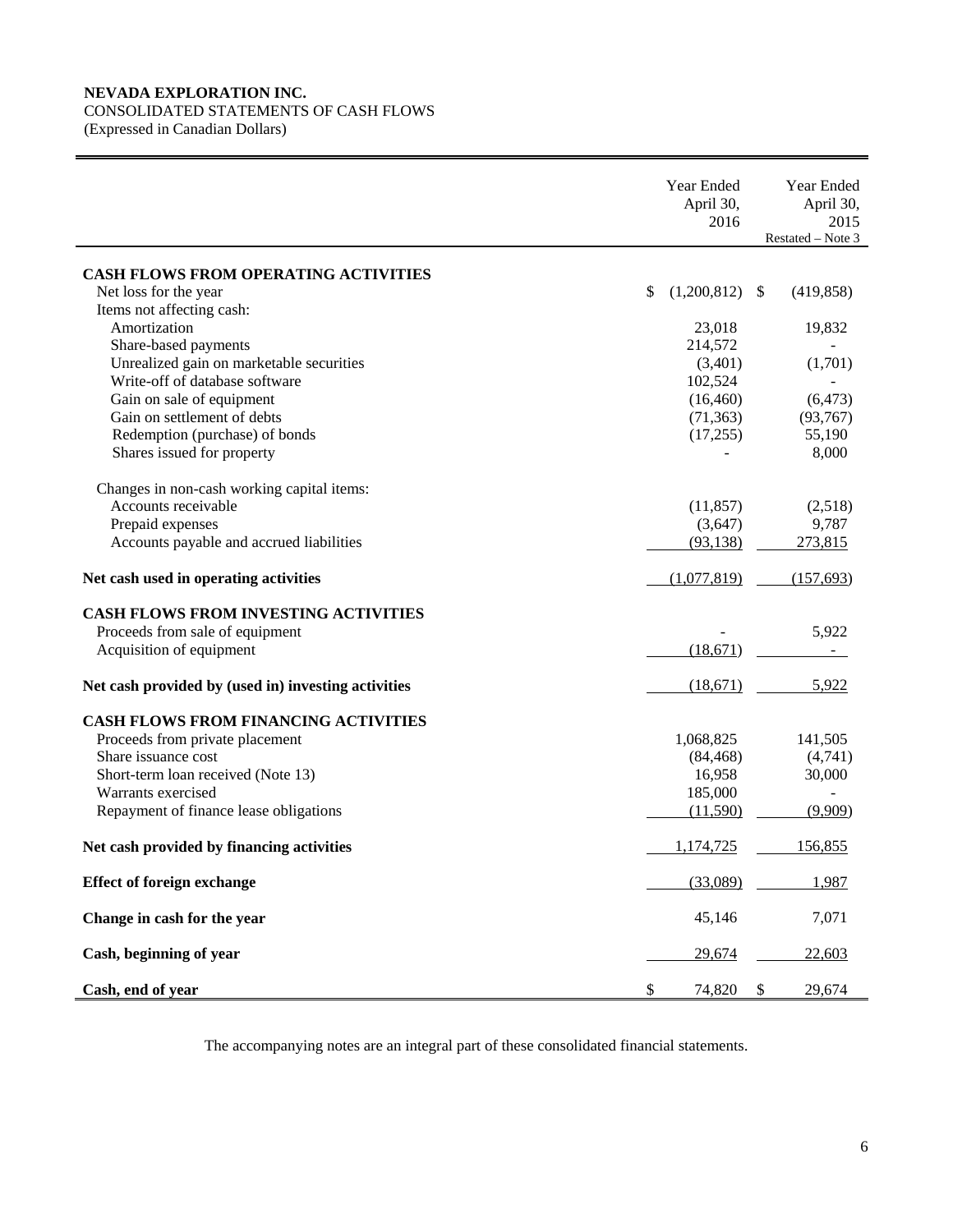## **1. NATURE OF OPERATIONS AND CONTINUANCE OF OPERATIONS**

Nevada Exploration Inc. (the "Company" or "NGE") was incorporated on April 6, 2006 under the Canada Business Corporations Act and is in the business of acquiring and exploring mineral properties.

The Company is listed on the TSX Venture Exchange ("TSX-V") under the trading symbol "NGE" and on the OTCQX marketplace under the trading symbol "NVDEF". The Company's head office is located at Suite 1500 - 885 West Georgia Street, Vancouver, BC V6C 3E8. The Company's registered and records office is located at 25th Floor, 700 W. Georgia St., Vancouver, BC V7Y 1B3.

 These consolidated financial statements are authorized for issue on behalf of the Board of Directors on August 23, 2016.

#### Continuance of operations

The business of mining and exploring for minerals involves a high degree of risk and there can be no assurance that current exploration programs will result in profitable mining operations. The Company's continued existence is dependent upon the preservation of its interests in the underlying properties, the discovery of economically and recoverable reserves, the achievement of profitable operations, or the ability of the Company to raise additional financing, if necessary, or alternatively upon the Company's ability to dispose of its interests on an advantageous basis. Subsequent to year end, the Company received proceeds of \$2,968,000 from private placements and the exercise of warrants (Note 21).

Although the Company has taken steps to verify title to the properties on which it is conducting exploration and in which it has an interest, in accordance with industry standards for the current stage of exploration of such properties, these procedures do not guarantee the Company's title. Property title may be subject to unregistered prior agreements, unregistered claims and noncompliance with regulatory and environmental requirements.

## **2. SIGNIFICANT ACCOUNTING POLICIES**

#### **Basis of presentation**

On August 28, 2015, the Company's common shares were consolidated on the basis of one post-consolidated common share for every ten pre-consolidated common shares. The numbers of the shares, options and warrants presented in these consolidated financial statements have all been adjusted retrospectively to reflect the impact of this share consolidation.

#### **Statement of compliance**

 These consolidated financial statements have been prepared in accordance with International Financial Reporting Standards ("IFRS") as issued by the International Accounting Standards Board ("IASB") and interpretations of the IFRS Interpretations Committee ("IFRIC"), effective for the Company's reporting for the years ended April 30, 2016 and 2015.

The significant accounting policies below have been applied consistently to all periods. These periods are based on IFRS effective as of April 30, 2016.

#### **Change in accounting policy**

 During the year ended April 30, 2016, the Company retrospectively changed its accounting policy for exploration and evaluation assets. See Note 3.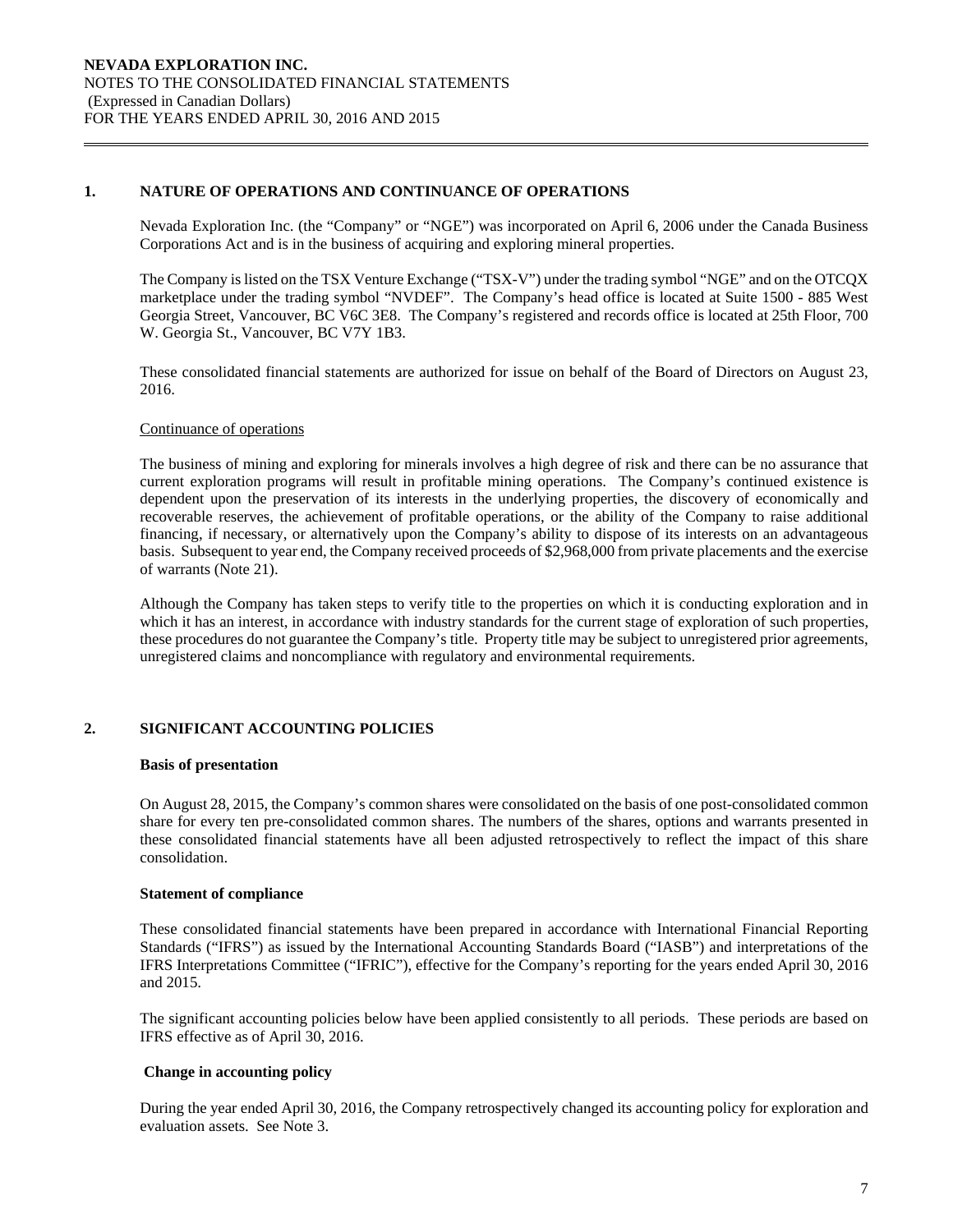## **2. SIGNIFICANT ACCOUNTING POLICIES** (cont'd…)

#### **Basis of consolidation**

 These consolidated financial statements include the accounts of the Company and its wholly-owned subsidiary Pediment Gold LLC. The financial statements of the Company's subsidiary have been consolidated from the date that control commenced. All inter-company balances and transactions, and income and expenses have been eliminated upon consolidation.

The financial statements include the financial statements of Nevada Exploration Inc. and its subsidiary listed in the following table:

| Name of Subsidiary | Functional<br>Country of<br>Incorporation<br>Currency |           | Ownership<br>Interest | Principal Activity  |  |  |  |
|--------------------|-------------------------------------------------------|-----------|-----------------------|---------------------|--|--|--|
| Pediment Gold LLC  | JSA                                                   | US dollar | 00%                   | Exploration company |  |  |  |

## **Use of judgments and estimates**

The preparation of these consolidated financial statements requires management to make certain estimates, judgments and assumptions that affect the reported amounts of assets and liabilities at the date of the financial statements and the reported revenues and expenses during the year.

 Significant assumptions about the future and other sources of estimated uncertainty that management has made at the end of the reporting period, that could result in a material adjustment to the carrying amounts of assets and liabilities in the event that the actual results differ from assumptions made, relate to, but are not limited to, the following:

- i) the estimated useful lives of equipment and the related amortization;
- ii) impairment of equipment; and
- iii) valuation of share-based payments and warrants.

#### **Functional and presentation currency**

These consolidated financial statements are presented in Canadian dollars, which is the Company's functional currency. The functional currency of the Company's wholly-owned subsidiary Pediment Gold LLC is the US dollar.

#### **Share issuance costs**

 Professional fees, consulting fees and other costs that are directly attributable to financing transactions are charged to capital stock when the related shares are issued. If the financing is not completed share issue costs are charged to profit or loss.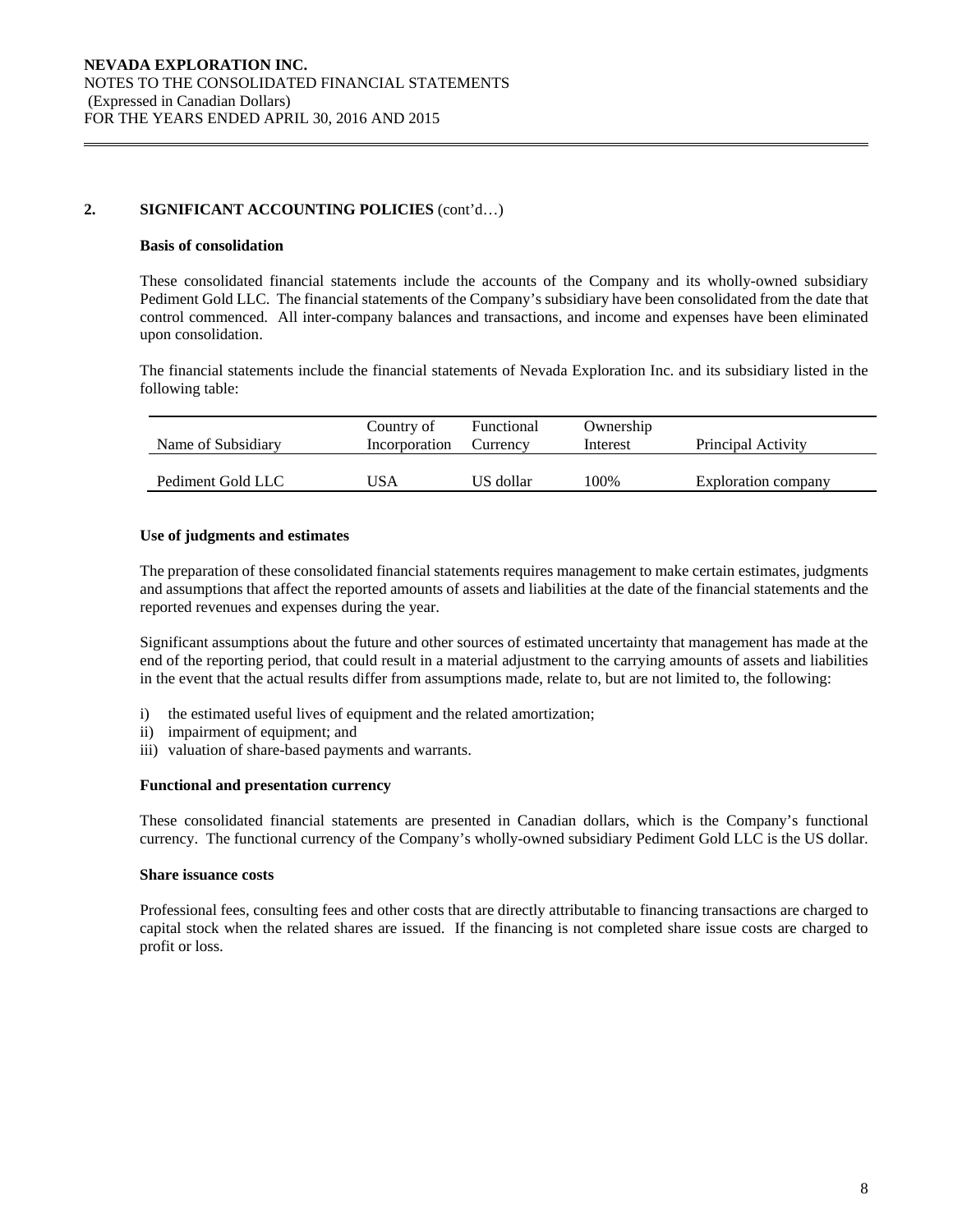## **2. SIGNIFICANT ACCOUNTING POLICIES** (cont'd...)

## **Equipment**

Equipment is recorded at historical cost less accumulated amortization and impairment charges. Equipment is amortized on a straight-line basis over their estimated useful lives as follows:

| <b>Exploration equipment</b> | 5 to 7 years |
|------------------------------|--------------|
| <b>Vehicles</b>              | 5 years      |
| Computer equipment           | 3 years      |

The cost of replacing a piece of equipment is recognized in the carrying amount of the equipment if it is probable that the future economic benefits embodied within the part will flow to the Company and its cost can be measured reliably. The carrying amount of the replaced part is derecognized. The costs of the day-to-day servicing of the equipment are recognized in profit or loss as incurred.

#### **Resource properties – exploration and evaluation expenditures**

 The Company expenses exploration and evaluation expenditures as incurred. Exploration and evaluation expenditures include acquisition cost of mineral properties, properly option payments and evaluation activities. Once a project has been established as commercially viable and technically feasible, related development expenditures are capitalized. This includes costs incurred in preparing the site for mining operations. Capitalization ceases when the mine is capable of commercial production, with the exception of development costs that give rise to a future benefit.

#### **Impairment**

At the end of each reporting date, the carrying amounts of the Company's long-lived assets are reviewed to determine whether there is any indication that those assets may be impaired. If such indication exists, the recoverable amount of the asset is estimated in order to determine the extent of the impairment, if any.

Impairment is determined for an individual asset unless the asset does not generate cash inflows that are independent of those generated from other assets or group of assets, in which case, the individual assets are grouped together into cash generating units ("CGU's") for impairment purposes. The recoverable amount is the higher of fair value less costs of disposal and value in use. Fair value is the price that would be received to sell an asset or paid to transfer a liability in an ordinary transaction between market participants at the measurement date. In assessing value in use, the estimated future cash flows are discounted to their present value using a pre-tax discount rate that reflects current market assessments of the time value of money and the risks specific to the asset. If the recoverable amount of an asset is estimated to be less than its carrying amount, the carrying amount of the asset is reduced to its recoverable amount and the impairment loss is recognized in profit and loss for the period.

Where an impairment loss subsequently reverses, the carrying amount of the asset (or CGU) is increased to the revised estimate of its recoverable amount, but to an amount that does not exceed the carrying amount that would have been determined had no impairment loss been recognized for the asset (or CGU) in prior years. A reversal of an impairment loss is recognized immediately in profit or loss.

#### **Income taxes**

Income tax expense comprises current and deferred tax. Income tax is recognized in profit or loss except to the extent that it relates to items recognized directly in equity. Current tax expense is the expected tax payable on taxable income for the year, using tax rates enacted or substantively enacted at period end, adjusted for amendments to tax payable with regards to previous years.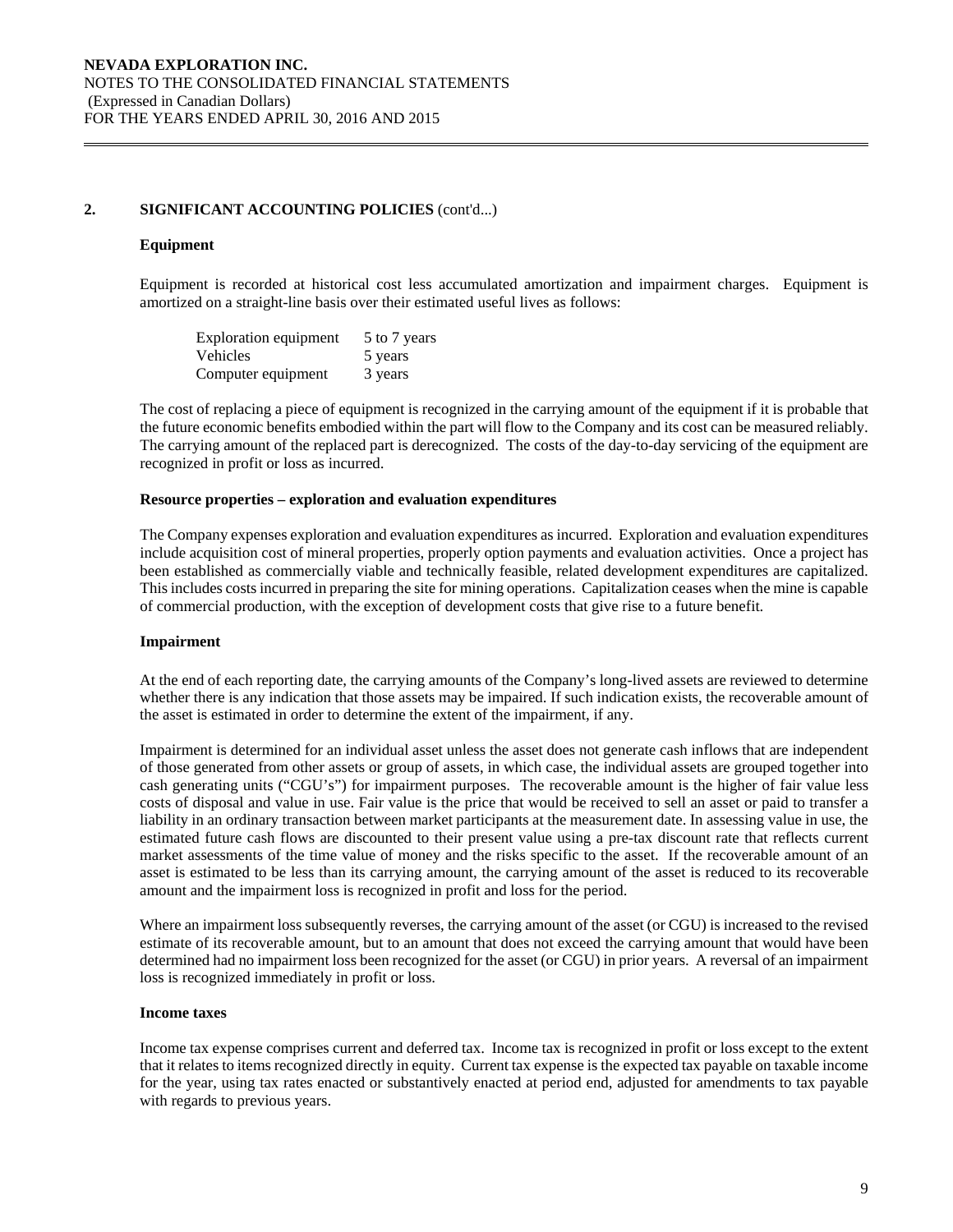## **2. SIGNIFICANT ACCOUNTING POLICIES** (cont'd...)

#### **Income taxes** (cont'd…)

Deferred taxes are recorded using the liability method, providing for temporary differences, between the carrying amounts of assets and liabilities for financial reporting purposes and the amounts used for taxation purposes. Temporary differences are not provided for relating to goodwill not deductible for tax purposes, the initial recognition of assets or liabilities that do not affect either accounting or taxable loss, or differences relating to investments in subsidiaries to the extent that they will probably not reverse in the foreseeable future. The amount of deferred tax provided is based on the expected manner of realization or settlement of the carrying amount of assets and liabilities, using tax rates enacted or substantively enacted at the statement of financial position date.

A deferred tax asset is recognized only to the extent that it is probable that future taxable profits will be available against which the asset can be utilized. To the extent that the Company does not consider it probable that a deferred tax asset will be recovered, it does not recognize that excess.

## **Provision for environmental rehabilitation**

The Company recognizes the fair value of a liability for the provision for environmental rehabilitation in the year in which it is incurred when a reliable estimate of fair value can be made.

Changes in the liability for an asset retirement obligation due to the passage of time will be measured by applying an interest method of allocation. The amount will be recognized as an increase in the liability and an accretion expense in the consolidated statement of comprehensive loss. Changes resulting from revisions to the timing or the amount of the original estimate of undiscounted cash flows are recognized as an increase or a decrease to the carrying amount of the liability. As at April 30, 2016 and 2015, the Company has not recorded any provision for environmental rehabilitation.

## **Warrants**

Proceeds from unit placements are allocated between shares and warrants issued according to their relative fair value. The relative fair value of the share component is credited to capital stock and the relative fair value of the warrant component is credited to warrants reserve. Upon exercise of warrants, consideration paid by the warrant holder together with the amount previously recognized in warrants reserve is recorded as an increase to capital stock. Upon expiration of warrants, the amount applicable to warrants expired is recorded as an increase to capital stock.

#### **Basic and diluted loss per common share**

Basic loss per share is calculated by dividing the loss for the year by the weighted average number of common shares outstanding during the year.

 Diluted loss per share is determined by adjusting the loss attributable to common shareholders by the weighted average number of common shares outstanding for the dilutive effect of options, warrants and similar instruments. Under this method the dilutive effect on loss per share is recognized on the use of the proceeds that could be obtained upon exercise of options, warrants and similar instruments. It assumes that the proceeds would be used to purchase common shares at the average market price during the year. As at April 30, 2016 and 2015, warrants and options outstanding are anti-dilutive.

#### **Share-based payments**

The Company grants stock options to acquire common shares of the Company to directors, officers, employees and consultants. An individual is classified as an employee when the individual is an employee for legal or tax purposes, or provides services similar to those performed by an employee.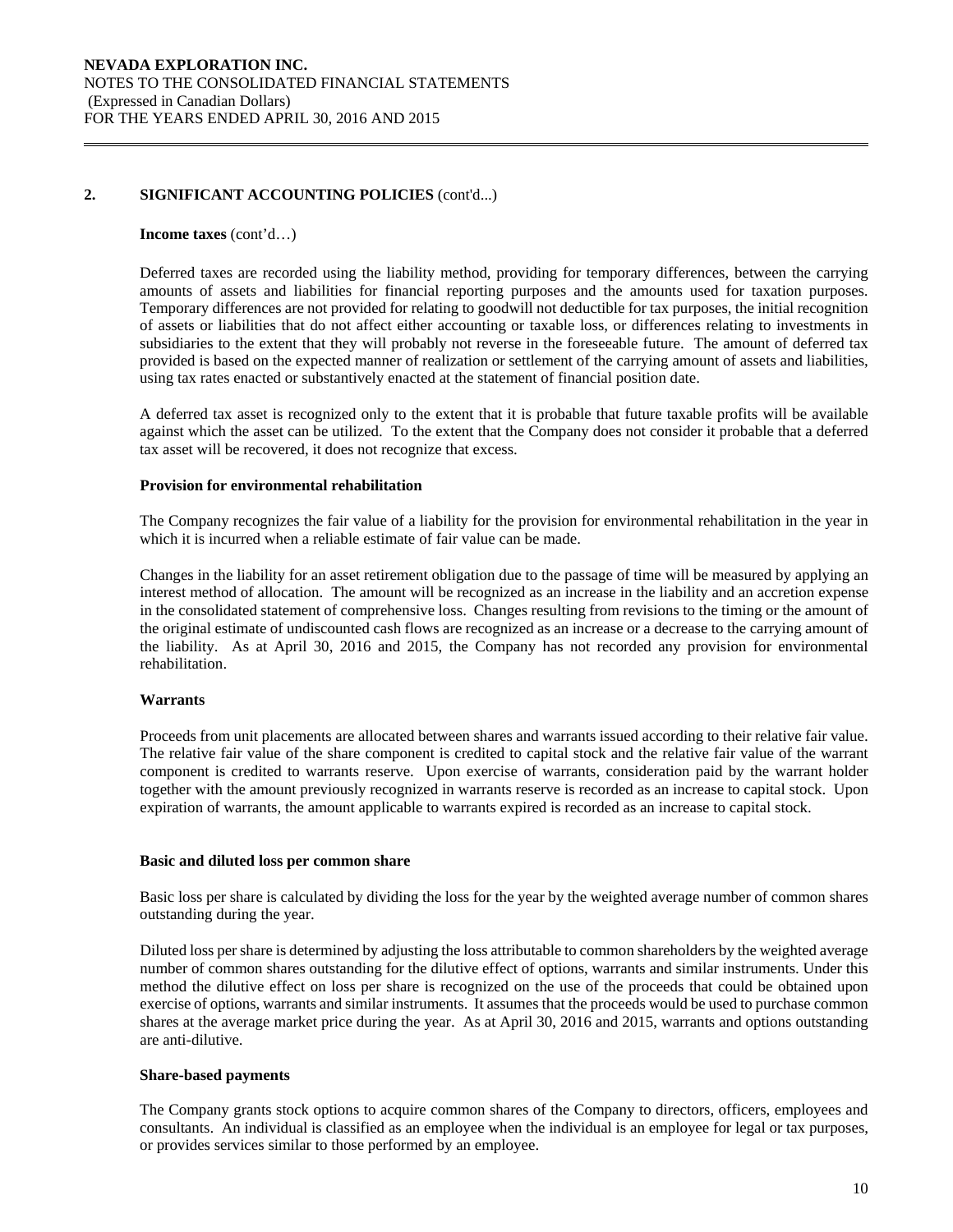## **2. SIGNIFICANT ACCOUNTING POLICIES** (cont'd...)

#### **Share-based payments** (cont'd…)

The fair value of employee stock options is measured on the date of grant, using the Black-Scholes option pricing model, and is recognized over the vesting period. In situations where equity instruments are issued to non-employees and some or all of the goods or services received by the entity as consideration cannot be reliably measured, they are measured at the fair value of the share-based payment consideration. Consideration paid for the shares on the exercise of stock options together with the fair value of the stock options previously recognized is credited to capital stock. When vested options are not exercised by the expiry date, the amount previously recognized in share-based payment is transferred to deficit. The Company estimates a forfeiture rate and adjusts the corresponding expense each period based on an updated forfeiture estimate.

## **Receivables**

Receivables are recorded at face value less any provisions for uncollectible amounts considered necessary.

#### **Revenue recognition**

Project management and consulting revenue is recognized at the time the service is provided and collection is reasonably assured.

## **Foreign currencies**

 Foreign currency transactions are initially recorded in the functional currency at the transaction date exchange rate. At closing date, monetary assets and liabilities denominated in a foreign currency are translated into the functional currency at the closing date exchange rate, and non-monetary assets and liabilities, at the historical rates. Exchange differences arising on the settlement of monetary items or on translating monetary items at different rates from those at which they are translated on initial recognition during the period or in previous consolidated financial statements are recognized in profit or loss.

For the purpose of presenting consolidated financial statements, the assets and liabilities of Pediment Gold LLC are expressed in Canadian dollars using the exchange rates prevailing at the end of the reporting period. Income and expense items are translated at the average exchange rates for the period, unless exchange rates fluctuated significantly during the period, in which case exchange rates at the dates of the transactions are used. Exchange differences are recognized in other comprehensive income and reported as currency translation reserve in equity.

 Foreign exchange gains and losses arising from a monetary item receivable or payable to a foreign operation, the settlement of which is neither planned nor likely to occur in the foreseeable future and which in substance is considered to form a part of the net investment in the foreign operation, are recognized in foreign currency translation in the currency translation reserve.

#### **Financial instruments**

#### Financial assets

Financial assets are classified as into one of the following categories based on the purpose for which the asset was acquired. The Company's accounting policy for each category is as follows:

*Fair value through profit or loss ("FVTPL")* – This category comprises derivatives, or assets acquired or incurred principally for the purpose of selling or repurchasing in the near term. They are carried in the statement of financial position at fair value with changes in fair value recognized in profit or loss.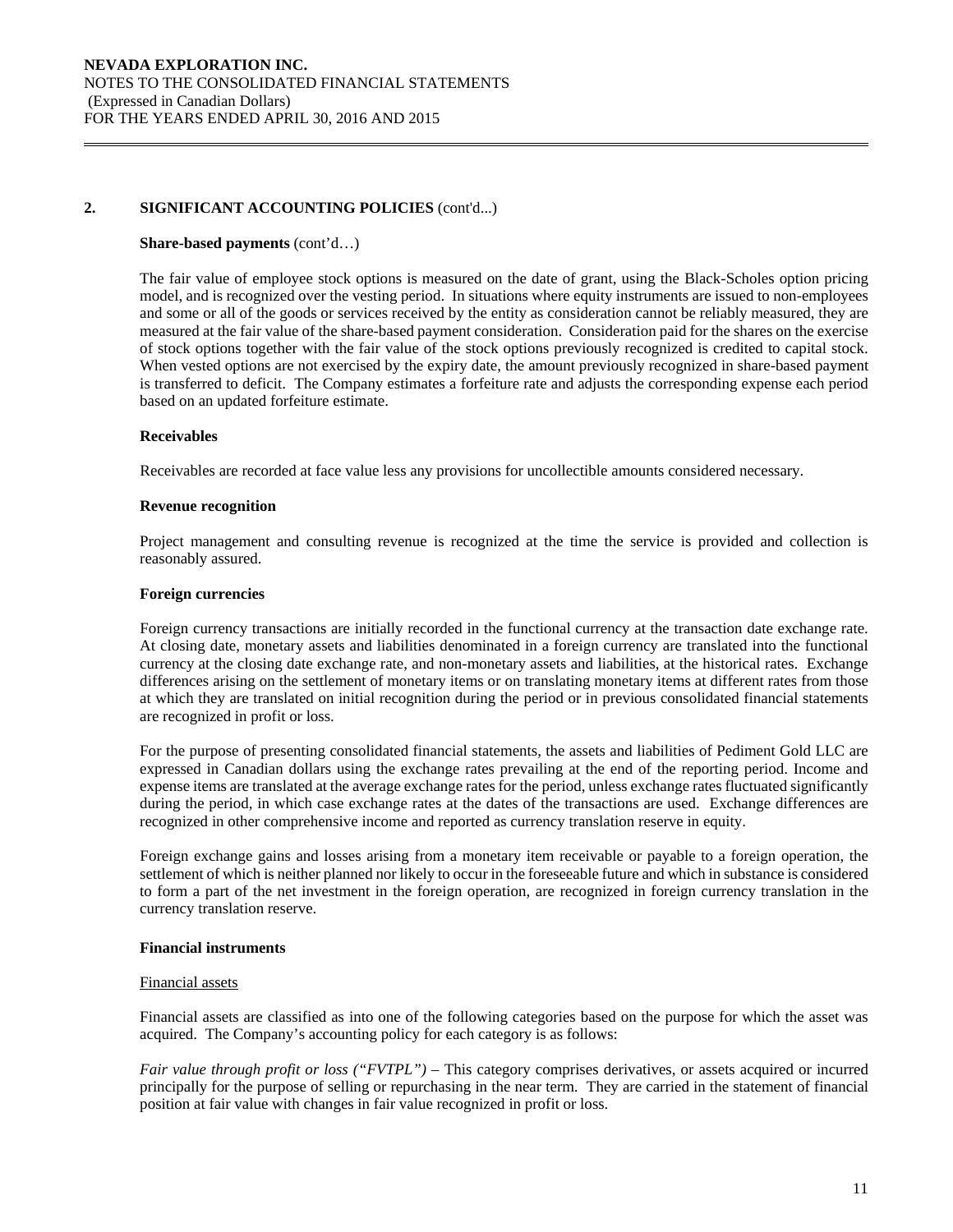## **2. SIGNIFICANT ACCOUNTING POLICIES** (cont'd…)

#### **Financial instruments** (cont'd…)

*Loans and receivables ("LAR") -* Loans and receivables are financial assets with fixed or determinable payments that are not quoted in an active market. Such assets are initially recognized at fair value plus any directly attributable transaction costs. Subsequent to initial recognition, loans and receivables are measured at amortized cost using the effective interest method, less any impairment losses.

*Held-to-maturity ("HTM") -* These assets are non-derivative financial assets with fixed or determinable payments and fixed maturities that the Company's management has the positive intention and ability to hold to maturity. These assets are measured at amortized cost using the effective interest method. If there is objective evidence that the asset is impaired, determined by reference to external credit ratings and other relevant indicators, the financial asset is measured at the present value of estimated future cash flows. Any changes to the carrying amount of HTM financial assets, including impairment losses, are recognized in profit or loss.

*Available-for-sale ("AFS") -* Non-derivative financial assets not included in the above categories are classified as available-for-sale. They are carried at fair value with changes in fair value recognized directly in equity. Investments in equity instruments classified as available-for-sale that do not have a quoted market price in an active market and whose fair value cannot be reliably measured are measured at cost. Where a decline in the fair value of an availablefor-sale financial asset constitutes objective evidence of impairment and at disposal, the amount of the cumulative loss is removed from equity and recognized in profit or loss.

#### Financial liabilities

Financial liabilities are classified into one of two categories, based on the purpose for which the liability was acquired. The Company's accounting policy for each category is as follows:

*Fair value through profit or loss ("FVTPL")* – This category comprises derivatives, or liabilities acquired or incurred principally for the purpose of selling or repurchasing in the near term. They are carried in the consolidated statement of financial position at fair value with changes in fair value recognized in profit or loss.

*Other financial liabilities ("OFL") -* This category includes accounts payable and accrued liabilities, finance lease obligations, and short term demand loan all of which are recognized at amortized cost.

| <b>Financial Instrument</b>              | Classification |
|------------------------------------------|----------------|
| Cash                                     | LAR            |
| Short term investments                   | <b>FVTPL</b>   |
| Deposits and bonds                       | LAR            |
| Accounts payable and accrued liabilities | OFL.           |
| Finance lease obligations                | OFL.           |
| Short-term demand loan                   | OFL.           |

Carrying values of financial assets and financial liabilities approximate fair value.

#### Impairment

All financial assets except for those at FVTPL, are subject to review for impairment at least at each reporting date. Financial assets are impaired when there is any objective evidence that the estimated cash flows of a financial asset or group of financial assets are negatively impacted. Evidence of impairment could include:

- significant financial difficulty of the issuer or counterparty; or
- default or delinquency in interest or principal payments by the borrower; or
- it becomes probable that the borrower will enter into bankruptcy or financial reorganization.

The carrying amount of the financial asset is directly reduced by any impairment loss.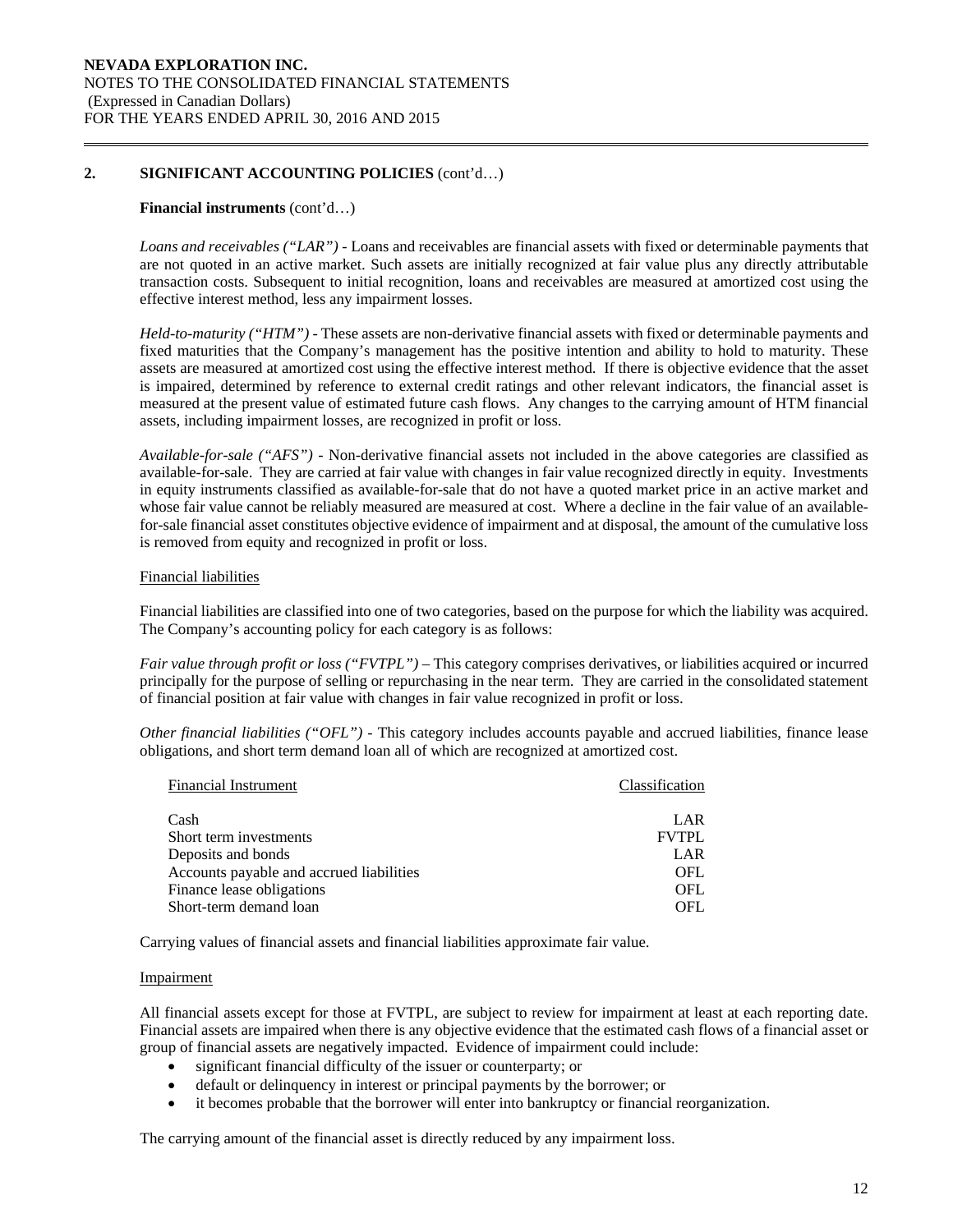## **2. SIGNIFICANT ACCOUNTING POLICIES** (cont'd…)

#### **Provisions**

A provision is recognized if, as a result of a past event, the Company has a present legal or constructive obligation that can be estimated reliably, and it is probable that an outflow of economic benefits will be required to settle the obligation. Provisions are determined by discounting the future cash flows at a pre-tax rate that reflects current market assessments of the time value of money and the risks specific to the liability. Provisions are not recognized for future operating losses.

## **Leases**

Leases that transfer substantially all of the benefits and risks of ownership of the assets to the Company are accounted for as finance lease obligations. At the time the finance lease obligation is entered into, an asset is recorded together with the related obligation. Assets under finance lease obligations are depreciated over their estimated useful lives.

## **New Accounting Standards and Amendments to Existing Standards**

There were no new and amended standards that became effective for the Company's April 30, 2016 reporting period.

## New or revised standards and amendments to existing standards not yet effective

 The Company has not applied the following new or revised standards and amendments that have been issued but are not yet effective for the Company's April 30, 2016 reporting period:

- Amendment to IAS 1, *Presentation of Financial Statements*, clarifies principles for the presentation and materiality consideration for the financial statements and notes to improve comparability. The amendment to IAS 1 is effective for annual periods beginning on or after January 1, 2016. The impact of this amendment is to be determined.
- New standard IFRS 9, *Financial Instruments*, was issued in final form in July 2014 and will replace IAS 39, *Financial Instruments: Recognition and Measurement.* IFRS 9 introduces new requirements for classifying and measuring financial assets. This standard is effective for years beginning on or after January 1, 2018. The impact of this amendment is to be determined.
- New standard IFRS 16, *Leases*, specifies how an IFRS reporter will recognize, measure, present and disclose leases. The standard provides a single lessee accounting model, requiring lessees to recognize assets and liabilities for all leases unless the lease term is 12 months or less or the underlying asset has a low value. Lessors continue to classify leases as operating or finance, with IFRS 16's approach to lessor accounting substantially unchanged from its predecessor, IAS 17. This standard is effective for reporting periods beginning on or after January 1, 2019. The impact of this amendment is to be determined.
- New standard IFRS 15, *Revenue from contracts with customers*, provides guidance on how and when revenue from contracts with customers to be recognized, along with new disclosure requirements in order to provide financial statement users with more information and relevant information. This standard is effective for reporting periods on or after January 1, 2018. The impact of this standard is to be determined

The Company plans to adopt these standards as soon as they become effective for the Company's reporting period.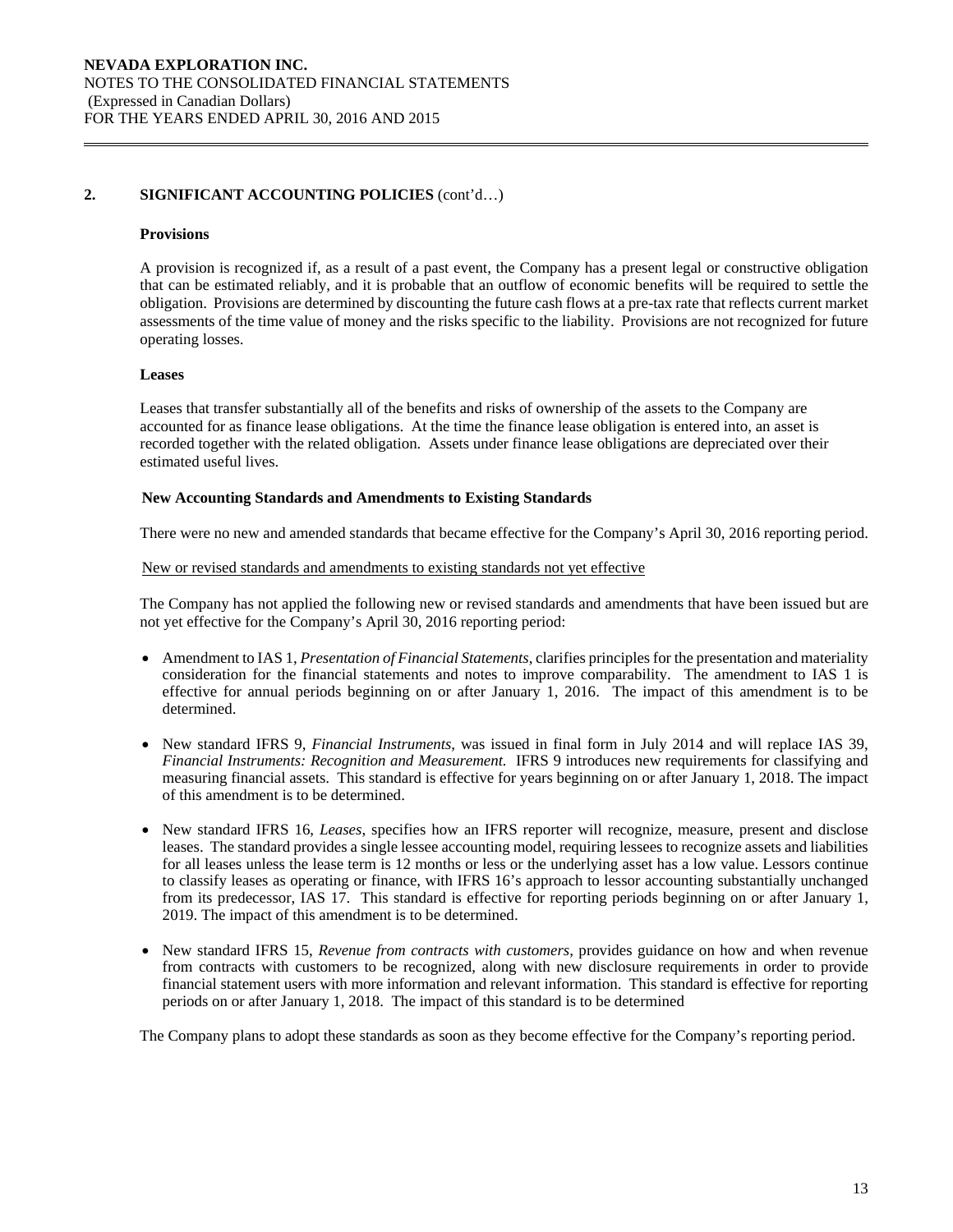## **3. CHANGE IN ACCOUNTING POLICY**

During the year ended April 30, 2016, the Company retroactively changed its accounting policy for exploration and evaluation expenditures. Previously, the Company capitalized acquisition costs and deferred exploration and evaluation expenditures of mineral properties to the specific mineral properties, net of recoveries received.

Under the new policy, exploration and evaluation expenditures incurred prior to the establishment of technical feasibility and commercial viability of extracting mineral resources and prior to a decision to proceed with mine development are charged to operations as incurred. As required by IAS8 – Accounting Policies, Changes in Accounting Estimates and Errors, the Company included the restated statement of financial position as of May 1, 2014.

Management considers this accounting policy to provide more reliable and relevant information and more clearly represents the Company's activities.

The consolidated financial statement impact as at May 1, 2014 is as follows:

|                                                                                                                                                      | As previously<br>reported<br><b>Adjustment</b>                                      |    |                                                                                       |  | <b>Restated</b>                                            |
|------------------------------------------------------------------------------------------------------------------------------------------------------|-------------------------------------------------------------------------------------|----|---------------------------------------------------------------------------------------|--|------------------------------------------------------------|
| Exploration and evaluation assets<br>Total assets<br>Reserves<br>Deficit<br>Total shareholder's equity<br>Total liabilities and shareholder's equity | \$<br>4,359,925<br>4,637,976<br>(1,286,854)<br>13,088,950<br>4,320,680<br>4,637,976 | -S | $(4,359,925)$ \$<br>(4,359,925)<br>331,745<br>4,028,180<br>(4,359,925)<br>(4,359,925) |  | 278,051<br>(955, 109)<br>17,117,130<br>(39,245)<br>278,051 |

The consolidated financial statement impact as at April 30, 2015 is as follows:

|                                                                                                                                                             | As previously<br>reported                                                           | <b>Restated</b> |                                                                                       |                                                              |
|-------------------------------------------------------------------------------------------------------------------------------------------------------------|-------------------------------------------------------------------------------------|-----------------|---------------------------------------------------------------------------------------|--------------------------------------------------------------|
| Exploration and evaluation assets<br>Total assets<br><b>Reserves</b><br>Deficit<br>Total shareholder's equity<br>Total liabilities and shareholder's equity | \$<br>3,442,023<br>3,656,933<br>(1,163,289)<br>14,393,150<br>3,138,870<br>3,656,933 | -S              | $(3,442,023)$ \$<br>(3,442,023)<br>638,333<br>2,803,690<br>(3,442,023)<br>(3,442,023) | 214,910<br>(524, 956)<br>17,196,840<br>(303, 153)<br>214,910 |

Exploration and evaluation costs that were capitalized and previously disclosed during the year ended April 30, 2015 have now been expensed in the statement of loss and comprehensive loss in accordance with the change in accounting policy. Impairment charges on the exploration and evaluation assets during the year ended April 30, 2015 were reclassed to deficit as they would have been expensed in the prior year in accordance with the change in accounting policy. As all exploration and evaluation assets were held in the US subsidiary, the cumulative translation reserve has been adjusted as the change in accounting policy resulted in the restatement of foreign exchange translation on exploration and evaluation assets. Exploration and evaluation costs that were recorded as an investing activity in the statement of cash flows for the year ended April 30, 2015 are now recorded as cash flows used in operating activities.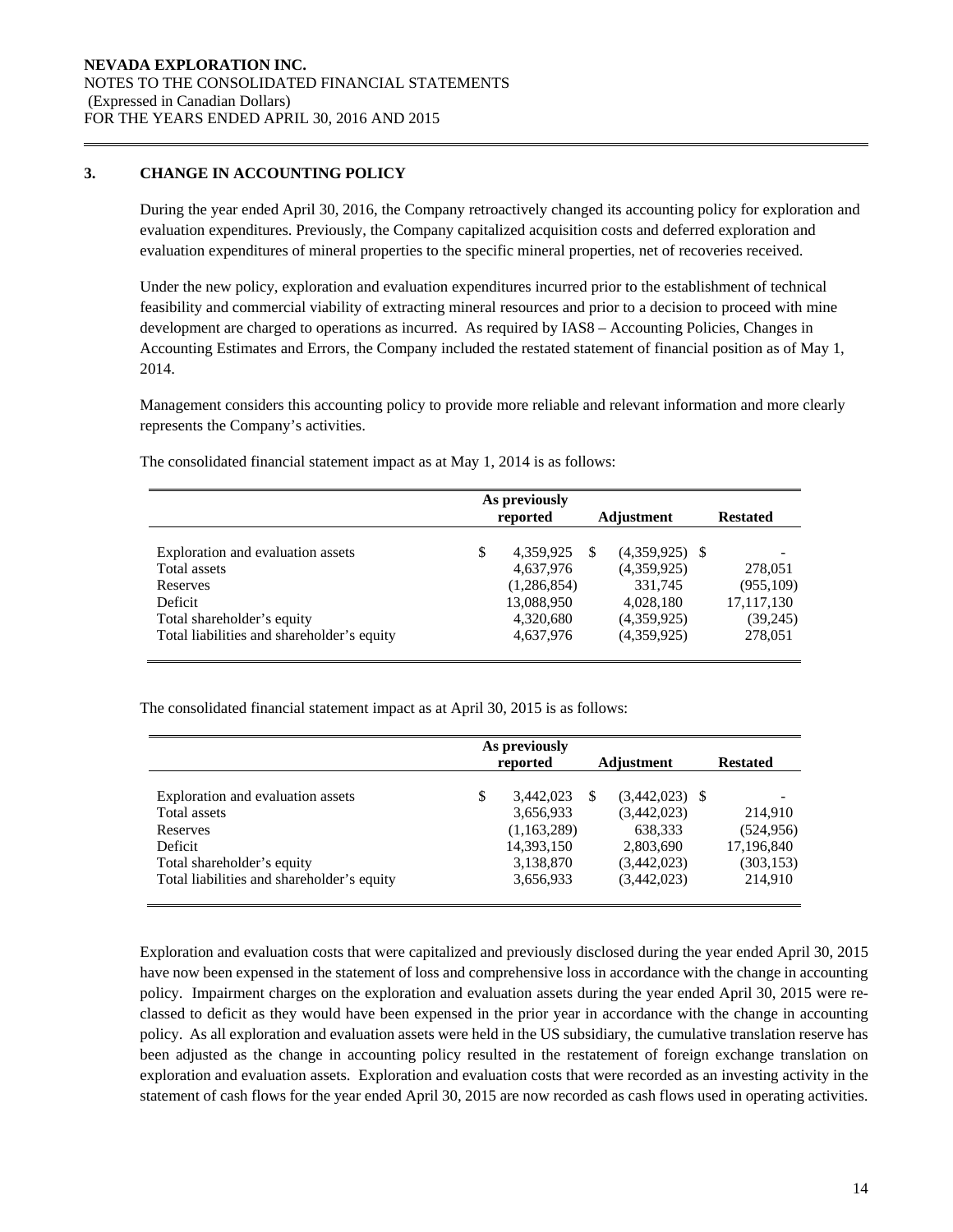#### **4. ACCOUNTS RECEIVABLE**

The accounts receivable are as follows:

|                |   | April 30,<br>2016 |    | April 30,<br>2015 |
|----------------|---|-------------------|----|-------------------|
| GST receivable |   | 16,506            |    | 4,649             |
| Total          | S | 16,506            | -S | 4,649             |

## **5. PREPAID EXPENSES**

The prepaid expenses for the Company are as follows:

|                                         |   | April 30,<br>2016 | April 30,<br>2015 |
|-----------------------------------------|---|-------------------|-------------------|
| Security deposit for rental of premises | S | 7,635             | 7,948             |
| Other                                   |   | 3,960             |                   |
|                                         |   | 11,595            | 7,948             |

## **6. SHORT TERM INVESTMENTS**

|                                      |               |        |    | April 30,<br>2016       | April 30,<br>2015     |
|--------------------------------------|---------------|--------|----|-------------------------|-----------------------|
|                                      | <b>Number</b> | Cost   |    | <b>Carrying Value</b>   | <b>Carrying Value</b> |
| Spruce Ridge Resources Ltd. - Shares | 170,068       | 25,000 | -S | $8,503 \perp \text{\$}$ | 5,102                 |

During the year ended April 30, 2016, the Company revalued the shares based on the market price at April 30, 2016 resulting in an unrealized gain of \$3,401 (2015 – \$1,701).

## **7. RELATED PARTY TRANSACTIONS**

During the period ended April 30, 2016, the Company:

- i) paid or accrued \$47,500 in professional fees to a firm in which the Chief Financial Officer of the Company is a partner;
- ii) issued 2,500,000 common shares at a market price of \$0.05 and paid \$49,976 in cash to settle a total of \$246,339 in accrued salaries with Company management resulting in a gain of \$71,363; and
- iii) recognized a gain of \$16,460 resulting from an equipment transfer with a net book value of \$nil to a director of the Company as settlement of \$16,460 of accrued salaries.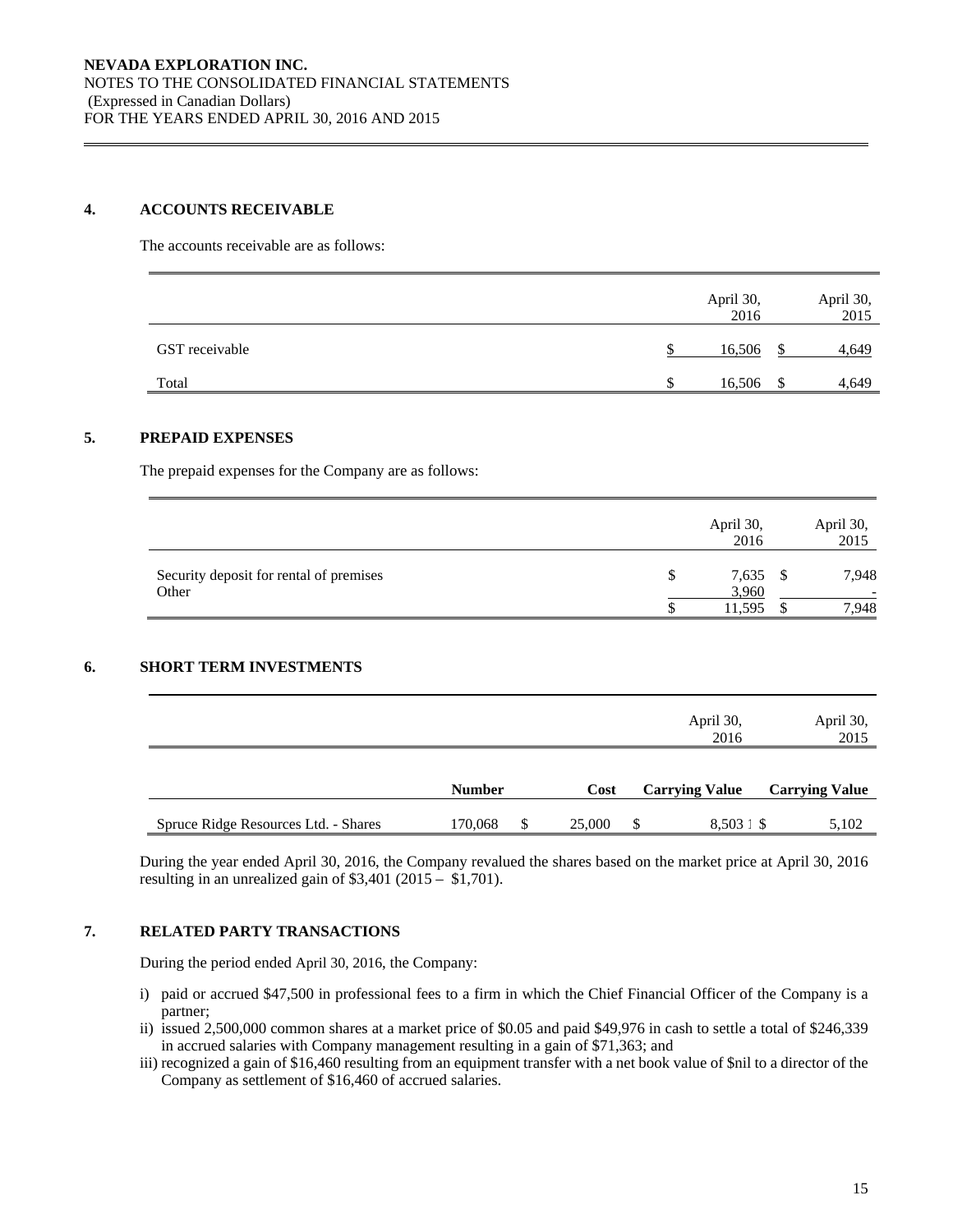# **7. RELATED PARTY TRANSACTIONS** (cont'd…)

During the period ended April 30, 2015, the Company:

- i) paid or accrued \$47,408 in professional fees to a firm in which the Chief Financial Officer of the Company is a partner;
- ii) issued 25,000 common shares at a market price of \$0.10 per share to settle \$12,500 of indebtedness to a firm of which the Chief Financial Officer is a partner resulting in a gain on settlement of debt of \$10,000; and
- iii) issued 180,000 common shares at a market price of \$0.10 to settle a total of \$101,767 in accrued salaries with Company management resulting in a gain on settlement of debt of \$83,767.

The amounts included in accounts payable and accrued liabilities which are due to related parties are as follows:

|                                                                                                                                                   | April 30,<br>2016 | April 30,<br>2015          |
|---------------------------------------------------------------------------------------------------------------------------------------------------|-------------------|----------------------------|
| Due to a firm of which the Chief Financial Officer is a partner<br>Due to management of the Company (Note 16)<br>Due to a director of the Company | 26.225<br>2,000   | 65,848<br>13,635<br>11,660 |
|                                                                                                                                                   | 28.225            | 91.143                     |

## **8. EQUIPMENT**

|                                              |                    | <b>Vehicles</b>   | <b>Exploration</b><br>equipment |                          | Computer<br>Equipment |             | <b>Total</b>       |
|----------------------------------------------|--------------------|-------------------|---------------------------------|--------------------------|-----------------------|-------------|--------------------|
| Cost<br>Balance - April 30, 2014             | \$                 | 84,702            | \$                              | 166,932                  | \$<br>127,291         | \$          | 378,925            |
| Disposal<br>Effect of translation            |                    | 8,532             |                                 | (3,722)<br>16,677        | 12,822                |             | (3,722)<br>38,031  |
| Balance - April 30, 2015<br>Acquisition      |                    | 93,234            |                                 | 179,887                  | 140,113<br>18,671     |             | 413,234<br>18,671  |
| Disposal<br><b>Effect</b> of translation     |                    | (37,036)<br>6,896 |                                 | 7,217                    | 4,575                 |             | (37,036)<br>18,688 |
| Balance - April 30, 2016                     | \$                 | 63,094            | \$                              | 187,104                  | \$<br>163,359         | \$          | 413,557            |
| <b>Accumulated amortization</b>              |                    |                   |                                 |                          |                       |             |                    |
| Balance - April 30, 2014                     | \$                 | 40,529            | \$                              | 160,727                  | \$<br>32,809          | \$          | 234,065            |
| Disposal                                     |                    |                   |                                 | (3,722)                  |                       |             | (3,722)            |
| Amortization<br><b>Effect</b> of translation |                    | 10,297            |                                 | 2,169                    | 7,366<br>3,667        |             | 19,832             |
|                                              |                    | 4,590             |                                 | 16,159                   |                       |             | 24,416             |
| Balance - April 30, 2015                     |                    | 55,416            |                                 | 175,333                  | 43,842                |             | 274,591            |
| Disposal                                     |                    | (37,036)          |                                 |                          |                       |             | (37,036)           |
| Amortization                                 |                    | 11,778            |                                 | 2,480                    | 8,760                 |             | 23,018             |
| Effect of translation                        |                    | 4,838             |                                 | 6,923                    | 1,310                 |             | 13,071             |
| Balance - April 30, 2016                     | $\mathbf{\hat{S}}$ | 34,996            | \$                              | 184,736                  | \$<br>53,912          | \$          | 273,644            |
| <b>Impairment</b>                            |                    |                   |                                 |                          |                       |             |                    |
| Balance - April 30, 2014 and 2015            | \$                 |                   | \$                              |                          | \$                    | $\mathbf S$ |                    |
| Impairment loss                              |                    |                   |                                 |                          | 102,524               |             | 102,524            |
| <b>Effect</b> of translation                 |                    |                   |                                 |                          | (8, 803)              |             | (8,803)            |
| Balance - April 30, 2016                     | \$                 | $\sim$            | \$                              | $\overline{\phantom{a}}$ | \$<br>93,721          | \$          | 93,721             |
| <b>Carrying amounts</b>                      |                    |                   |                                 |                          |                       |             |                    |
| As at April 30, 2015                         | \$                 | 37,818            | \$                              | 4,554                    | \$<br>96,271          | \$          | 138,643            |
| As at April 30, 2016                         | \$                 | 28.098            | \$                              | 2,368                    | \$<br>15,726          | \$          | 46,192             |
|                                              |                    |                   |                                 |                          |                       |             |                    |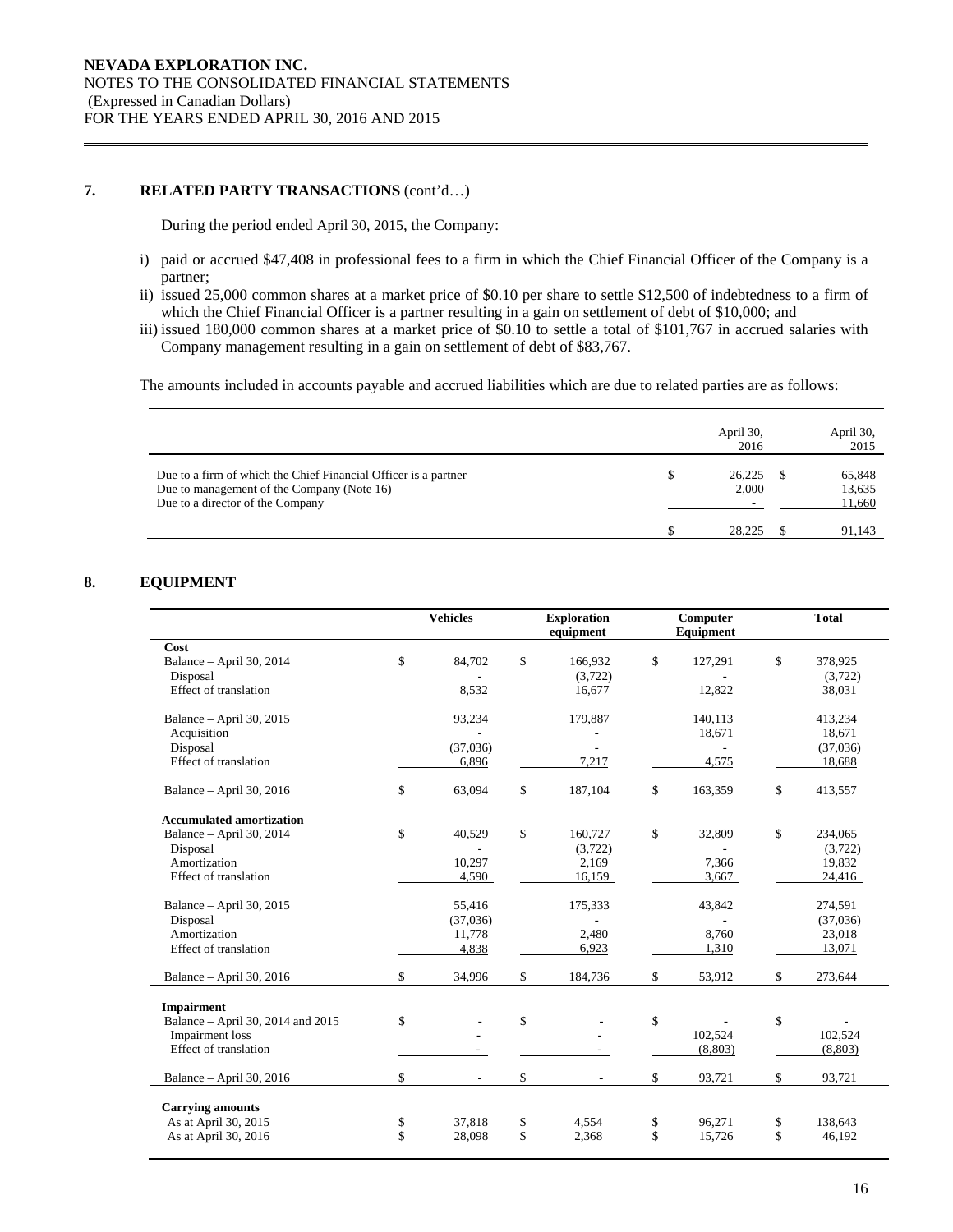## **8. EQUIPMENT** (cont'd…)

During the year ended April 30, 2016, the Company decided to write-off a database that was under construction with a carrying amount of \$102,524 as the Company expects it is unlikely to engage the supplier to complete the roll out of the software.

## **9. RESOURCE PROPERTIES**

Resource properties expenditures for the year ended April 30,

|                           | 2016          | 2015          |
|---------------------------|---------------|---------------|
| <b>Grass Valley</b>       | 59,323        | 24,288        |
| <b>South Grass Valley</b> | 6,972         | 33,824        |
| <b>Kelly Creek</b>        | 107,005       | 46,211        |
| <b>Hot Pot</b>            | 33,152        | 5,812         |
| Awakening                 | 53,584        | <u>14,373</u> |
|                           | \$<br>260,036 | \$<br>124,508 |

## **Grass Valley Project (GV)**

As at April 30, 2016, the Company's Grass Valley Project consists of 192 (April 30, 2015 - 452) unpatented mining claims held directly by the Company covering approximately  $15.5 \text{ km}^2$  (April 30, 2015 - 37.6 km<sup>2</sup>).

On February 27, 2012, the Company acquired the Grass Valley Project as part of an Exploration Agreement with McEwen Mining Inc, ("MMI") designed to generate new gold projects in a 25,000 hectare (95 sq mi) study area in north central Nevada using the Company's hydrogeochemistry exploration technology. During the year ended April 30, 2015, McEwen Mining Inc. elected to withdraw from the Exploration Agreement, and NGE now holds a 100% interest in the project.

## **South Grass Valley (SGV)**

As at April 30, 2016, the Company's South Grass Valley Project consists of 32 (April 30, 2015 - 185) unpatented mining claims held directly by the Company covering approximately 2.6 km<sup>2</sup> (April 30, 2015 – 15.4 km<sup>2</sup>).

## **Kelly Creek (KC)**

As at April 30, 2016, the Company's Kelly Creek Project consists of 285 (April 30, 2015 - 209) unpatented mining claims, 209 (April 30, 2015 – 209) of which are leased by the Company from Genesis Gold Corporation through a Mining Lease and Option to Purchase Agreement (the "Genesis Agreement"), and 76 (April 30, 2015 – nil) of which are held directly by the company, together covering approximately  $21.9 \text{ km}^2$  (April 30,  $2015 - 16.6 \text{ km}^2$ ).

The Company entered into the Genesis Agreement on October 1, 2009 and as amended on August 25, 2015, to acquire a 100% interest in the Genesis's Hot Pot claims, which consists of 209 claims. Under the Genesis Agreement, the Company is the Operator and has the option to purchase 100% of the Genesis claims for 100,000 common shares (50,000 shares issued in 2011, 50,000 shares issued in 2010) and USD\$1,500,000, subject to a 1.5% Net Smelter Return Royalty ("Royalty"), and the following advance royalty payments: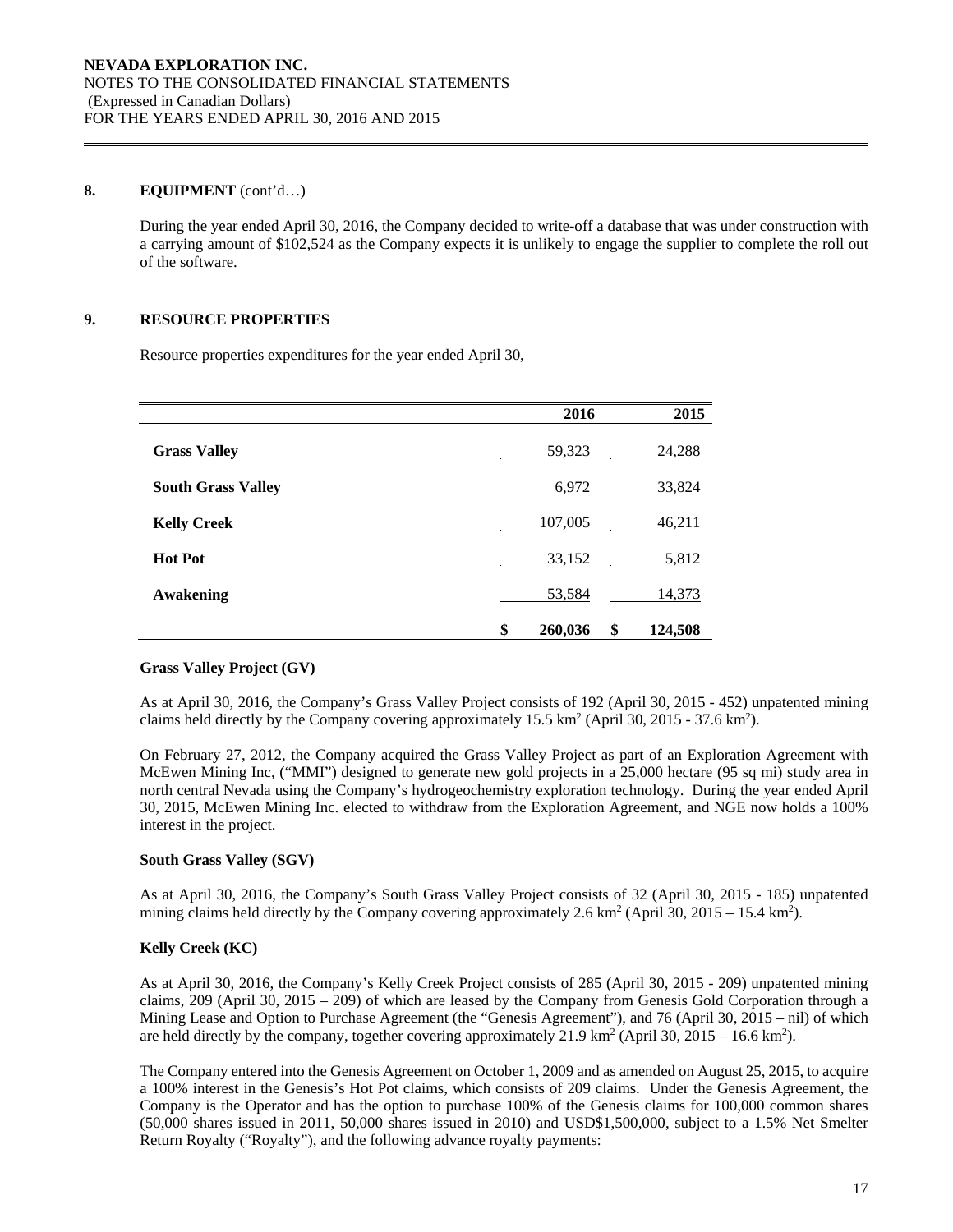## **9. RESOURCE PROPERTIES** (cont'd…)

#### **Kelly Creek (KC)** (cont'd…)

| $1st$ anniversary (October 1, 2010)               | S. | 5,000 USD  | (paid)       |
|---------------------------------------------------|----|------------|--------------|
| $2nd$ anniversary (October 1, 2011)               |    | 10,000 USD | (paid)       |
| $3rd$ anniversary (October 1, 2012)               |    | 10,000 USD | (paid)       |
| 4 <sup>th</sup> anniversary (October 1, 2013)     |    | 10,000 USD | (paid)       |
| 5 <sup>th</sup> and each subsequent anniversaries |    | 10,000 USD | $i)$ & $ii)$ |

- i) During the year ended April 30, 2015, the Company issued 80,000 Common shares, plus agreed to pay \$10,000 USD to satisfy the October 1, 2014 payment (paid).
- ii) On August 25, 2015, the Company and Genesis Gold Corporation agreed to amend the terms of the Genesis Agreement to reduce the annual payments due on October 1, 2015 (paid); October 1, 2016; and October 1, 2017, from \$50,000 USD to \$10,000USD, subject to each party's rights under the Genesis Agreement.

#### **Hot Pot (HP)**

As at April 30, 2016, the Company's Hot Project consists of approximately  $8.8 \text{ km}^2$  (April 30, 2015 -  $8.8 \text{ km}^2$ ) of private land leased by the Company under a Mining Lease Agreement (the "Hot Pot Lease"). Any mineral production on the Project is subject to a 3% Net Smelter Return Royalty (the "Royalty") to the property owner, subject to the Company's right to reduce the Royalty by 1% to 2% for \$2,000,000 USD. The Company entered into the Hot Pot Lease on September 16, 2004, for an initial term of 10 years, as amended on September 2, 2011, and February 25, 2016. Under the February 25, 2016, amendment, the term of the Hot Pot Lease was extended to 20 years, until September 16, 2024, subject to the following payments:

| Amendment Date (February 25, 2016) | - S | 5,000 USD  | (paid) |
|------------------------------------|-----|------------|--------|
| September 16, 2016                 |     | 10,000 USD |        |
| September 16, 2017                 |     | 15,000 USD |        |
| <b>Subsequent Anniversaries</b>    |     | 20,000 USD |        |

All of the Company's mineral interests at Hot Pot are subject to a 1.25% NSR to Royal Gold, Inc.

#### **Awakening (AW)**

As at April 30, 2016, the Company's Awakening Project consists of 6 (April 30, 2015 - 72) unpatented mining claims held directly by the Company covering approximately  $0.5 \text{ km}^2$  (April 30, 2015 – 4.5 km<sup>2</sup>).

## **10. DEPOSITS AND BONDS**

|                                                                              | April 30,<br>2016        | April 30<br>2015 |
|------------------------------------------------------------------------------|--------------------------|------------------|
| Security deposits <sup>(1)</sup><br>Reclamation bond deposits <sup>(2)</sup> | 5,750 \$<br>\$<br>39,531 | 5,750<br>23,144  |
|                                                                              | \$<br>45,281             | 28,894           |

<sup>(1)</sup> Security deposits consisted of \$5,750 guaranteed investment certificate ("GIC") and bearing interest at prime less 2%. The GIC was used to secure the credit limit on a credit card.

<sup>(2)</sup> Reclamation bond deposits are required by the U.S. Bureau of Land Management ("BLM") and the U.S. Forest Service ("USFS") to ensure that any reclamation and clean-up work required on the Company's properties will be completed to the satisfaction of the BLM and the USFS. The Company did not have any asset retirement obligations as of April 30, 2016 and 2015.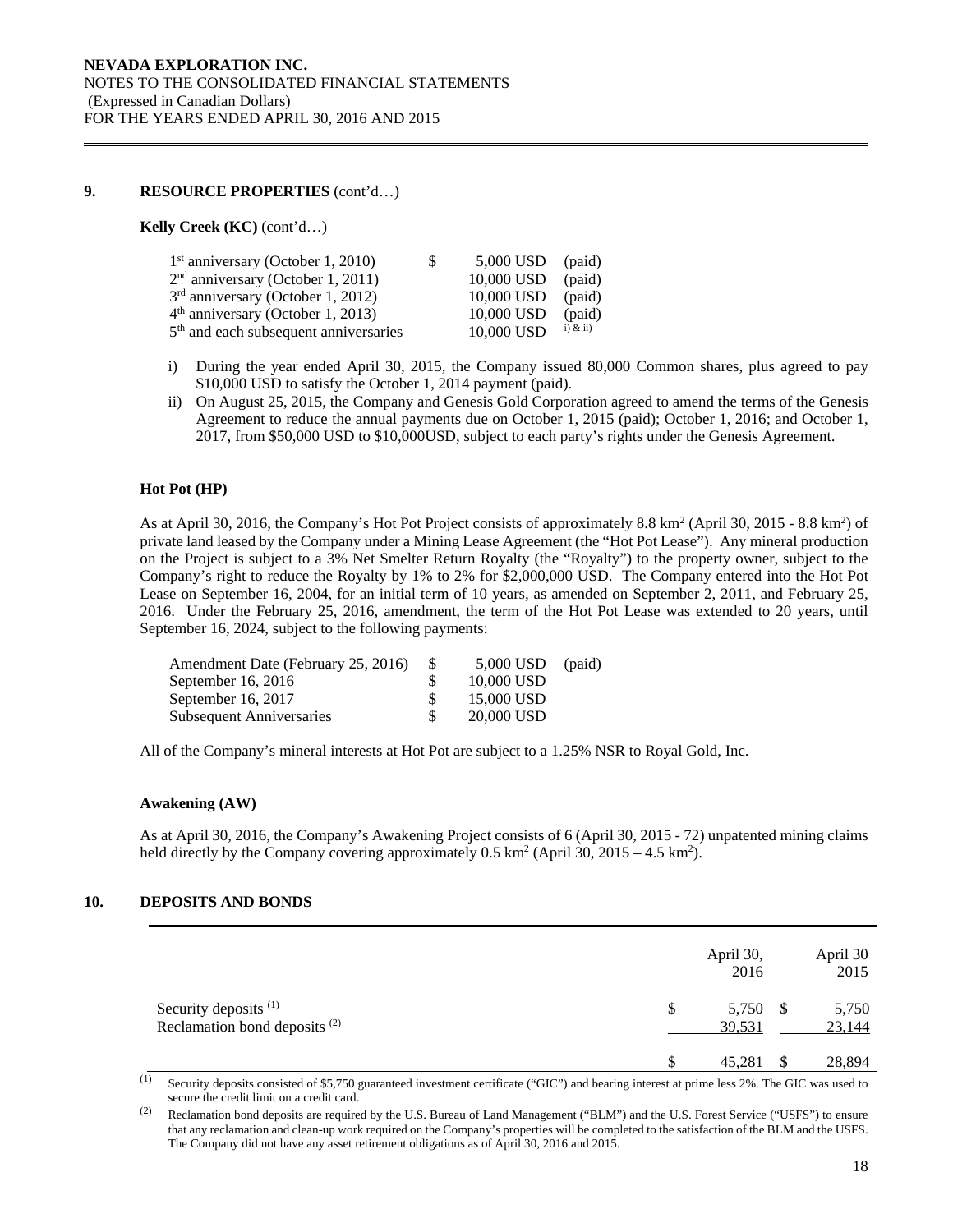## **11. ACCOUNTS PAYABLE AND ACCRUED LIABILITIES**

Accounts payable and accrued liabilities for the Company are as follows:

|                                                                                                                      |     | April 30,<br>2016                   |     | April 30,<br>2015                      |
|----------------------------------------------------------------------------------------------------------------------|-----|-------------------------------------|-----|----------------------------------------|
| Trade payables<br>Due to related parties (Note 7)<br>Due to key management personnel (Note 7)<br>Accrued liabilities | \$  | 65,243<br>26,225<br>2,000<br>38,975 | -S  | 111,693<br>91,143<br>208,268<br>37,474 |
| Total                                                                                                                | \$. | 132,443                             | \$. | 448,578                                |

## **12. FINANCE LEASE OBLIGATIONS**

The Company has a finance lease obligation for a leased vehicle of \$31,184 (US- \$24,851), with blended monthly payments of principal and interest, bearing interest at a rate of 2.90% per annum.

|                                                                      | April 30,<br>2016       |     | April 30,<br>2015  |
|----------------------------------------------------------------------|-------------------------|-----|--------------------|
| Finance lease obligations<br>Deduct: amount representing interest    | \$<br>31,184<br>(1,172) | - S | 41,616<br>(2,131)  |
| Present value of minimum lease payments due<br>Less: current portion | 30,012<br>(11, 381)     |     | 39,485<br>(10,630) |
| Non-current portion                                                  | \$<br>18,631            |     | 28,855             |

The total of principal repayments of the finance lease obligations that are due within the next one year is \$11,381, and the remaining portion for \$18,631 is due between fiscal years 2018 to 2019.

# **13. SHORT-TERM DEMAND LOAN**

|              | April 30,<br>2016 | April 30,<br>2015 |
|--------------|-------------------|-------------------|
| Loan payable | -                 | 30,000            |
|              | $\sim$            | 30,000            |

During the year ended April 30, 2015, the Company entered into an unsecured non-interest bearing loan, payable on demand, with a shareholder of the Company. During the year ended April 30, 2016, the Company received \$16,958 of additional unsecured non-interest bearing loans from shareholders of the Company. The loans of \$46,958 were settled through the issuance of 939,150 units (Note 14).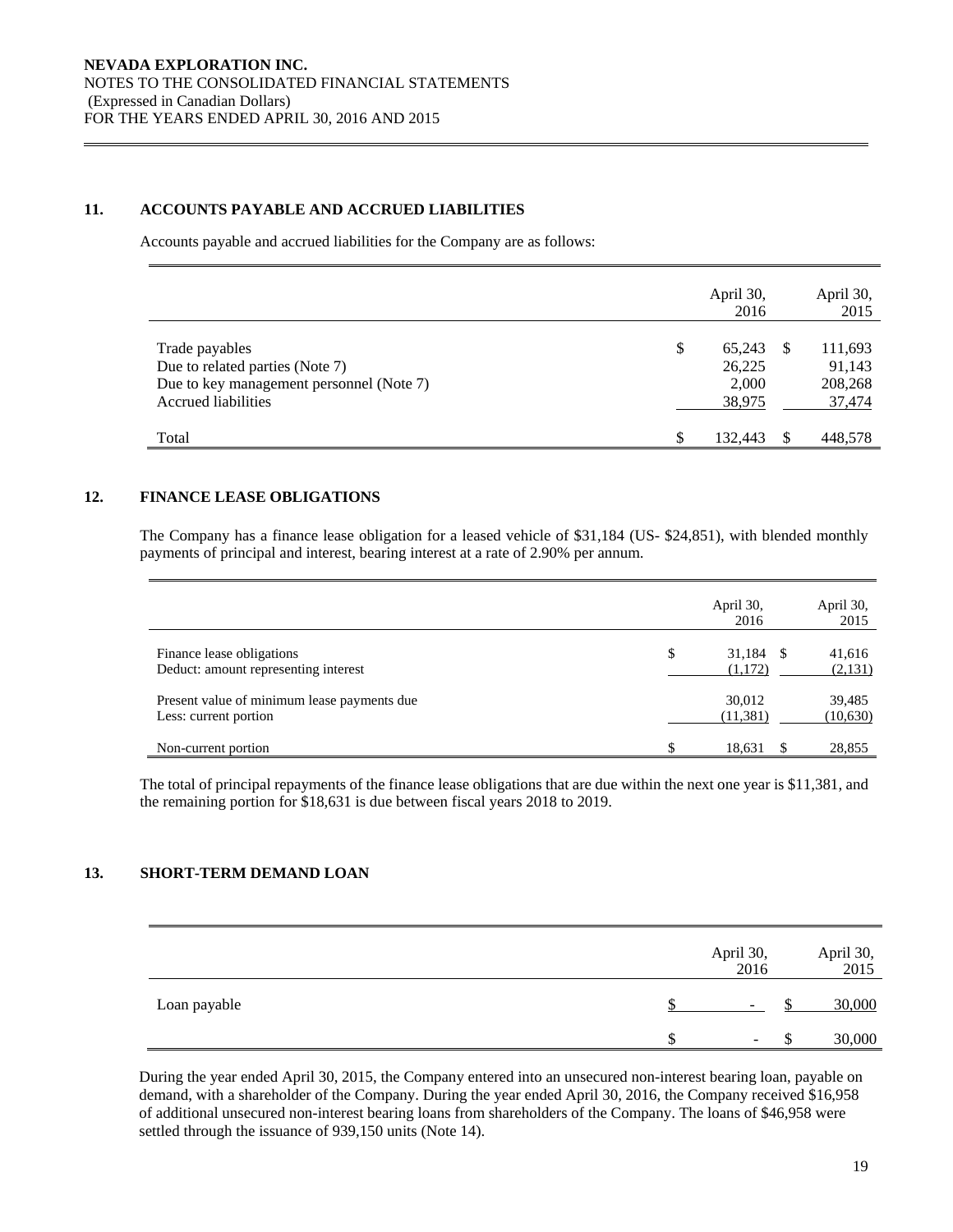## **14. CAPITAL STOCK**

#### a) Authorized share capital:

As at April 30, 2016, the authorized share capital of the Company was: Unlimited number of common shares without par value; Unlimited number of preferred shares without par value; and All issued shares are fully paid

#### b) Issued share capital:

On August 28, 2015, the Company's common shares were consolidated on the basis of one post-consolidated common share for every ten pre-consolidated common shares. The numbers of the shares presented in these consolidated financial statements have all been adjusted to reflect the impact of this share consolidation.

During the period ended April 30, 2016, the Company:

- Completed its non-brokered private placement by issuing 14,100,000 units at a price of \$0.05 per unit, for gross proceeds of \$705,000. Each unit consists of one common share and one non-transferable common share purchase warrant, with each full warrant entitling the holder to purchase a common share for a period of three years at an exercise price of \$0.10. Fair value allocated in connection to these warrants was \$265,248. In connection with the private placement, the Company paid \$74,277 in share issuance costs;
- Issued 939,150 units at a price of \$0.05 per unit to settle \$46,958 of unsecured demand loans provided to the Company by shareholders (Note 13). Each unit consists of one common share and one non-transferable common share purchase warrant, with each full warrant entitling the holder to purchase a common share for a period of three years at an exercise price of \$0.10. Fair value allocated in connection to these warrants was \$18,932. In connection with the bridge financing, the Company paid \$4,896 in share issuance costs;
- Completed a shares for debt settlement whereby the Company issued 2,500,000 common shares to the Company's management team at a price of \$0.05 per common share to settle \$125,000 of accrued salaries (Note 7);
- Completed a non-brokered private placement where the Company issued 1,323,000 units at a price of \$0.275 per unit, for gross proceeds of \$363,825. Each unit consists of one common share and one half of one transferable common share purchase warrant entitling holder to purchase one common share at an exercise price of \$0.50 for a period of two years. Fair value allocated in connection to these warrants was \$96,758. In connection with the private placement, the Company paid \$5,295 in share issuance costs; and
- Issued 1,850,000 common shares as a result of warrants exercised for gross proceeds of \$185,000.

During the period ended April 30, 2015, the Company:

- Issued 80,000 common shares at a market price of \$0.10 per common share to satisfy part of the 2014 annual payment due to Genesis Gold Corporation under a Mining Lease and Option to Purchase Agreement (Note 9); and
- Completed a non-brokered private placement by issuing 283,010 units at a price of \$0.50 per unit, for gross proceeds of \$141,505. Each unit consists of one common share and one non-transferable common share purchase warrant entitling the holder to purchase one common share at an exercise price of \$0.50 for a period of three years. Fair value allocated in connection to these warrants was \$46,892. In connection with the private placement, the Company:

i) paid finders' fee of \$4,741 to an arm's length party; and

ii) issued 4,000 finders' warrants with a fair value of \$793.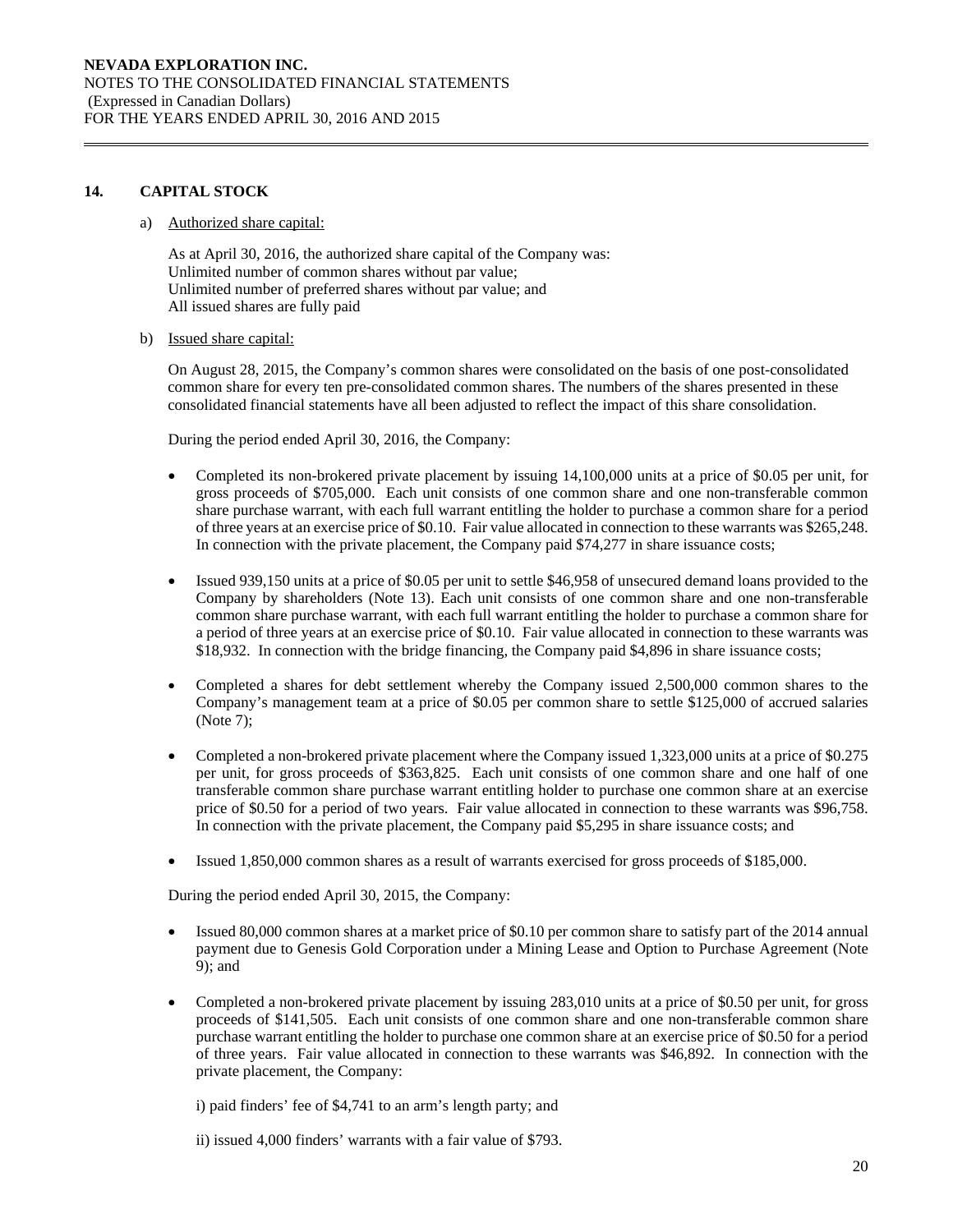## **14. CAPITAL STOCK** (cont'd…)

- b) Issued share capital (cont'd…):
	- Issued 205,000 common shares at a market price of \$0.10 per common share to settle a total of \$114,267 in accrued salaries with management and indebtedness to a firm of which the CFO is a partner. The Company recognized a gain on debt settlement of \$93,767 (Note 7).

#### c) Options

The Company has a stock option plan under which it is authorized to grant options to executive officers and directors, employees and consultants enabling them to acquire up to 10% of the issued and outstanding common stock of the Company. Under the plan, the exercise price of each option equals the market price, minimum price or a discounted price of the Company's stock as calculated on the date of grant. The options can be granted for a maximum term of five years.

During the year ended April 30, 2016, the Company:

- granted an aggregate of 1,625,000 stock options to acquire common shares of the Company to officers and directors of the Company. The options have an exercise price of \$0.185 and vest one third immediately, one third vest in 1 year, and one third vest in 2 years. These options are valued at \$255,887 and the vested value recorded as at April 30, 2016 is \$193,040;
- granted an aggregate of 125,000 stock options to acquire common shares of the Company to a consultant. The options have an exercise price of \$0.315 and vest one third immediately, one third vest in 1 year, and one third vest in 2 years. These options are valued at \$23,799 and the vested value recorded as at April 30, 2016 is \$11,754. In the absence of a reliable measurement of the services received from the consultant, the transaction has been measured at the fair value of the stock options issued; and
- granted an aggregate of 100,000 stock options to Future Money Trends LLC for investor relations consulting. The options have an exercise price of \$0.37 and vest, one quarter every 3 months with the first quarter of the options vesting July 20, 2016. These options are valued at \$26,952 and the vested value recorded as at April 30, 2016 is \$9,778. In the absence of a reliable measurement of the services received from the consultant, the transaction has been measured at the fair value of the stock options issued.

During the year ended April 30, 2015, the Company did not grant any stock options.

A continuity of share purchase options for the year ended April 30, 2016 is as follows:

| Expiry date                                            | Exercise<br>price | April 30,<br>2015 | Granted   | Expired     | Cancelled | April 30,<br>2016 | Exercisable |
|--------------------------------------------------------|-------------------|-------------------|-----------|-------------|-----------|-------------------|-------------|
|                                                        |                   |                   |           |             |           |                   |             |
| \$<br>December 31, 2015                                | 1.00              | 250,000           | ۰         | (250,000)   |           |                   |             |
| August 9, 2016                                         | 1.00              | 20,000            | ۰         |             |           | 20,000            | 20,000      |
| September 25, 2017                                     | 1.10              | 10,000            |           |             |           | 10.000            | 10.000      |
| December 4, 2017                                       | 1.20              | 50,000            |           |             |           | 50,000            | 50,000      |
| March 2, 2019                                          | 1.00              | 280,000           |           |             |           | 280,000           | 280,000     |
| October 19, 2020                                       | 0.185             |                   | 1,625,000 |             |           | 1,625,000         | 541,667     |
| December 31, 2020                                      | 0.315             |                   | 125,000   |             |           | 125,000           | 41,667      |
| April 20, 2016                                         | 0.37              |                   | 100,000   |             |           | 100,000           |             |
|                                                        |                   |                   |           |             |           |                   |             |
| Total                                                  |                   | 610,000           | 1,850,000 | (250,000)   |           | 2,210,000         | 943,334     |
|                                                        |                   |                   |           |             |           |                   |             |
| Weighted average exercise price                        |                   | 1.02              | 0.20      | \$<br>1.00S |           | 0.34              | 0.51        |
| Weighted average remaining life of options outstanding |                   |                   |           |             |           | 4.18 years        |             |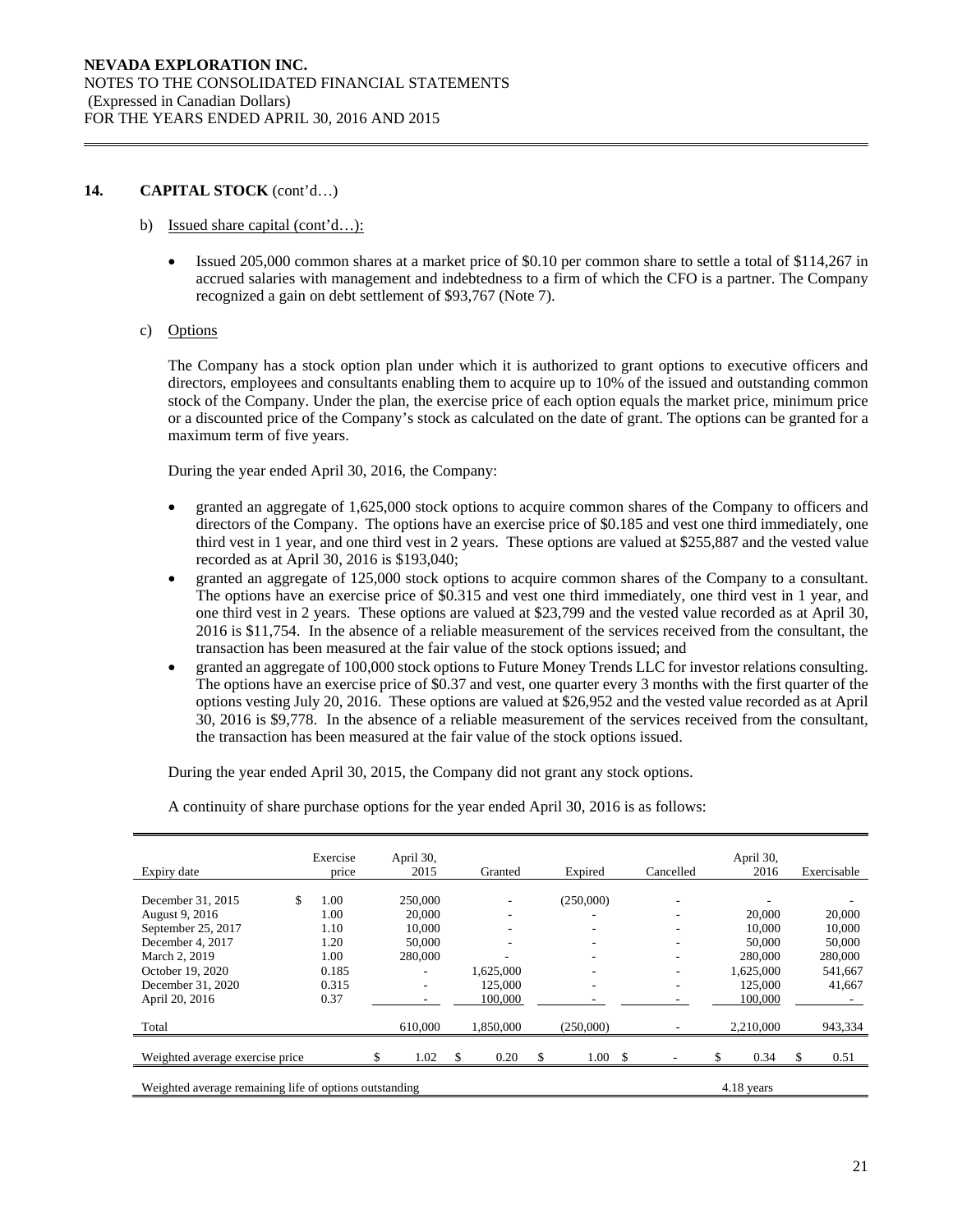# **14. CAPITAL STOCK** (cont'd…)

#### b) Options  $(\text{cont}^{\prime}d...)$ :

A continuity of share purchase options for the year ended April 30, 2015 is as follows:

|                                                        | Exercise | April 30, |               |         |            |                          | April 30,  |    |             |
|--------------------------------------------------------|----------|-----------|---------------|---------|------------|--------------------------|------------|----|-------------|
| Expiry date                                            | price    | 2014      |               | Granted | Expired    | Cancelled                | 2015       |    | Exercisable |
|                                                        |          |           |               |         |            |                          |            |    |             |
| \$<br>September 30, 2014                               | 1.60     | 25,000    |               | ٠       | (25,000)   | ٠                        | ۰          |    |             |
| September 30, 2014                                     | 1.00     | 90,000    |               | ۰       | (90,000)   | ۰                        | -          |    |             |
| November 17, 2014                                      | 1.00     | 60,000    |               | -       | (60,000)   | $\sim$                   |            |    |             |
| December 31, 2015                                      | 1.00     | 295,000   |               | -       |            | (45,000)                 | 250,000    |    | 250,000     |
| August 9, 2016                                         | 1.00     | 40,000    |               | -       |            | (20,000)                 | 20,000     |    | 20,000      |
| September 25, 2017                                     | 1.10     | 10,000    |               | -       |            |                          | 10,000     |    | 10,000      |
| December 4, 2017                                       | 1.20     | 50,000    |               | -       |            | $\overline{\phantom{a}}$ | 50,000     |    | 50,000      |
| March 2, 2019                                          | 1.00     | 305,000   |               |         |            | (25,000)                 | 280,000    |    | 280,000     |
|                                                        |          |           |               |         |            |                          |            |    |             |
| Total                                                  |          | 875,000   |               |         | 175,000    | (90,000)                 | 610,000    |    | 610,000     |
|                                                        |          |           |               |         |            |                          |            |    |             |
| Weighted average exercise price                        |          | 1.05      | <sup>\$</sup> |         | \$<br>1.10 | \$<br>1.10               | \$<br>1.02 | S. | 1.02        |
|                                                        |          |           |               |         |            |                          |            |    |             |
| Weighted average remaining life of options outstanding |          |           |               |         |            |                          | 2.33 years |    |             |

The following weighted average assumptions were used for the Black-Scholes valuation of the options granted during the year.

|                                                      | April 30,<br>2016 |
|------------------------------------------------------|-------------------|
| Share price                                          | \$0.20            |
| Risk-free interest rate                              | 0.93%             |
| Expected life of options                             | 3.97 years        |
| Annualized volatility based on historical volatility | 153.11%           |
| Dividend rate                                        | $0.00\%$          |
| Forfeiture rate                                      | $0.00\%$          |
| Exercise price                                       | \$0.20            |

c) Warrants

During the year ended April 30, 2016, the Company:

- Granted 14,761,500 common share purchase warrants in connection to private placements;
- Granted 939,150 common share purchase warrants in connection with the settlement of unsecured demand loans; and
- Had 1,850,000 warrants exercised.

During the year ended April 30, 2015, the Company:

Granted 283,010 common share purchase warrants and 4,000 finder warrants in connection to a private placement.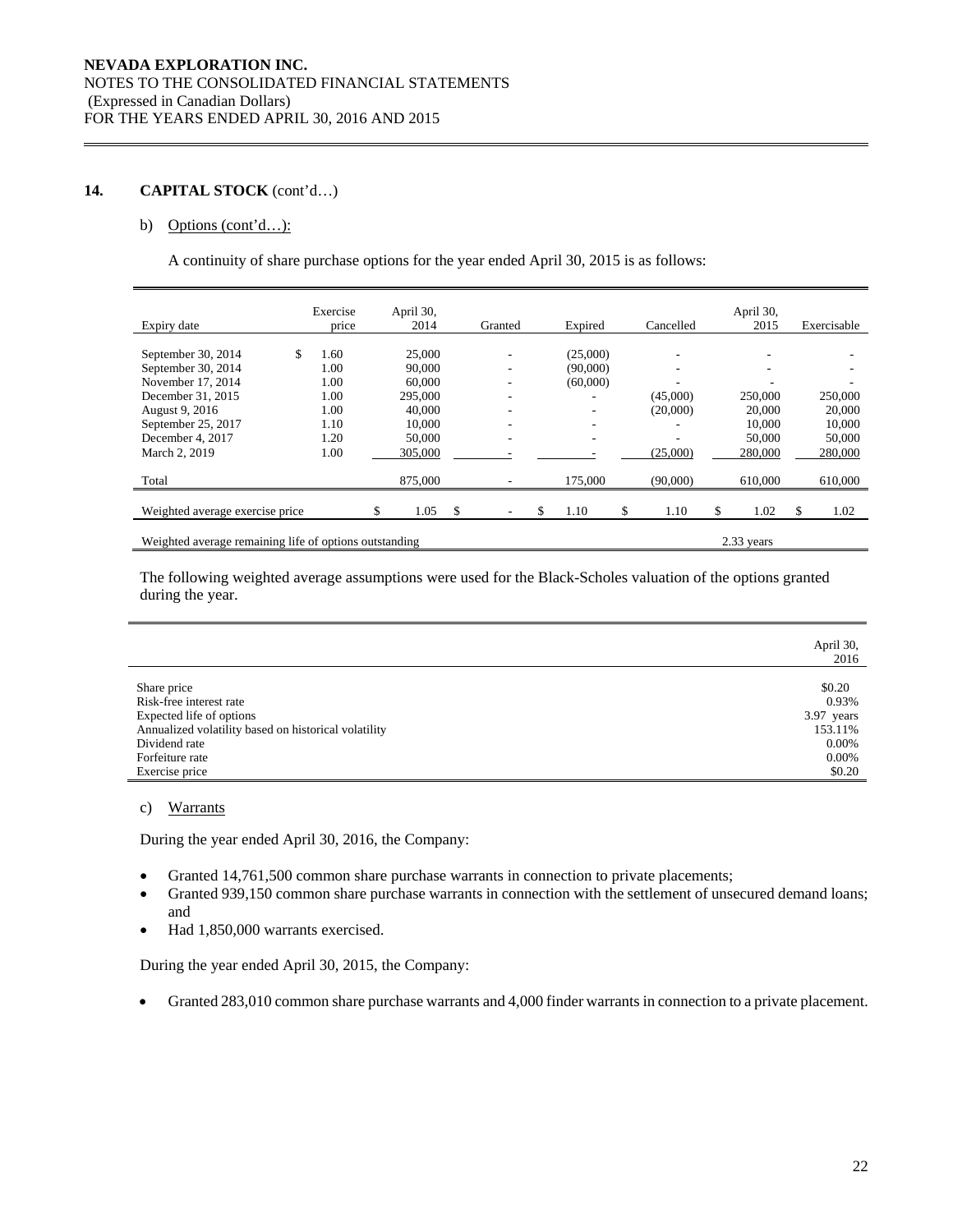# **14. CAPITAL STOCK** (cont'd…)

Ĭ.

## c) Warrants (cont'd...)

A continuity of share purchase warrants for the year ended April 30, 2016 is as follows:

| Expiry date                     |   | Exercise<br>price | April 30,<br>2015 | Granted              | Exercised   | Expired                  | April 30,<br>2016 | Exercisable |
|---------------------------------|---|-------------------|-------------------|----------------------|-------------|--------------------------|-------------------|-------------|
| August 19, 2017                 | S | 0.50              | 283,010           |                      |             | $\overline{\phantom{a}}$ | 283,010           | 283,010     |
| August 19, 2017                 |   | 0.50              | 4.000             | -                    |             |                          | 4.000             | 4,000       |
| August 28, 2018                 |   | 0.10              | -                 | 939.150              |             |                          | 939.150           | 939.150     |
| August 28, 2018                 |   | 0.10              | ۰                 | 13.200.000           | (1,650,000) | $\overline{\phantom{a}}$ | 11.550,000        | 11,550,000  |
| September 23, 2018              |   | 0.10              |                   | 900,000              | (200,000)   |                          | 700,000           | 700,000     |
| December 29, 2017               |   | 0.50              |                   | 661,500 <sup>a</sup> |             |                          | 661,500           | 661,500     |
| Total                           |   |                   | 287,010           | 15,700,650           | (1,850,000) |                          | 14.137.660        | 14,137,660  |
| Weighted average exercise price |   |                   | 0.50              | 0.12                 | $0.10^{b}$  | ۰                        | 0.13              | 0.13        |

a) Warrants entitles the holder to purchase one common share at an exercise price of \$0.50 for a period of two years, subject to an accelerated expiry provision of 30 days if on any 20 consecutive trading days after issuance, the closing price of the common shares of the Company is greater than \$0.75 per share.

b) The weighted average share price on the date of exercise was \$0.32.

A continuity of share purchase warrants for the year ended April 30, 2015 is as follows:

| Expiry date                                             | Exercise<br>price          | April 30,<br>2014 | Granted                                      | Expired   |   | April 30,<br>2015     | Exercisable           |
|---------------------------------------------------------|----------------------------|-------------------|----------------------------------------------|-----------|---|-----------------------|-----------------------|
| December 24, 2014<br>August 19, 2017<br>August 19, 2017 | \$<br>1.50<br>0.50<br>0.50 | 500,000           | $\overline{\phantom{a}}$<br>283,010<br>4,000 | (500,000) |   | -<br>283,010<br>4,000 | ۰<br>283,010<br>4,000 |
| Total                                                   |                            | 500,000           | 287,010                                      | (500,000) |   | 287,010               | 287,010               |
| Weighted average exercise price                         |                            | .50               | .50                                          | 1.50      | S | 0.50                  | 0.50                  |

The following weighted average assumptions were used for the Black-Scholes valuation of the warrants granted during the year.

|                                                                       | April 30,<br>2016   | April 30,<br>2015  |
|-----------------------------------------------------------------------|---------------------|--------------------|
| Share price                                                           | \$0.07              | \$0.04             |
| Risk-free interest rate<br>Expected life of warrants                  | 0.46%<br>2.96 years | 1.09%<br>3 years   |
| Annualized volatility based on historical volatility<br>Dividend rate | 140.06%<br>0.00%    | 85.28%<br>$0.00\%$ |
| Fair value per warrant                                                | \$0.05              | \$0.02             |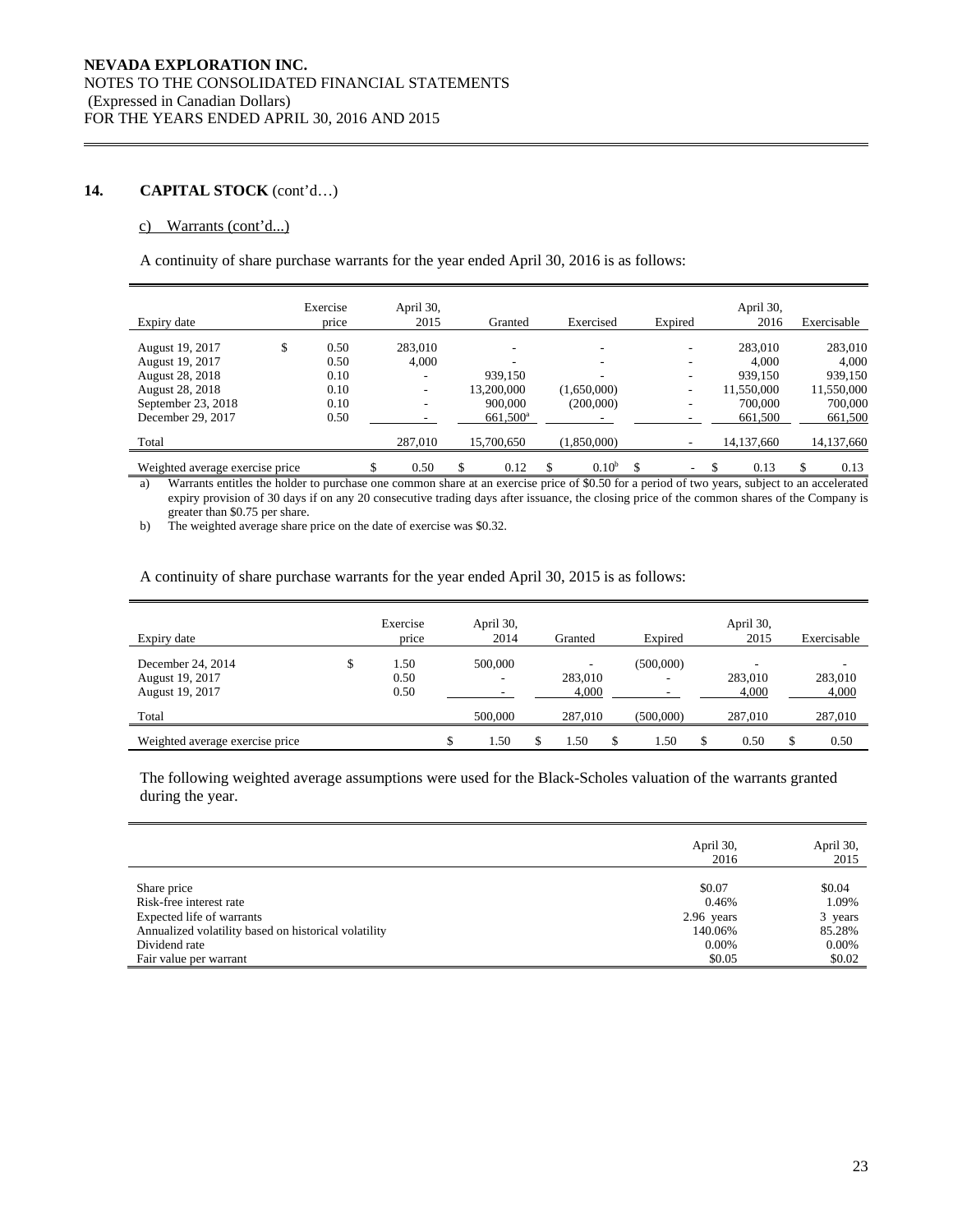## **15. SEGMENTED INFORMATION**

The Company operates in one industry segment, being the acquisition, exploration, and development of resource properties. Geographic information is as follows:

|                                                                                |    | April 30,<br>2016 |               | April 30,<br>2015 |
|--------------------------------------------------------------------------------|----|-------------------|---------------|-------------------|
| Non-current assets:<br><b>United States</b><br>Equipment<br>Deposits and bonds | \$ | 46,192<br>39,531  | $\mathcal{S}$ | 138,643<br>23,144 |
|                                                                                | S  | 85,723            | \$            | 167,787           |
|                                                                                |    |                   |               |                   |
|                                                                                |    | April 30,<br>2016 |               | April 30,<br>2015 |
| Income:<br><b>United States</b><br>Project management and consulting           | \$ | 77,923            | \$            |                   |

## **16. KEY MANAGEMENT COMPENSATION**

Remuneration of key management of the Company is as follows:

|                                  |    | Year Ended<br>April 30,<br>2016     |      | Year Ended<br>April 30,<br>2015 |
|----------------------------------|----|-------------------------------------|------|---------------------------------|
| Salaries<br>Share-based payments | \$ | 97,118 \$<br>$193,040$ <sup>i</sup> |      | 119,351                         |
|                                  | S  | 290,158                             | - \$ | 119,351                         |

i) During the year ended April 30, 2016, the Company granted 1,626,000 stock options to directors and officers resulting in sharebased payments expense of \$193,040.

The amount included in accounts payable and accrued liabilities which is due to key management personnel is as follows:

|                                 | April 30,<br>2016 | April 30,<br>2015 |
|---------------------------------|-------------------|-------------------|
| Due to key management personnel | 2.000             | 208,268           |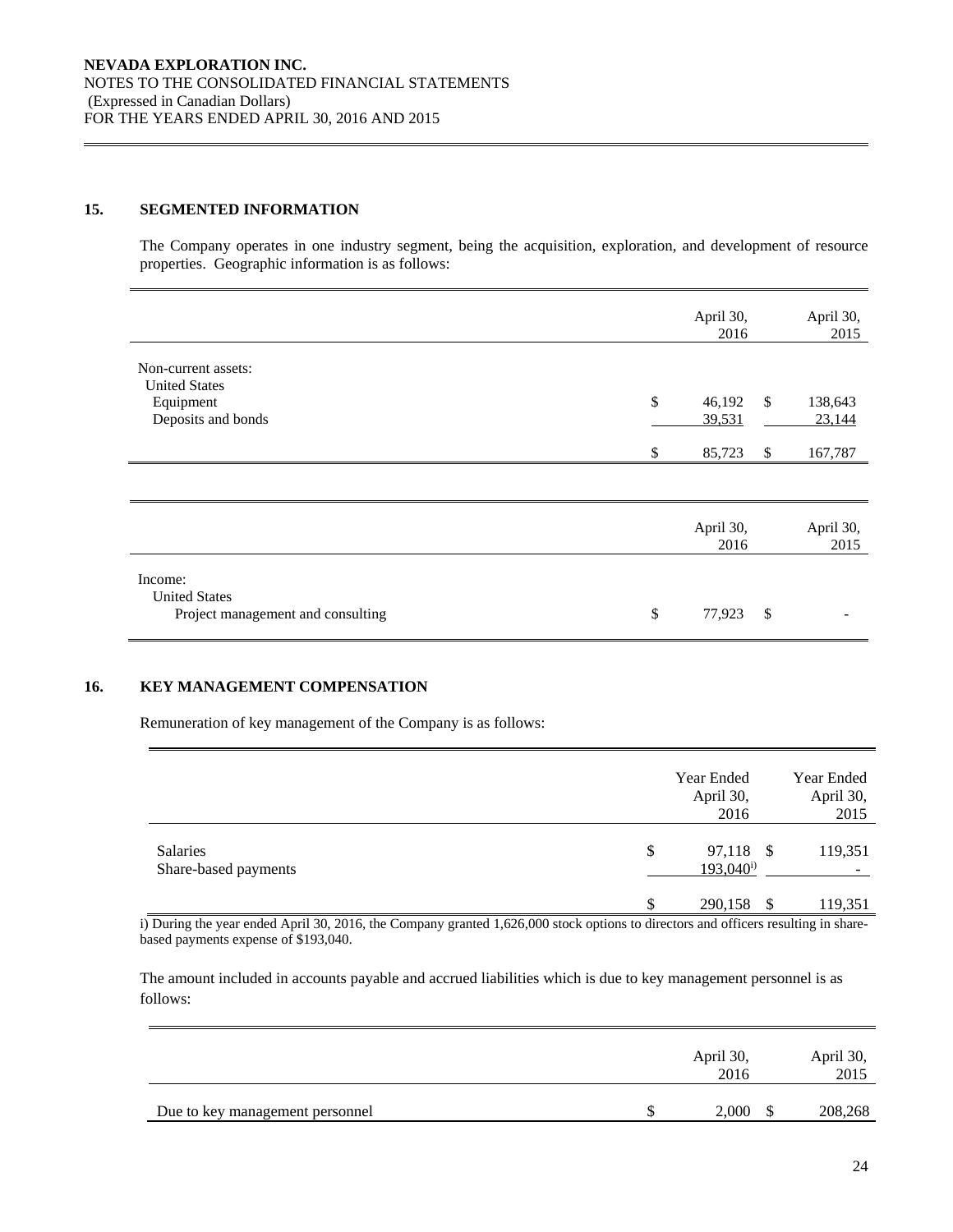## **17. COMMITMENTS**

The Company has the following commitments:

- premise commitments of \$17,166 in fiscal 2017; and
- various commitments relating to its resource properties as disclosed in Note 9.

## **18. FINANCIAL RISK MANAGEMENT**

#### **Fair value**

Financial instruments measured at fair value are classified into one of three levels in the fair value hierarchy according to the relative reliability of the inputs used to estimate the fair values. The three levels of the fair value hierarchy are:

Level 1 – Unadjusted quoted prices in active markets for identical assets or liabilities;

Level 2 – Inputs other than quoted prices that are observable for the asset or liability either directly or indirectly; and Level 3 – Inputs that are not based on observable market data.

Short term investments are measured at level 1 of the fair value hierarchy. The fair value of short term investments is measured at the market price of the common shares held at the measurement date. The carrying value of cash, deposits and bonds, finance lease obligations, accounts payable and accrued liabilities and short-term demand loan approximated their fair value because of the short-term nature of these instruments.

## **Financial risk factors**

The Company's risk exposures and the impact on the Company's financial instruments are summarized below:

## *Credit risk*

 Credit risk is the risk of loss associated with a counterparty's inability to fulfill its payment obligations. The Company's credit risk is primarily attributable to cash and deposits and bonds. Management believes that the credit risk concentration with respect to cash, deposits and bonds and short-term investments is remote as it maintains accounts with highly-rated financial institutions.

## *Liquidity risk*

Liquidity risk is the risk that the Company will not be able to meet its financial obligations as they fall due. The Company manages liquidity risk through the management of its capital structure and financial leverage. It also manages liquidity risk by continuously monitoring actual and projected cash flows. The Board of Directors reviews and approves the Company's operating and capital budgets, as well as any material transactions out of the normal course of business.

As at April 30, 2016, the Company had a cash balance of \$74,820 (April 30, 2015 - \$29,674) to settle current liabilities of \$143,824 (April 30, 2015 - \$489,208). The Company will require financing from lenders, shareholders and other investors to generate sufficient capital to meet its short term business requirements. Subsequent to year end, the Company received proceeds of \$2,968,000 from private placements and the exercise of warrants (Note 21).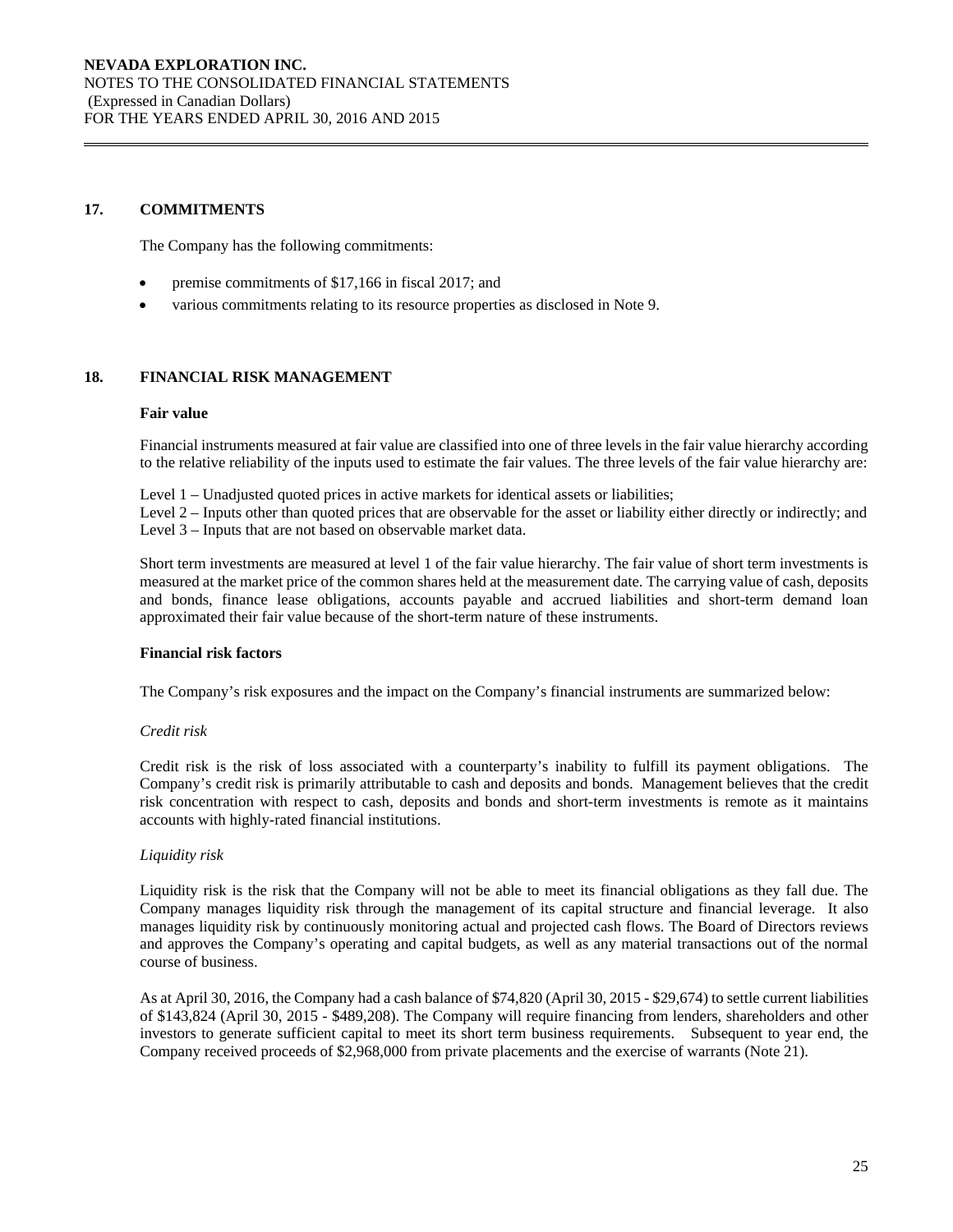## 18. **FINANCIAL RISK MANAGEMENT** (cont'd...)

#### *Market risk*

Market risk is the risk of loss that may arise from changes in market factors such as interest rates, foreign exchange rates and equity prices.

#### (a) Interest rate risk

 The Company is exposed to interest rate risk to the extent that the cash maintained at the financial institutions is subject to floating rate of interest. The interest rate risks on cash, deposits and bonds and on the Company's finance lease obligations are not considered significant.

## (b) Foreign currency risk

The Company is exposed to financial risk arising from fluctuations in foreign exchange rates and the degree of volatility of these rates. A significant portion of the Company's expenses is denominated in US dollars. Consequently, certain assets, liabilities and operating expenses are exposed to currency fluctuations. The Company does not use derivative instruments to reduce its exposure to foreign currency risk. Net assets denominated in foreign currency and the Canadian dollar equivalents as at April 30, 2016 are as follows:

|                         | <b>USD</b>   |    | <b>CDN</b> |
|-------------------------|--------------|----|------------|
| Current assets          | \$<br>34,322 | -S | 43,067     |
| Non-current assets      | 68,316       |    | 85,723     |
| Current liabilities     | (46, 155)    |    | (57, 915)  |
| Non-current liabilities | (14, 848)    |    | (18, 631)  |
|                         | \$<br>41,635 |    | 52,244     |

Based on the above net exposures as at April 30, 2016, and assuming all other variables remain constant, a 1% change in the value of the US dollar against the Canadian dollar would result in an increase/decrease of \$416 in comprehensive loss.

# **19. CAPITAL MANAGEMENT**

In order to maintain its capital structure, the Company, is dependent on equity funding and when necessary, raises capital through the issuance of equity instruments, primarily comprised of common shares and incentive stock options. In the management of capital, the Company includes the components of equity as well as cash.

The Company prepares annual estimates of exploration expenditures and monitors actual expenditures compared to the estimates to ensure that there is sufficient capital on hand to meet ongoing obligations. The Company's investment policy is to invest any excess cash in highly liquid short-term deposits with terms of one year or less and which can be liquidated after thirty days without interest penalty. The Company currently has insufficient capital to fund its exploration programs and is reliant on completing equity financings to fund further exploration. The Company is not subject to any externally imposed capital requirements.

There were no changes in the Company's approach to capital management during the year ended April 30, 2016.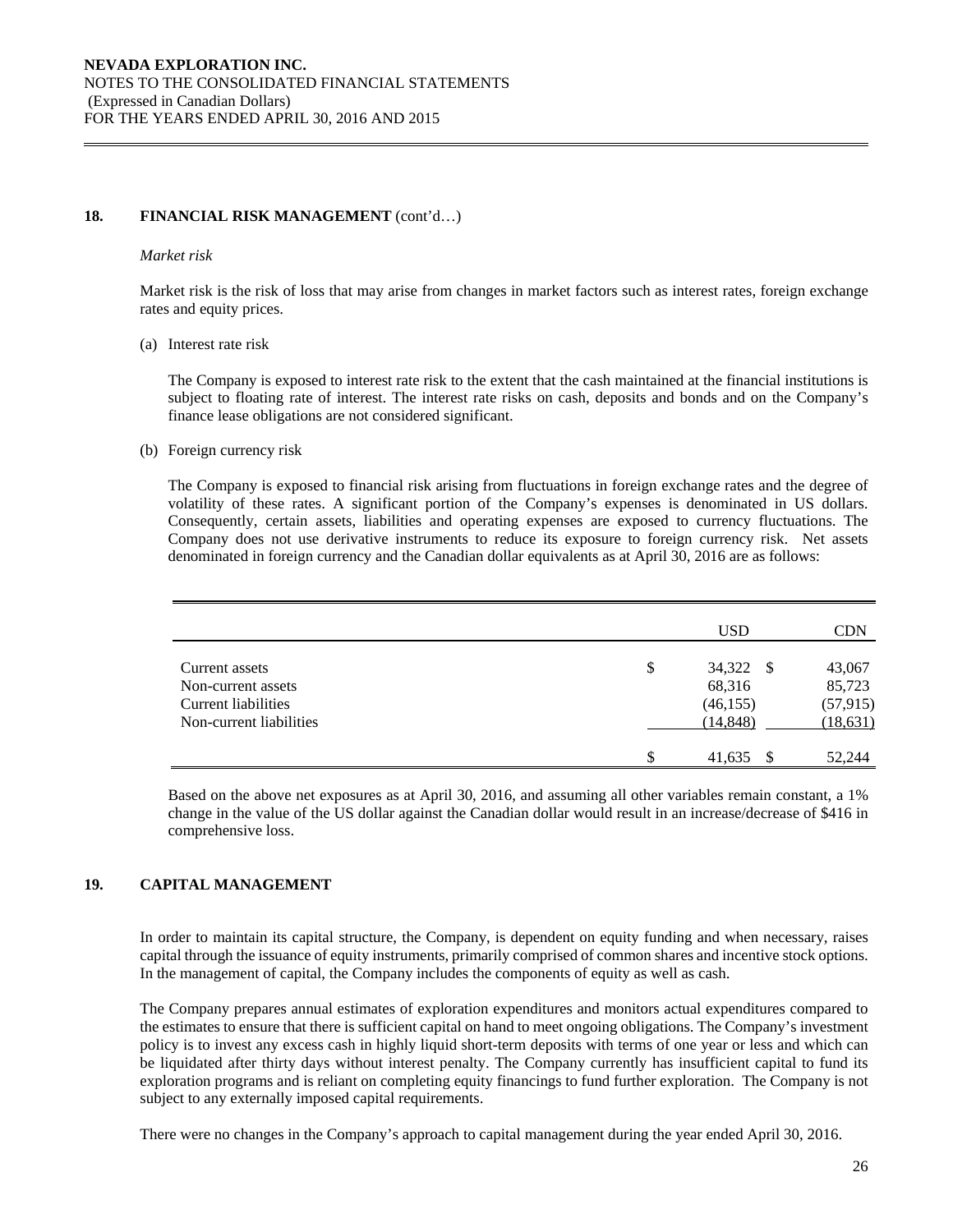# **20. INCOME TAXES**

|                                                                           |    | 2016             |               | 2015        |
|---------------------------------------------------------------------------|----|------------------|---------------|-------------|
|                                                                           |    |                  |               |             |
| Loss before income taxes                                                  | S. | $(1,200,812)$ \$ |               | (419, 858)  |
|                                                                           |    |                  |               |             |
| Expected income tax recovery at average statutory rate of 26.00% for 2016 |    |                  |               |             |
| $(2015 - 26.00\%)$                                                        | \$ | $(312,000)$ \$   |               | (109,000)   |
| Share-based payment and other non-deductible expenses                     |    | 56,000           |               |             |
| Adjustment of tax loss carry-forward<br>Share issuance cost incurred      |    | (22,000)         |               | (361,000)   |
| Change in statutory rates and other                                       |    | (11,000)         |               | (167,000)   |
| Effect of foreign exchange differences                                    |    | (91,000)         |               | (203,000)   |
| Tax benefits not recognized                                               |    | 380,000          |               | 840,000     |
|                                                                           |    |                  |               |             |
|                                                                           | S  |                  |               |             |
|                                                                           |    |                  |               |             |
|                                                                           |    |                  |               |             |
|                                                                           |    | 2016             |               | 2015        |
|                                                                           |    |                  |               |             |
| Deferred tax assets:                                                      |    |                  |               |             |
| Non-capital loss carry-forwards                                           | \$ | 3,735,000        | <sup>\$</sup> | 3,365,000   |
| Share issue costs and other                                               |    | 28,000           |               | 18,000      |
| Deferred tax assets not recognized                                        |    | (3,763,000)      |               | (3,383,000) |
|                                                                           |    |                  |               |             |
| Net deferred tax assets                                                   | \$ |                  | S             |             |

 The Company has available for deduction against future taxable income non-capital losses of approximately \$4,814,000 and US net operating losses of approximately \$7,289,000 (expressed in Canadian dollars) expiring as follows:

|      | <b>CDN</b>      |             | <b>US</b> |  |  |  |
|------|-----------------|-------------|-----------|--|--|--|
|      |                 |             |           |  |  |  |
| 2025 | \$              | \$<br>2.000 |           |  |  |  |
| 2026 |                 | 181,000     |           |  |  |  |
| 2027 |                 | 858,000     |           |  |  |  |
| 2028 |                 | 569,000     |           |  |  |  |
| 2029 |                 | 549,000     |           |  |  |  |
| 2030 |                 | 81,000      |           |  |  |  |
| 2031 |                 | 357,000     | 638,000   |  |  |  |
| 2032 |                 | 591,000     | 355,000   |  |  |  |
| 2033 |                 | 391,000     | 457,000   |  |  |  |
| 2034 |                 | 331,000     | 3,628,000 |  |  |  |
| 2035 |                 | 130,000     | 1,788,000 |  |  |  |
| 2036 |                 | 682,000     | 423,000   |  |  |  |
|      |                 |             |           |  |  |  |
|      | \$<br>4,814,000 | \$          | 7,289,000 |  |  |  |

Deferred tax assets have not been recognized in respect of these items because it is not probable that future taxable income will be available against which the Company can utilize the benefits.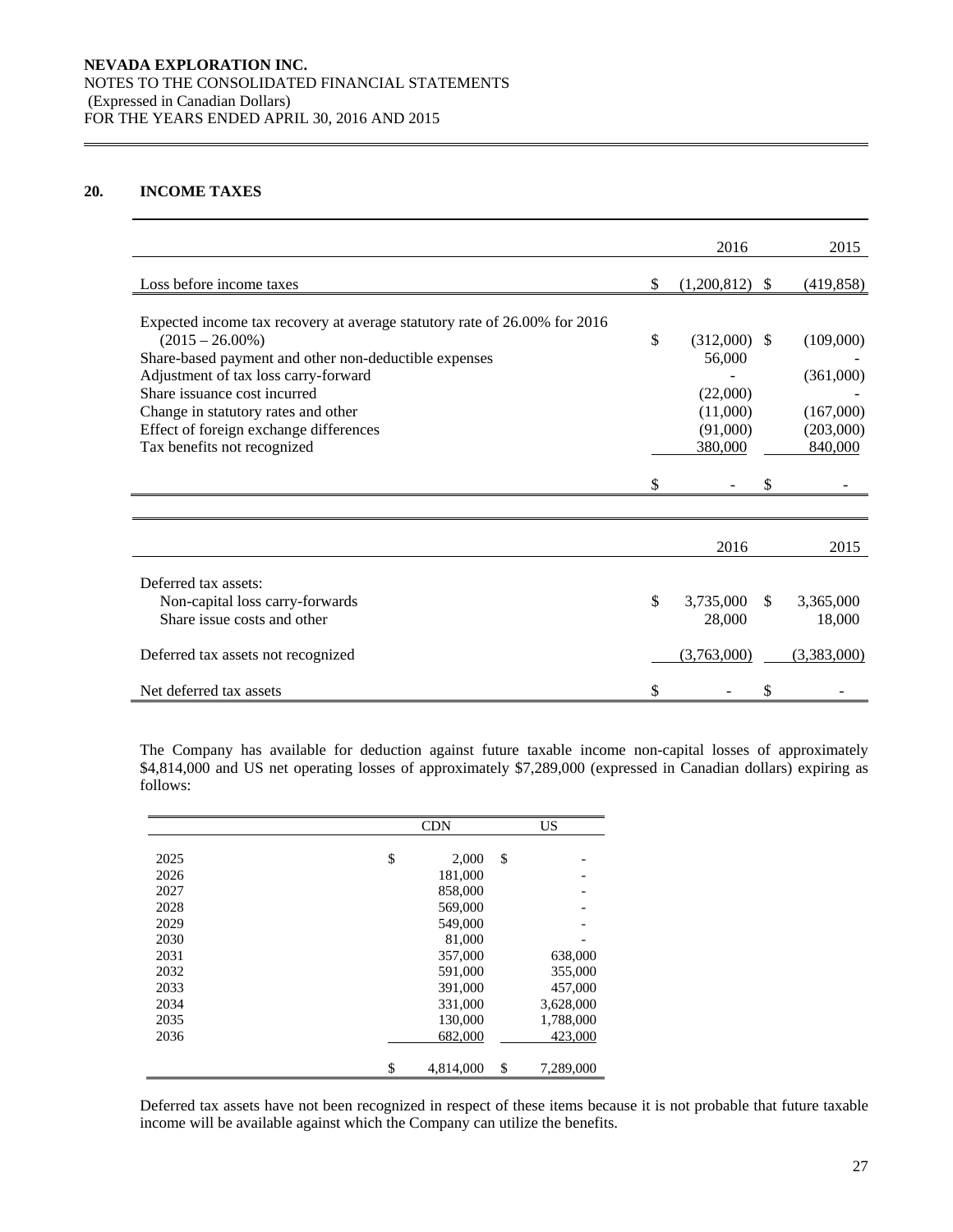# **21. SUBSEQUENT EVENTS**

Subsequent to the year ended April 30, 2016, the Company:

- on July 12, 2016, closed a non-brokered private placement offering issuing 5,000,000 units at a price of \$0.35 per Unit, for total gross proceeds of \$1,750,000. Each unit consists of one common share and one-half of one non-transferable common share purchase warrant. Each whole warrant entitles the holder to purchase one common share at an exercise price of \$0.60 for a period of 18 months. In connection with the Offering, the Company paid finders fees totaling \$30,392 in cash and issued 147,600 units on the same terms as the units described above;
- on August 3, 2016, granted 2,220,000 stock options to officers, directors, and consultants at an exercise price of \$0.47 expiring August 3, 2026. The options vest one-third after 6 months and one-third August 3, 2017 and one-third August 3, 2018;
- on August 10, 2016, closed a non-brokered private placement offering of 2,000,000 units at a price of \$0.3525 per unit, for total gross proceeds of \$705,000. Each unit consists of one common share and one-half of one transferable common share purchase warrant. Each whole warrant entitles the holder to purchase one common share at an exercise price of \$0.60 for a period of 18 months;
- issued 5,130,000 shares as a result of 5,130,000 warrants exercised for proceeds of \$513,000; and
- 20,000 options expired unexercised on August 9, 2016.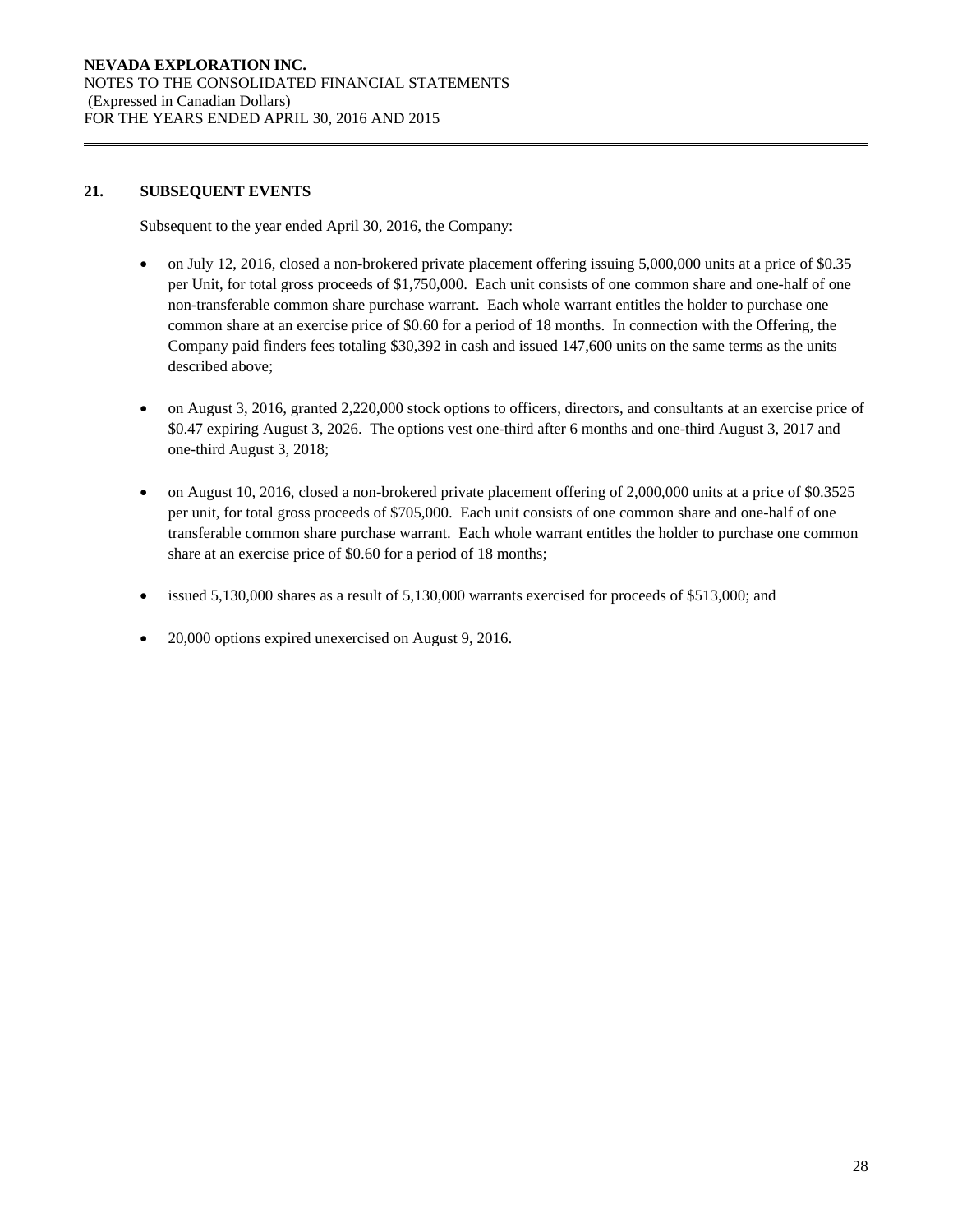The following Management Discussion and Analysis ("MD&A) prepared as of August 23, 2016 should be read in conjunction with the audited consolidated financial statements for the year ended April 30, 2016, and the related notes thereto. Those audited consolidated financial statements have been prepared in accordance with International Financial Reporting Standards ("IFRS"). All dollar amounts included therein and in the following MD&A are expressed in Canadian dollars except where noted.

The reader should also refer to the annual audited financial statements and the MD&A for the year ended April 30, 2015. Statements in this report that are not historical facts are forward-looking statements involving known and unknown risks and uncertainties, which could cause actual results to vary considerably from these statements. Readers are cautioned not to put undue reliance on forward-looking statements.

Additional information related to Nevada Exploration Inc. (the "Company" or "NGE") is available for view on SEDAR at www.sedar.com.

## **DESCRIPTION OF THE BUSINESS**

Nevada Exploration Inc. is a publicly traded junior mineral exploration company whose shares are traded on the TSX Venture Exchange ("TSX-V") and on the OTCQX marketplace ("OTCQX"). The Company is engaged in gold exploration in Nevada, USA. The Company was incorporated under the Canada Business Corporations Act on April 6, 2006. On July 14, 2010, the Company amalgamated with its subsidiary 2107189 Ontario Inc. The Company and its wholly owned subsidiary Pediment Gold LLC are referred to herein collectively as "the Company", "NGE", "our", or "we".

NGE is applying the latest in covered deposit exploration technology to identify, acquire, and advance new exploration properties in Nevada's highly prospective, yet underexplored covered basins. Specifically, the Company has developed proprietary hydrogeochemistry (groundwater chemistry) exploration technology to explore for gold in Nevada's covered basins where traditional exploration techniques are challenged. NGE's business model is to create shareholder value by leveraging its properties and technology through generative exploration, joint ventures, and other exploration partnerships.

## **CORPORATE UPDATE**

On August 10, 2016, the Company announced that it had closed a private placement financing, issuing 2,000,000 Units at a price of \$0.3525 per Unit, for total proceeds of \$705,000. Each Unit consisted of one common share and one half of one transferable common share purchase warrant entitling the holder to purchase one common share at an exercise price of \$0.60 for a period of eighteen months.

On July 12, 2016, the Company announced that it had closed a private placement financing, issuing 5,000,000 Units at a price of \$0.35 per Unit, for total proceeds of \$1,750,000. Each Unit consisted of one common share and one half of one non-transferable common share purchase warrant entitling the holder to purchase one common share at an exercise price of \$0.60 for a period of eighteen months.

On May 2, 2016, and June 6, the Company announced that it had staked a total of 178 additional claims at the Company's Kelly Creek Project, based on an updated geologic model for the Project. With the addition of these new claims, NGE now controls more than 38.22 km2 (14.76 mi2) or 3,822 hectares (9,445 acres) within the Kelly Creek Basin.

On December 29, 2015 the Company announced that it had closed a private placement financing, issuing 1,323,000 Units at a price of \$0.275 per Unit, for total proceeds of \$363,825. Each Unit consisted of one common share and one half of one non-transferable common share purchase warrant entitling the holder to purchase one common share at an exercise price of \$0.50 for a period of two years, subject to an accelerated expiry provision.

On December 15, 2015, the Company announced that its common shares have commenced trading on the OTCQX in the United States under the symbol "NVDEF". The Company's common shares will continue to trade on the TSX Venture Exchange under the symbol "NGE".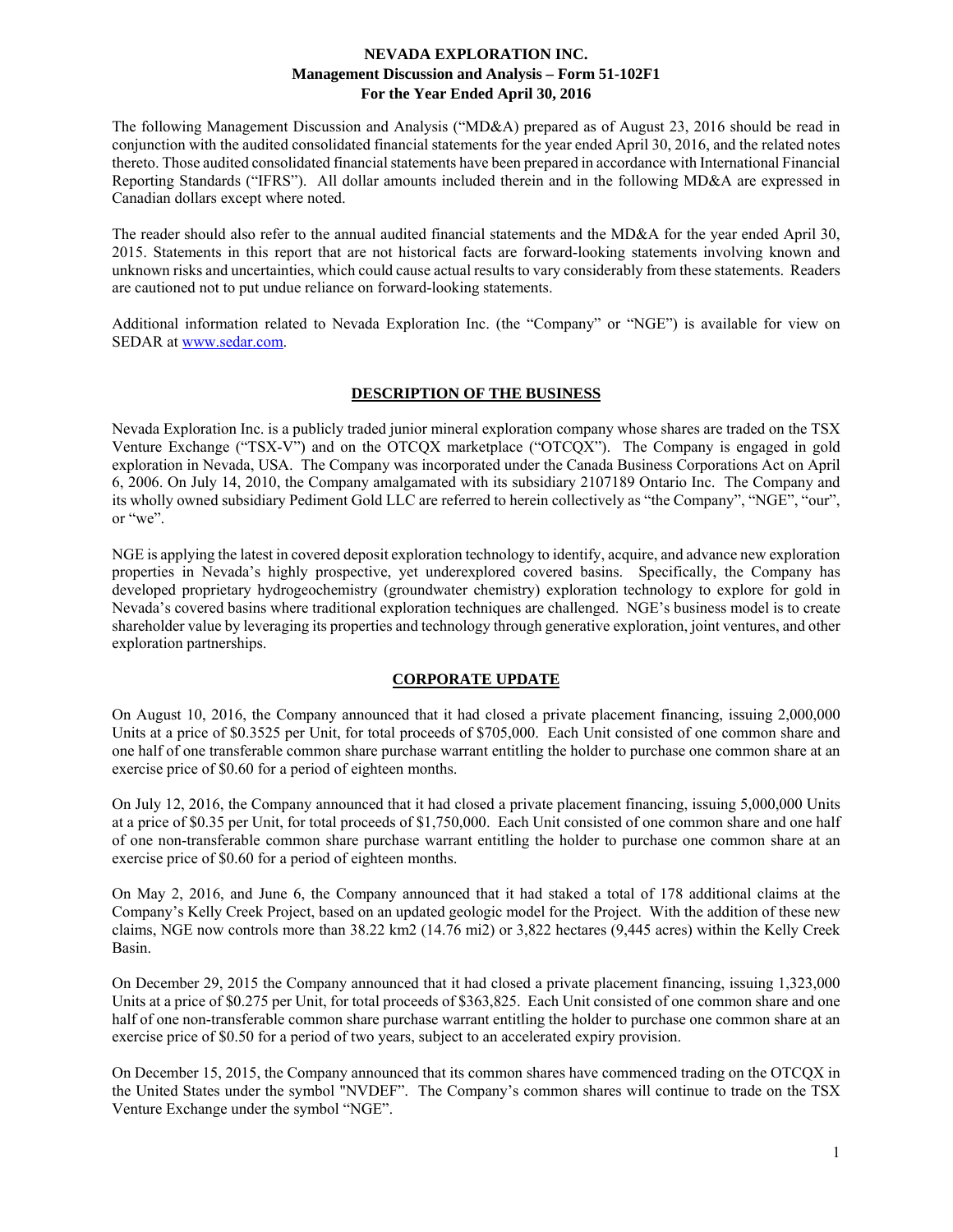On October 26, 2015, the Company announced that it has received new analytical results from eight drill holes at its Grass Valley Project that confirm the presence of a large, gold-bearing hydrothermal system consistent with the geologic setting of a Carlin-style gold deposit.

On October 19, 2015, the Company announced that it has engaged Future Money Trends, LLC ("FMT") to provide certain financial publishing and digital marketing services focusing on introducing the Company to a broader audience. In exchange for these services, FMT will receive an initial fee of US\$30,000 and a monthly fee of US\$7,000. The agreement is for a one-year term and the Company has the right to cancel the agreement at any time. Also, the Company has agreed to issue FMT 100,000 incentive stock options by the fourth month of the term of the agreement

On August 28, 2015, the Company's common shares were consolidated on the basis of one post-consolidated common share for every ten pre-consolidated common shares. The numbers of the shares presented in this MD&A have all been adjusted to reflect the impact of this share consolidation.

During August and September 2015, the Company announced that it closed a financing, bridge loans, and shares for debt settlements.

## *Financing*

The Company completed a non-brokered private placement of \$705,000 in aggregate proceeds. The Company issued 14,100,000 post-consolidation units at a price of \$0.05 per unit. Each unit consisted of one post-consolidation common share and one non-transferable post-consolidation common share purchase warrant, with each full warrant entitling the holder to purchase one post-consolidation common share for a period of three years at an exercise price of \$0.10.

#### *Bridge loan*

The Company entered into loan agreements with shareholders to provide an aggregate of \$46,958 in the form of non-interest bearing unsecured demand loans to provide bridge financing to the Company as the Company completed the financing and share consolidation. The Company issued 939,150 units, on the same terms as the units in the above financing, to settle the amounts due under the Bridge loan.

## *Shares for debt settlement*

The Company's management team has agreed to settle the outstanding amounts owing for accrued salaries with a combination of shares and cash. The Company's management team has settled accrued salaries by accepting 2,500,000 post-consolidation common shares at a price of \$0.05, for a total of \$125,000, plus \$49,973 in cash, and by agreeing to forgive \$71,363 in accrued salaries.

## **LAND ACQUISITION AND MAINTENANCE**

On an ongoing basis, the Company evaluates the holding costs and results to date at each of its properties and periodically adjusts its land holdings to ensure that the Company focuses its resources on land with the highest exploration potential.

As of April 30, 2016, NGE directly holds 271 unpatented mining claims and other mineral interests in the following properties through its wholly owned US subsidiary Pediment Gold LLC:

| Project                   | <b>NGE Claims</b>             |      | OTHER*       | <b>Total</b> |
|---------------------------|-------------------------------|------|--------------|--------------|
|                           | Area $(km2)$<br><b>Claims</b> |      | Area $(km2)$ | Area $(km2)$ |
| Grass Valley (GV)         | 192                           | 15.5 |              | 15.5         |
| South Grass Valley (SGVA) | 32                            | 2.6  |              | 2.6          |
| Kelly Creek (KC)          | 76                            | 5.3  | 16.6         | 21.9         |
| Hot Pot (HP)              |                               |      | 8.8          | 8.8          |
| Awakening (AW)            | 6                             | 0.5  |              | 0.5          |
| <b>TOTAL</b>              | 306                           | 23.9 | 25.4         | 49.3         |

\*Leased private lands and interest in claims on BLM land held by third parties.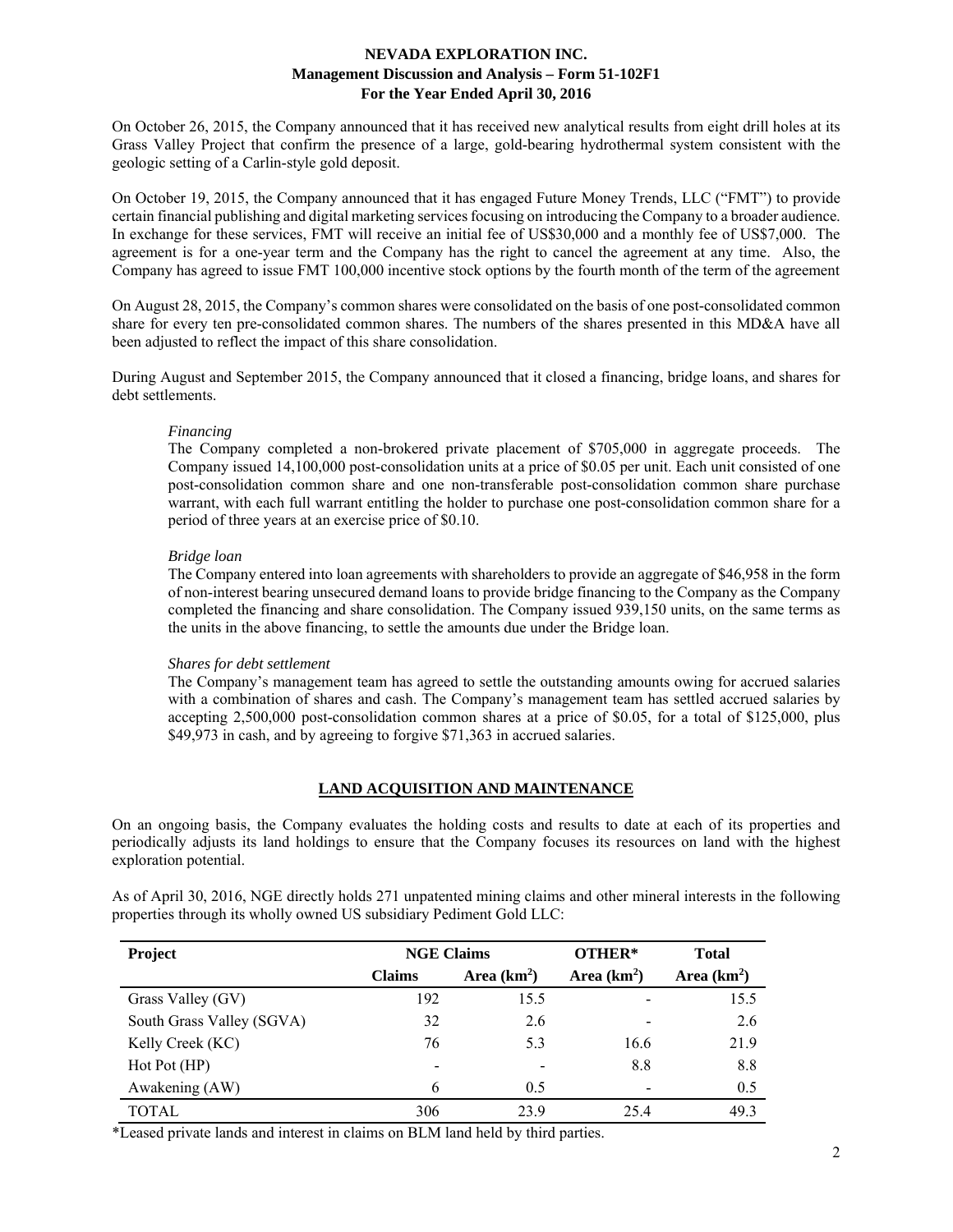## **EXPLORATION RISK MANAGEMENT STRATEGY**

NGE manages exploration risk by focusing exploration resources in specific, planned stages on each property. If the results from one stage are positive, then NGE allocates funds to the next stage. If at any stage, results are negative, NGE drops the property from further consideration. NGE's staged exploration strategy assures that properties showing positive results move aggressively through the exploration pipeline.

NGE's exploration stages include:

- Regional reconnaissance using the most recent understanding of gold deposit formation and our collective exploration experience to project range-front geology into adjacent, shallowly covered areas.
- − Hydrogeochemistry: NGE then uses its proprietary hydroprobe sampling technology to collect regularized hydrogeochemistry samples across areas already shown to be prospective based on samples collected from existing springs and wells. NGE uses the data to develop a computerized hydrogeochemistry model of each target.
- − Acquisition: NGE acquires the mineral rights covering prospective targets showing large areas of highly anomalous hydrogeochemistry. If a target of exploration interest is on BLM land that is open to location (available), NGE locates mineral claims. If a target lies on private land, NGE completes a title review to determine mineral title ownership, and then endeavours to negotiate an agreement with the owner.
- − Surface Geochemistry: NGE may complete detailed soil, vegetation, and/or soil gas sampling across areas demonstrating prospective hydrogeochemistry to detect the possible vertical migration of gold and trace-elements from the underlying bedrock into the soils above. The use of surface geochemistry allows NGE to confirm the presences of anomalous levels of gold and other trace elements in a secondary medium in addition to in the groundwater.
- − Gravity Geophysics: NGE uses detailed gravity geophysics to provide valuable information about the depth to bedrock across a property. Gravity data can suggest areas of strong changes in the relief or composition of the underlying bedrock, which can be indicative of underlying fault zones and alteration that often control the location of gold mineralization.
- − Air Magnetics: NGE uses detailed air magnetic geophysics to provide information on the locations and types of rocks, fault zones, and hydrothermal alteration that generally accompany large gold deposits.
- − Seismic Geophysics: NGE uses seismic geophysics, where appropriate, to identify deep-seated, steeply-dipping fault zones that can be projected into the near surface environment. Major, high-angle structures are important since they provide a potential conduit or 'plumbing' system for potential gold-bearing, hydrothermal fluids to access near-surface areas and deposit gold.

Drilling: where properties successfully pass through the above exploration stages, NGE uses drilling to test for: (1) shallow bedrock (< 1,000ft beneath the surface); (2) structures or faults in bedrock that may source potential mineralization; (3) bedrock that has been altered by hydrothermal fluids; (4) anomalous concentrations of gold and associated trace-elements in bedrock; and (5) sufficiently sized target to reasonably contain an economic resource. NGE evaluates drilling results based on these criteria to determine whether or not to continue to maintain each property and commit further exploration expenditures towards them.

## **MINERAL EXPLORATION PROPERTIES**

## *Grass Valley (GV)*

The Grass Valley Project is located 90 km (55 miles) southwest of Carlin in Lander County, Nevada, along the western side of Grass Valley, approximately 16 kilometres (10 mi) south of Barrick Gold Corp.'s Cortez Pipeline property,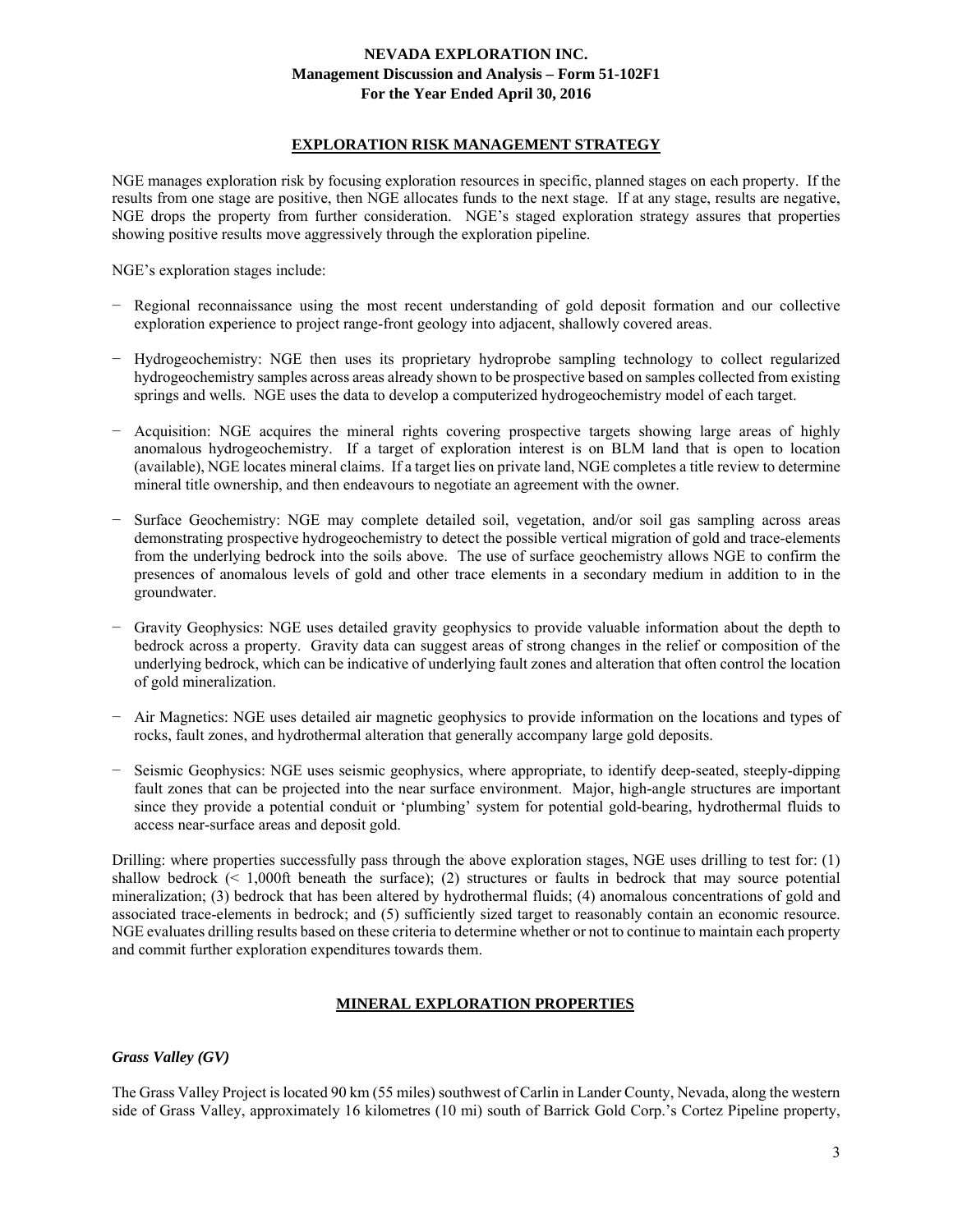one of the world's largest and lowest cost gold mines. The Company has a 100% interest in 192 claims (15.5 km<sup>2</sup>) at Grass Valley.

The Grass Valley project was identified and acquired in 2012 as a result of a hydrogeochemistry sampling program completed as part of a generative Exploration Agreement with McEwen Mining Inc. For the first two years of the project McEwen Mining Inc. controlled the project and advanced it by: collecting rock, soil, and vegetation geochemistry samples; mapping the exposed range front geology in the context of the regionally important structural controls; completing a detailed gravity geophysics survey; acquiring and reprocessing historic seismic geophysical data; and drilling one stratigraphic test drill hole.

The combined exploration dataset has confirmed that this Project represents a compelling new gold exploration target with significant upside in a region of Nevada known for large, world class gold deposits.

In 2014, McEwen Mining Inc. elected to withdraw from the Exploration Agreement, and NGE now holds a 100% interest in the Project.

#### *South Grass Valley (SGV)*

The South Grass Valley Project is located in Lander County, north-central Nevada, approximately 50 kilometres (32 miles) south southwest of Barrick Gold Corp.'s Cortez Pipeline property. The Company has a 100% interest in 32 claims (2.6 km<sup>2</sup>) at South Grass Valley.

## *Kelly Creek (KC)*

As at April 30, 2016, the Company's Kelly Creek Project consists of 285 (April 30, 2015 - 209) unpatented mining claims, 209 (April 30, 2015 – 209) of which are leased by the Company from Genesis Gold Corporation through a Mining Lease and Option to Purchase Agreement (the "Genesis Agreement"), and 76 (April 30, 2015 – nil) of which are held directly by the company, together covering approximately  $21.9 \text{ km}^2$  (April 30,  $2015 - 16.6 \text{ km}^2$ ).

The Kelly Creek Project is located in Humboldt County, Nevada, approximately 40km north-northwest of Battle Mountain, Nevada. The Kelly Creek Project consists of 209 unpatented mining claims leased by the Company from Genesis Gold Corporation (the "Genesis Claims") through a Mining Lease and Option to Purchase Agreement (the "Genesis Agreement"), covering approximately 16.6 km<sup>2</sup>.

The Kelly Creek project area is located in the prolific Kelly Creek Basin, between multi-million-ounce gold deposits on the north (Twin Creeks, Getchell, Turquoise Ridge and Pinson) and south (Lone Tree, Marigold, Converse, Trenton Canyon and Copper Canyon). With the addition of Genesis's Hot Pot claims, NGE is now one of the largest property holders in the Kelly Creek Basin, along with Newmont Mining Corporation, which controls the majority of the alternating sections. However, despite its close proximity to world class gold deposits, the Kelly Creek project area has seen very limited historic exploration activity because the Basin's bedrock is largely covered by syn- to postmineral volcanic units and post-mineral alluvium.

During 2007 and 2008, NGE completed a large scale reconnaissance hydrogeochemistry sampling program across the Kelly Creek Basin and successfully delineated a significant area of anomalous hydrogeochemistry similar to that surrounding the adjacent gold mines. A detailed gravity geophysical survey was completed in 2010 with positive results confirming the presence of shallow bedrock over the large area.

Kelly Creek sits adjacent to NGE's Hot Pot Project and has benefited from the updated and improved understanding of the district geologic controls provided by the Enexco drilling at Hot Pot (see Hot Pot discussion below). Combined with the hydrogeochemistry and gravity geophysics that NGE has collected, and the favorable regional, district and property scale lithology, structure and alteration, NGE believes that it has narrowed the area of exploration focus at Kelly Creek and confirmed the strong potential for covered gold mineralization. NGE expects the next phases of work at Kelly Creek to include detailed air magnetic geophysics, additional groundwater sampling, and seismic geophysics.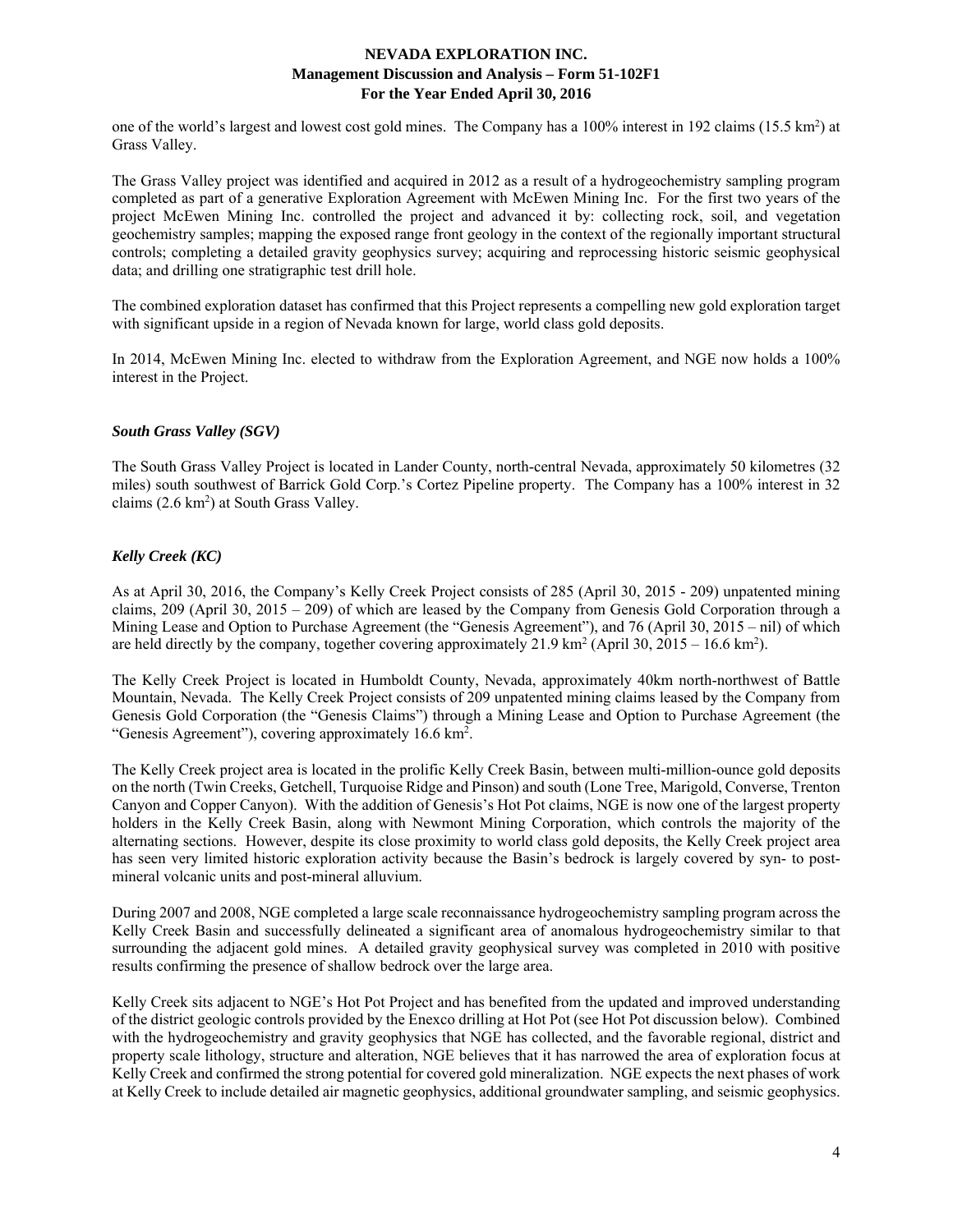## *Hot Pot (HP)*

In 2004, NGE's regional reconnaissance hydrogeochemistry program identified a prospective exploration target near Hot Pot in Humboldt County, Nevada, approximately 30km northwest of Battle Mountain, Nevada. The Hot Pot Project consists of approximately 8.8 km<sup>2</sup> (April 30, 2015 - 8.8 km<sup>2</sup>) of private land leased by the Company under a Mining Lease Agreement

In 2005, nine RC drill holes were completed at Hot Pot to depths ranging from 92m (300ft) to 190m (620ft) for a total of 1,195m (3,900ft). The widely-spaced, shallow holes confirmed bedrock to range in depth from 33m (110ft) to 112m (370ft). The bedrock was hydrothermally altered and contained anomalous gold and trace elements similar to that associated with the Lone Tree gold mine. The drilling also confirmed and enlarged the area of anomalous hydrogeochemistry.

In 2007, NGE used its hydroprobe equipment to complete a detailed hydrogeochemistry survey at Hot Pot on a 400m (1/4 mi) grid. The resulting dataset showed highly anomalous gold and trace elements chemistry and further expanded the area of exploration interest. Additionally, in 2007, NGE completed two seismic geophysical lines, which identified several deep, north-trending, steeply-dipping fault zones. In 2008, NGE completed a detailed gravity geophysical survey, which successfully mapped the relative depth to the underlying bedrock by measuring the density contrast between 200m sampling points. The gravity survey delineated sharp changes in the slope of the bedrock that coincided with the fault zones identified by seismic geophysics.

In 2008, NGE completed 10 vertical, RC drill holes to test small segments of the steeply-dipping fault zones identified by the 2007 seismic and gravity geophysics. Three vertical holes were spaced 100m (330ft) apart on each of three lines. The holes ranged in depth from 50m (165ft) to 175m (575ft) for a total of 1,085m (3,565ft). The shallow drill holes encountered hydrothermally altered bedrock containing anomalous gold and trace elements. Deeper, angle drill holes designed to cross cut the areas where the steeply-dipping fault zones had been projected were planned, but the drilling contractor was unable to complete the program.

Also in 2008, an energy company, with business interests separate from NGE, started a deep test drill hole on the Hot Pot Property. In exchange for NGE's seismic data, NGE was granted access to drill cuttings from the 1,372m (4,500ft) drill hole. Significantly, the deep drill hole encountered hydrothermally-altered, Paleozic Rocks underlying the Hot Pot Project. Hydrothermal alteration includes carbon re-mobilization, local bleaching, clay, de-calcification and secondary pyrite.

Although potentially economic quantities of gold mineralization have not yet been encountered at Hot Pot, drilling to date has been wide-spaced and could have easily missed the type of high-angle fault zones that control significant known gold mineralization elsewhere in the region. The widely-distributed, highly anomalous gold in groundwater together with the large area of hydrothermally-altered and geochemically anomalous bedrock strongly suggests that higher values for gold in bedrock than have been discovered to date may still be located nearby. The next step is more closely-spaced, shallow, vertical drill holes and/or deeper, angle holes targeted to intersect steeply-dipping, potentially ore-bearing fault zones and favourable bedrock units.

On September 16, 2009, the Company entered into an Exploration Agreement with International Enexco Ltd. ("Enexco") whereby Enexco can earn a 51% interest in the Hot Pot Property by drilling 6,000 meters (19,600ft) over three years, with the option to earn an additional 19%, for 70% total, by drilling another 3,000 meters (9,800ft) during the fourth year. On July 2, 2009, NGE announced that Enexco had begun drilling at Hot Pot.

In 2009 and early 2010, Enexco completed an 11 hole, 3,462 metre (11,360 ft) core drilling program at Hot Pot to collect stratigraphic information and test for mineralized structures beneath the alluvial cover. Enexco's drilling successfully encountered weak, but widespread anomalous gold values in all 11 holes. Importantly, the results showed that the anomalous gold values at Hot Pot are associated with increased copper values, an association that is related to ore-grade gold mineralization within the Marigold mine complex 9 km (6 miles) to the south-southwest. In addition, the results included anomalous silver concentrations, including one 4.57 metre (15 ft) interval averaging 15.5 gpt silver, as well as several other trace element distribution patterns indicative of a large hydrothermal system. Enexco engaged Doug McGibbon, an economic geologist with over 25 years of exploration experience in the Battle Mountain area and responsible for major discoveries at the Marigold and Pinson mines, to review the drilling results and the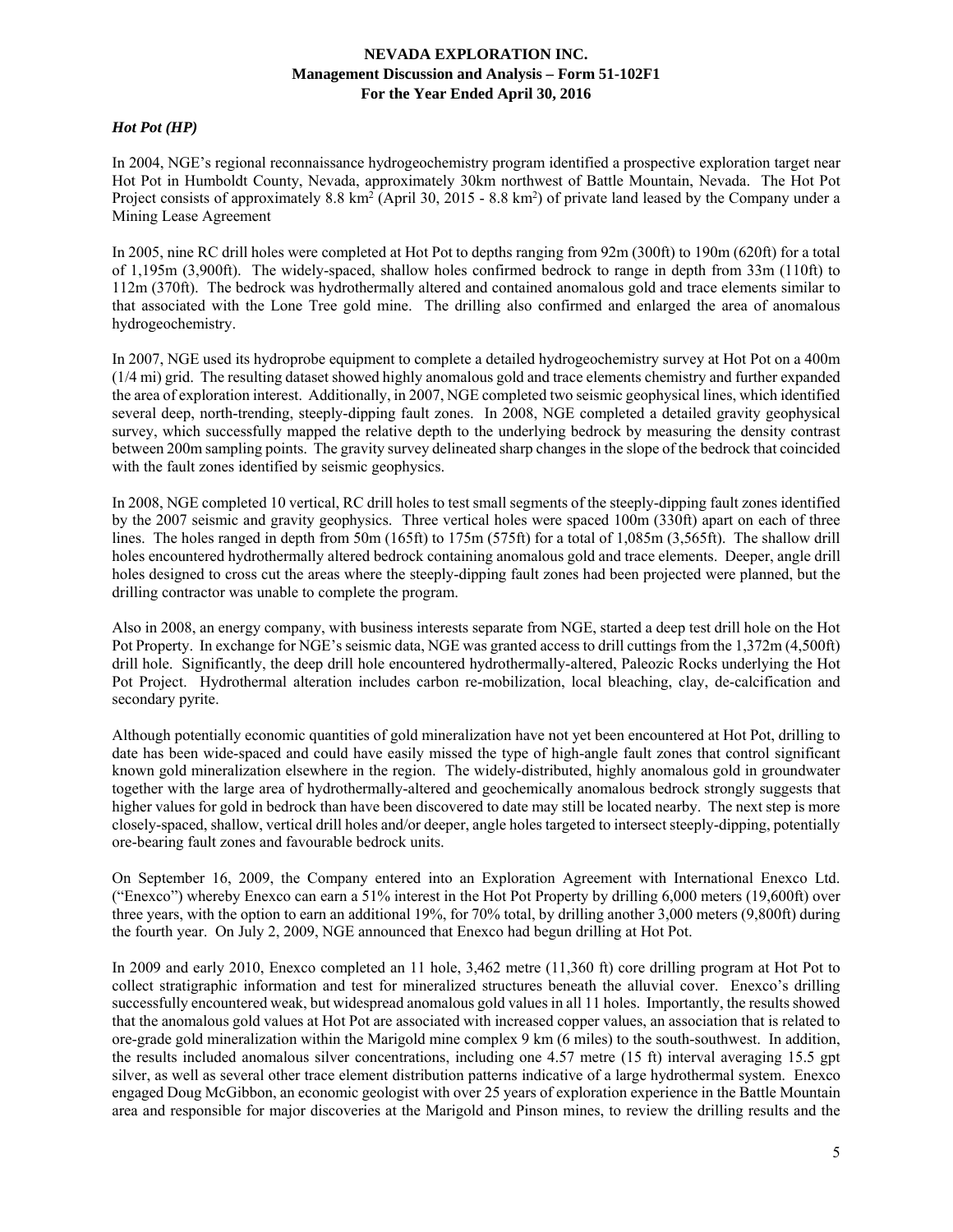exploration data, and to put the Hot Pot Property into regional context (taken from January 25, 2010, Enexco news release):

"Mr. McGibbon's study has confirmed that the hydrothermally altered and mineralized lithologies at Hot Pot are similar if not stratigraphically equivalent to those hosting orebodies at the Marigold mine. Although gold values only ranged up to 66 parts per billion, the mineralized zones encountered were up to 149 metres in length beneath overburden cover that was between 40 to 152 metres in all but two of the holes, with the spacing between holes still leaving sufficient room to host a significant gold deposit. Drilling also identified zones of oxidation to depths of 300 metres, significant intervals of brecciated material indicative of several major fault zones and an apparent horst block with similarities to the geologic setting at the Lone Tree mine. Structural analysis is currently under way, and additional geochemical and geophysical work are being considered to focus further drilling."

On August 16, 2011, NGE reported that Enexco withdrew from the Exploration Agreement at Hot Pot, and that as a result, Enexco retained no interest in the project. NGE has updated the exploration model for the project based on Enexco's drilling, and NGE believes that the combined dataset confirms that the project represents a compelling exploration target in an important part of Nevada.

#### *Awakening (AW)*

The Awakening Project is located in Humboldt County, Nevada, approximately 50km north-northwest of Winnemucca, Nevada, and directly north of the Sleeper Gold Mine. The Company has a 100% interest in 6 claims  $(0.5 \text{ km}^2)$  at Awakening.

The Awakening Project is largely covered by syn- to post-mineral volcanic units and post-mineral alluvium and as a result, has seen little historic exploration activity. Projections of favourable lithology, structure, and alteration at regional, district and property scales suggest that potentially important gold-silver mineralization may be located within economic depths beneath the cover at Awakening.

In 2007 and 2008, NGE completed a detailed hydrogeochemistry program at Awakening. The groundwater samples contained high levels of gold and other trace elements in concentrations similar to those found at the adjacent Sleeper mine. During April and June, 2008, the Company's field crews completed soil sampling programs across the property and successfully confirmed the presence of anomalous gold and gold-related trace elements.

Also in 2008, NGE acquired approximately 85km<sup>2</sup> (33mi<sup>2</sup>) of high quality gravity geophysics data and approximately  $173 \text{ km}^2$  (67 m<sup>2</sup>) of air magnetic data. The gravity geophysical survey was collected to delineate depth to metasedimentary and granitic bedrock, potential thickness of preserved rhyolitic volcanic rocks, and the location and orientation of prominent lithologic offsets that might be indicative of major fault zones. The detailed air magnetic survey was completed to be used in conjunction with the gravity data to define magnetically anomalous volcanic lithologies and zones of hydrothermal and/or structural magnetite destruction that might be indicative of major fault zones and possible hydrothermal alteration.

The results of the geochemistry and geophysical programs combined to improve NGE's exploration model and demonstrated that Awakening is a compelling target. In 2008, NGE commenced a Phase I RC drilling program at the Awakening property but drilling was suspended due to drilling difficulties.

On June 4, 2010, Northgate Minerals Corp. ("Northgate") (TSX: NGX, NYSE Amex: NXG) and NGE announced the completion and execution of an Exploration and Option to Enter Joint Venture Agreement ("Agreement") on NGE's Awakening Gold Project ("Property"), in Humboldt County, Nevada. The Agreement granted Northgate the option to earn an initial 51% interest in the Property by spending USD\$4,100,000 in exploration and making additional cash payments totaling USD\$436,000 over five years. If Northgate completed the initial 51% earn-in, it had the option to earn an additional 14%, for a total of 65%, by completing a feasibility report on the Property.

During 2011, Northgate completed a seven hole core drilling program totalling 2,194 metres (7,198 feet). In January, 2011, Northgate was acquired by AuRico Gold Inc. ("AuRico"). AuRico indicated to NGE that Northgate's drilling results at Awakening were not encouraging enough to warrant AuRico's continuation of the Agreement, and during the year ended April 30, 2012, AuRico elected to terminate the Agreement. AuRico retains no interest in the project.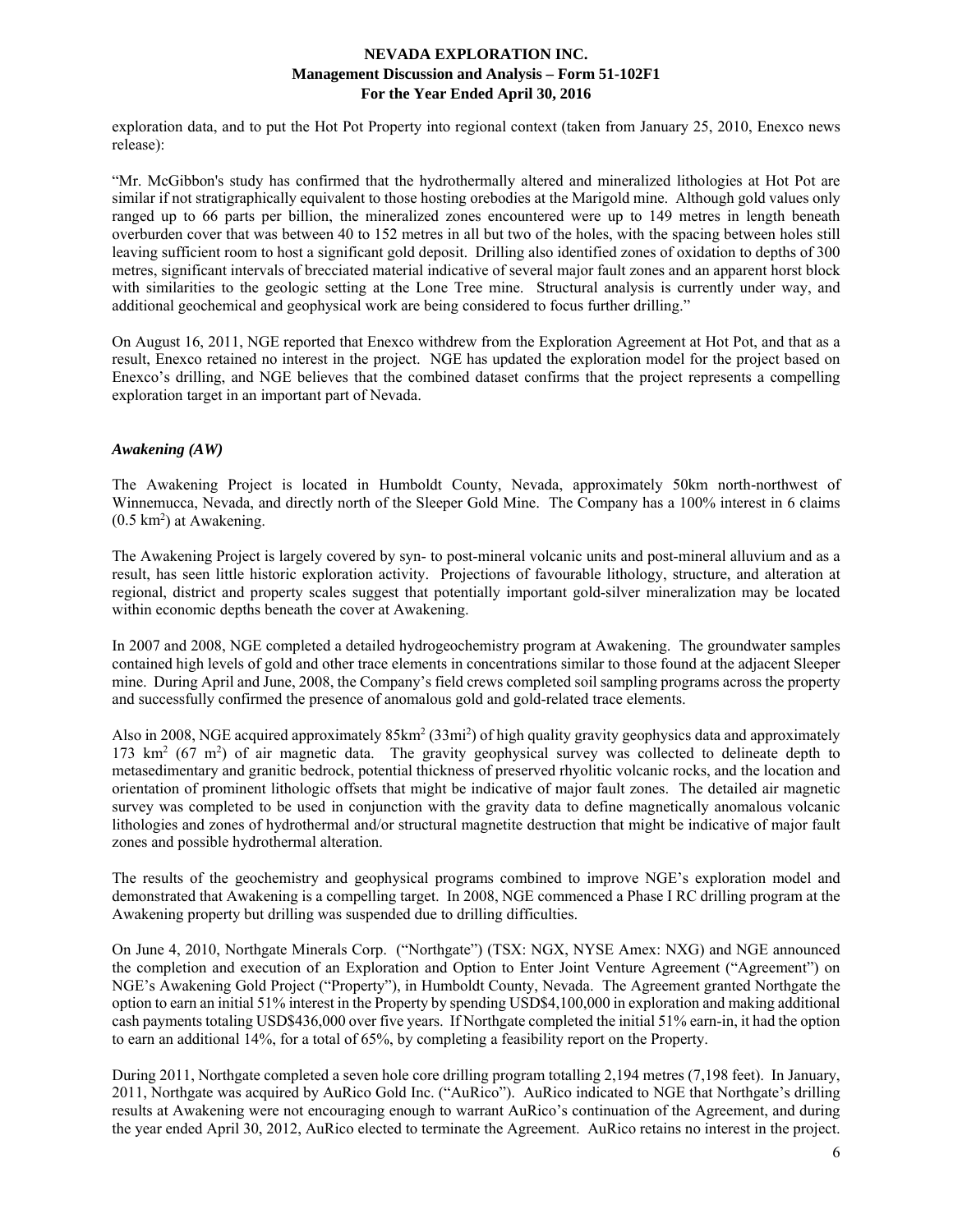NGE's management believes that the results of NGE's integrated exploration program at Awakening have delineated a focused pediment target along a structural zone extending north from Paramount Gold & Silver Corp.'s Sleeper Gold Project.

#### **Summary of expenditures by property:**

Resource properties expenditures for the year ended April 30,

|                           | 2016          | 2015          |
|---------------------------|---------------|---------------|
| <b>Grass Valley</b>       | 59,323        | 24,288        |
| <b>South Grass Valley</b> | 6,972         | 33,824        |
| <b>Kelly Creek</b>        | 107,005       | 46,211        |
| <b>Hot Pot</b>            | 33,152        | 5,812         |
| <b>Awakening</b>          | 53,584        | 14,373        |
|                           | \$<br>260,036 | \$<br>124,508 |

#### **RESULTS OF OPERATIONS**

#### *During the three-month period ended April 30, 2016:*

#### Revenue

The Company generated \$31,422 (2015 - \$nil) revenues from project management and consulting activities. The Company continues to expand its resources searching for and advancing properties that may contain economic resources that would allow the Company to option or sell its interests, or to set up profitable mining operations.

#### Operating Expenses

During the three-month period ended April 30, 2016, the Company's net losses were \$301,842 compared to net loss of \$82,700 for the three-month period ended April 30, 2015. The increase in net losses was primarily due to increases in investor relations expenses and share-based payments, write-off of the database, and to the effect of gains on salary settlements recognized in the three-month period ended April 30, 2015.

#### *During the year ended April 30, 2016:*

Revenue

The Company generated \$77,923 (2015 - \$nil) revenues from project management and consulting activities.

#### Operating Expenses

During the year ended April 30, 2016, the Company's net losses were \$1,200,812 compared to \$419,858 for the year ended April 30, 2015. The increase in net losses for the year ended April 30, 2016 was a primarily as a result of increases in all of: exploration costs, professional fees, investor relations expenses, expenses for share-based payments, and write-off of a database during the year ended April 30, 2016.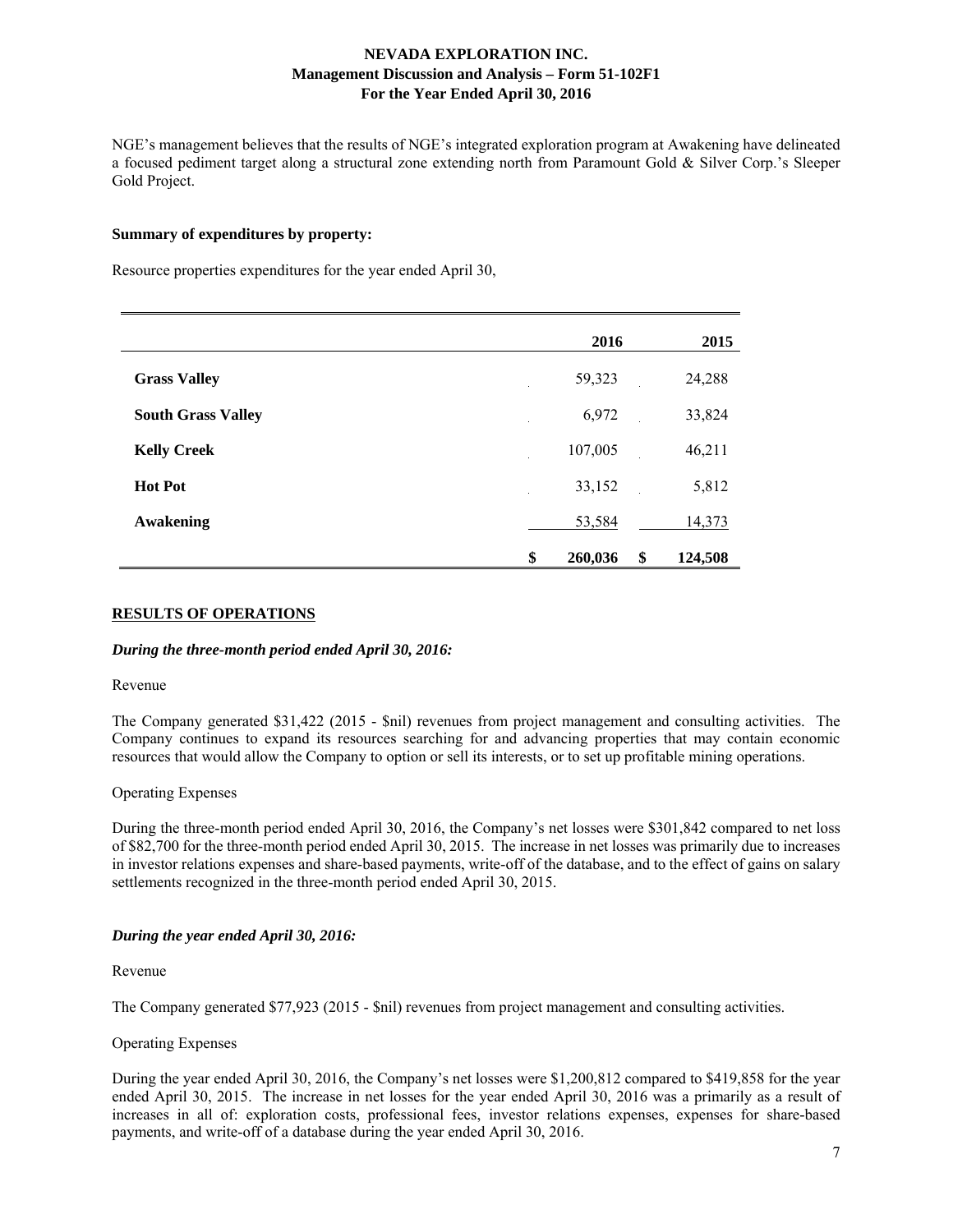Professional and consulting fees during the year ended April 30, 2016 were \$219,034, compared to \$111,980 during the year ended April 30, 2015. These costs increased due to increase in transfer agent fees, filing fees and legal fees associated with the Company's share consolidation and the OTCQX listing process.

Share-based payments during the year ended April 30, 2016 were \$214,572, compared to \$nil during the year ended April 30, 2015. This is due to vesting portion of 1,625,000 stock options granted to directors and officers of the Company, 125,000 stock options granted to a consultant, and 100,000 stock options granted for investor relations consulting.

Investor relations during the year ended April 30, 2016 were \$292,481, compared to \$3,796 during the year ended April 30, 2015. This is due to the Company's plan to introduce the Company's innovative exploration methods to a broader audience.

Exploration and evaluation expenditures during the year ended April 30, 2016 were \$260,036, compared to \$124,508 during the year ended April 30, 2015. This is due to increased exploration activities at the Awakening project and acquisition costs paid for other exploration projects.

Salaries during the year ended April 30, 2016 were \$97,118, compared to \$122,724 during the year ended April 30, 2015. This is due to new management compensation arrangements during the year ended April 30, 2016.

## *Selected Annual Information*

The following table provides a brief summary of the Company's financial operations. For more detailed information, refer to the financial statements.

|                                  | Year Ended<br>April 30,<br>2016 | Year Ended<br>April 30,<br>2015 | Year Ended<br>April 30,<br>2014 |
|----------------------------------|---------------------------------|---------------------------------|---------------------------------|
| Total revenues                   |                                 | \$<br>$\overline{\phantom{0}}$  | 259,065                         |
| Net loss                         | (1,200,812)                     | (419, 859)                      | (1,085,978)                     |
| Basic and diluted loss per share | (0.05)                          | (0.03)                          | (0.08)                          |
| Total assets                     | 202,897                         | 214,910                         | 278,051                         |
| Total long-term liabilities      | 18,631                          | 28,855                          | 35,870                          |

## *Summary of Quarterly Results*

|                                                                                                                    | Three Month<br>Period Ended<br>April 30,<br>2016                  |    | Three Month<br>Period Ended<br>January 31,<br>2016                              |    | Three Month<br>Period Ended<br>October 31,<br>2015            |    | Three Month<br>Period Ended<br>July 31,<br>2015                    |
|--------------------------------------------------------------------------------------------------------------------|-------------------------------------------------------------------|----|---------------------------------------------------------------------------------|----|---------------------------------------------------------------|----|--------------------------------------------------------------------|
| Total assets<br>Working capital (deficiency)<br>Equity<br>Revenues<br>Net income (loss)<br>Income (loss) per share | \$<br>202,897<br>(32, 400)<br>40,442<br>-<br>(301, 842)<br>(0.01) | -S | 244,055<br>37,566<br>96,678<br>$\overline{\phantom{a}}$<br>(498, 859)<br>(0.02) | -S | 349,601<br>41,476<br>187,174<br>45,257<br>(342,062)<br>(0.01) | -8 | 213,467<br>(537,389)<br>(398, 903)<br>32,666<br>(58,049)<br>(0.01) |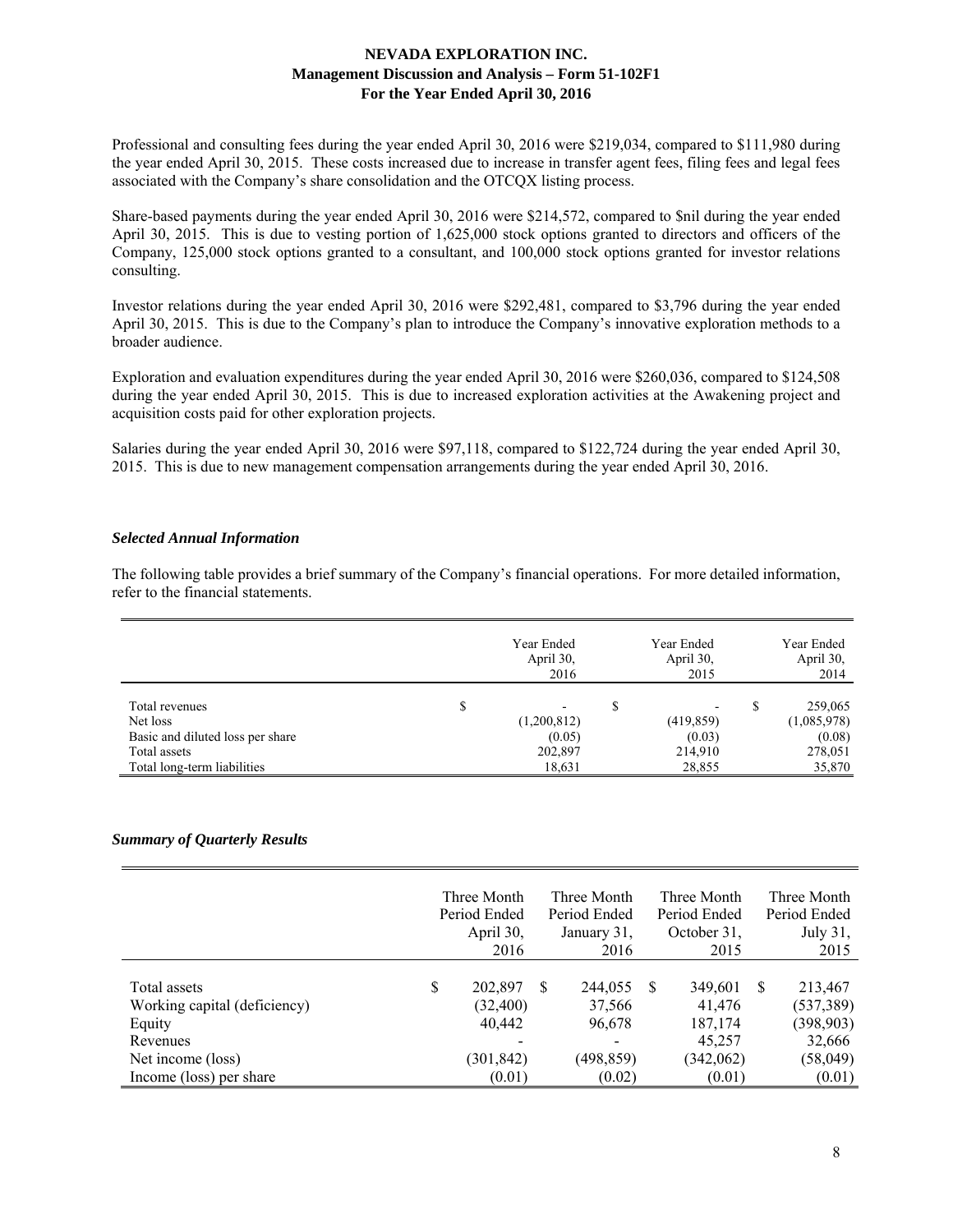|                                                                    |    | Three Month<br>Period Ended<br>April 30,<br>2015 |     | Three Month<br>Period Ended<br>January 31,<br>2015 | Three Month<br>Period Ended<br>October 31,<br>2014 | Three Month<br>Period Ended<br>July 31,<br>2014 |
|--------------------------------------------------------------------|----|--------------------------------------------------|-----|----------------------------------------------------|----------------------------------------------------|-------------------------------------------------|
| Total assets<br>Working capital (deficiency)<br>Equity<br>Revenues | S. | 214,910<br>(441, 835)<br>(303, 153)              | - S | 202,344 \$<br>(361, 788)<br>(221,695)              | 217,000<br>(371, 244)<br>(241,510)                 | S<br>266,935<br>(287, 926)<br>(115,640)         |
| Net income (loss)<br>Loss per share                                |    | (83, 048)<br>(0.00)                              |     | 3,702<br>(0.00)                                    | (238, 332)<br>(0.02)                               | (102, 180)<br>(0.01)                            |

## **ASSETS & LIABILITIES**

Deposits for land reclamation also add to the Company's asset base. Those deposits as at April 30, 2016 are \$45,281 (April 30, 2015 - \$28,894). These deposits (bonds) are required by the U.S Bureau of Land Management (BLM) and US Forest Service (USFS) to ensure that reclamation and clean-up work on the Company's properties will be completed to the satisfaction of the BLM and the USFS.

## **LIQUIDITY AND CAPITAL RESOURCES**

## *Liquidity*

The Company has financed its operations primarily through the issuance of common shares. The Company continues to seek capital through various means including the issuance of equity and/or debt. Subsequent to year-end, the Company received proceeds of \$2,968,000 from private placements and the exercise of warrants.

Net cash used in operating activities for the year ended April 30, 2016 was \$1,077,819 compared to \$157,693 used during the year ended April 30, 2015 and consists primarily of the operating loss and changes in non-cash working capital items.

Net cash used by investing activities for the year ended April 30, 2016 was \$18,671 compared to \$5,922 provided during the year ended April 30, 2015, and consists primarily of acquisition of equipment in the current year compared to proceeds received from sale of equipment in the prior year.

Net cash provided by financing activities for the year ended April 30, 2016 was \$1,174,725 compared to \$156,855 provided during the year ended April 30, 2015. The difference is primarily attributable to proceeds from private placement received and warrants exercised during the year ended April 30, 2016.

## *Capital Resources*

As of April 30, 2016, the Company has a finance lease obligation for a leased vehicle of \$31,184 (US - \$24,851), with blended monthly payments of principal and interest, bearing interest at a rate of 2.90% per annum. The total of principal repayments of the finance lease obligations that are due within the next one year is \$11,381, and the remaining portion for \$18,631 is due between fiscal year 2018 to 2019.

## *Commitment*

The Company has the following commitments:

- premise commitments of \$17,166 in fiscal 2017; and
- various commitments relating to its resource properties.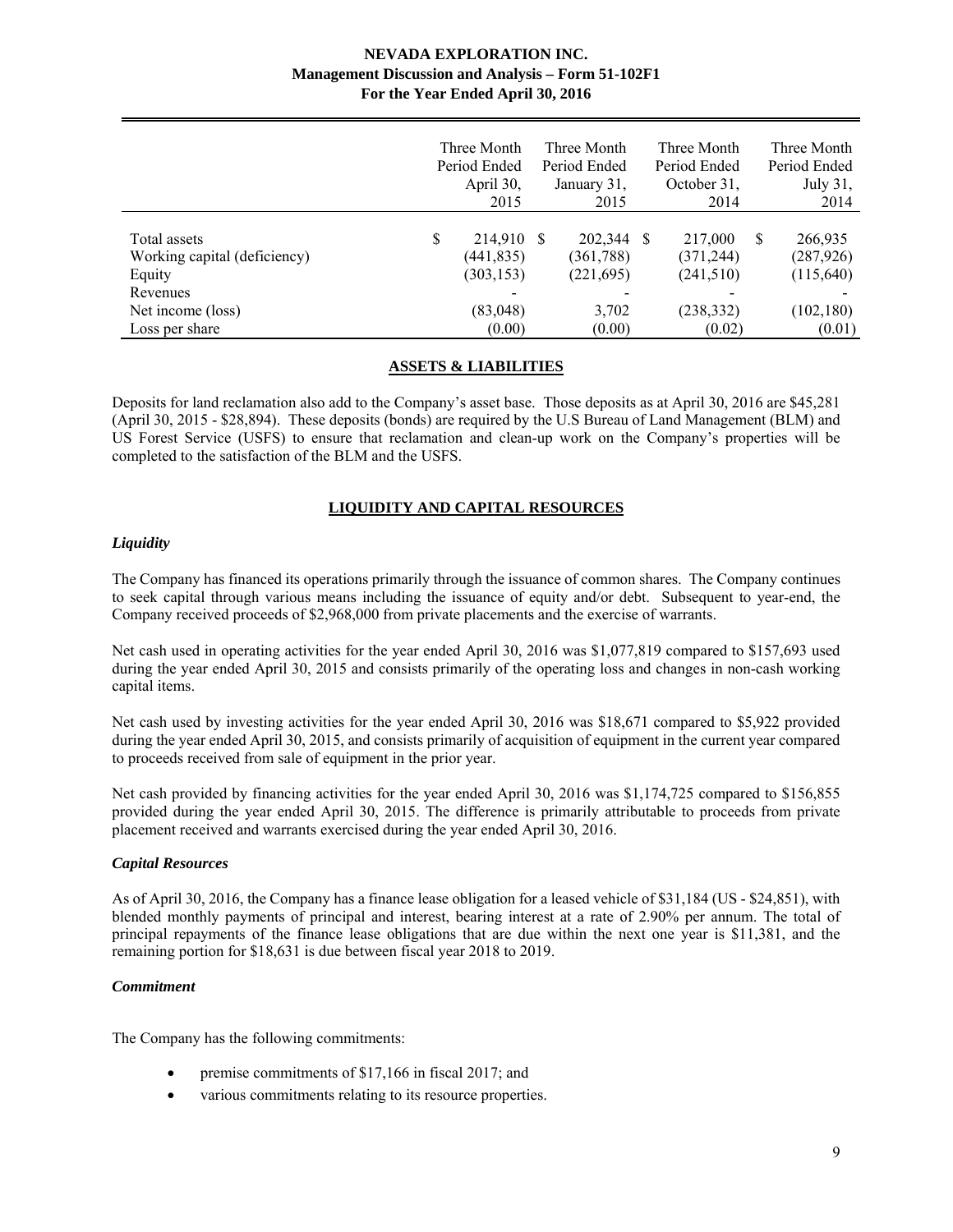## *Off Balance Sheet Arrangements*

As at April 30, 2016, NGE had no off balance sheet arrangements such as guaranteed contracts, contingent interests in assets transferred to an entity, derivative instrument obligations or any instruments that could trigger financing, market or credit risk to NGE.

## **RELATED PARTY TRANSACTIONS**

During the year ended April 30, 2016, the Company:

- i) paid or accrued \$47,500 in professional fees to a firm in which the Chief Financial Officer of the Company is a partner;
- ii) issued 2,500,000 common shares at a market price of \$0.05 and paid \$49,976 in cash to settle a total of \$246,339 in accrued salaries with Company management resulting in a gain of \$71,363; and
- iii) recognized a gain of \$16,460 resulting from an equipment transfer with a net book value of \$nil to a director of the Company as settlement of \$16,460 of accrued salaries.

During the year ended April 30, 2015, the Company:

- i) paid or accrued \$47,408 in professional fees to a firm in which the Chief Financial Officer of the Company is a partner;
- ii) issued 25,000 common shares at a market price of \$0.10 per share to settle \$12,500 of indebtedness to a firm of which the Chief Financial Officer is a partner resulting in a gain on settlement of debt of \$10,000; and
- iii) issued 180,000 common shares at a market price of \$0.10 to settle a total of \$101,767 in accrued salaries with Company management resulting in a gain on settlement of debt of \$83,767.

The amounts included in accounts payable and accrued liabilities which are due to related parties are as follows:

|                                                                                                                                         | April 30,<br>2016 | April 30,<br>2015          |
|-----------------------------------------------------------------------------------------------------------------------------------------|-------------------|----------------------------|
| Due to a firm of which the Chief Financial Officer is a partner<br>Due to management of the Company<br>Due to a director of the Company | 26,225<br>2,000   | 65,848<br>13,635<br>11,660 |
|                                                                                                                                         | 28.225            | 91,143                     |

## **KEY MANAGEMENT COMPENSATION**

Remuneration of key management of the Company was as follows:

|                                         | Year Ended<br>April 30,<br>2016  |    | Year Ended<br>April 30,<br>2015     |
|-----------------------------------------|----------------------------------|----|-------------------------------------|
| <b>Salaries</b><br>Share-based payments | \$<br>97,118 \$<br>$193,040^{i}$ |    | 119,351<br>$\overline{\phantom{a}}$ |
|                                         | \$<br>290,158                    | -S | 119,351                             |

i) During the year ended April 30, 2016, the Company granted 1,626,000 stock options to directors and officers resulting in sharebased payments expense of \$193,040.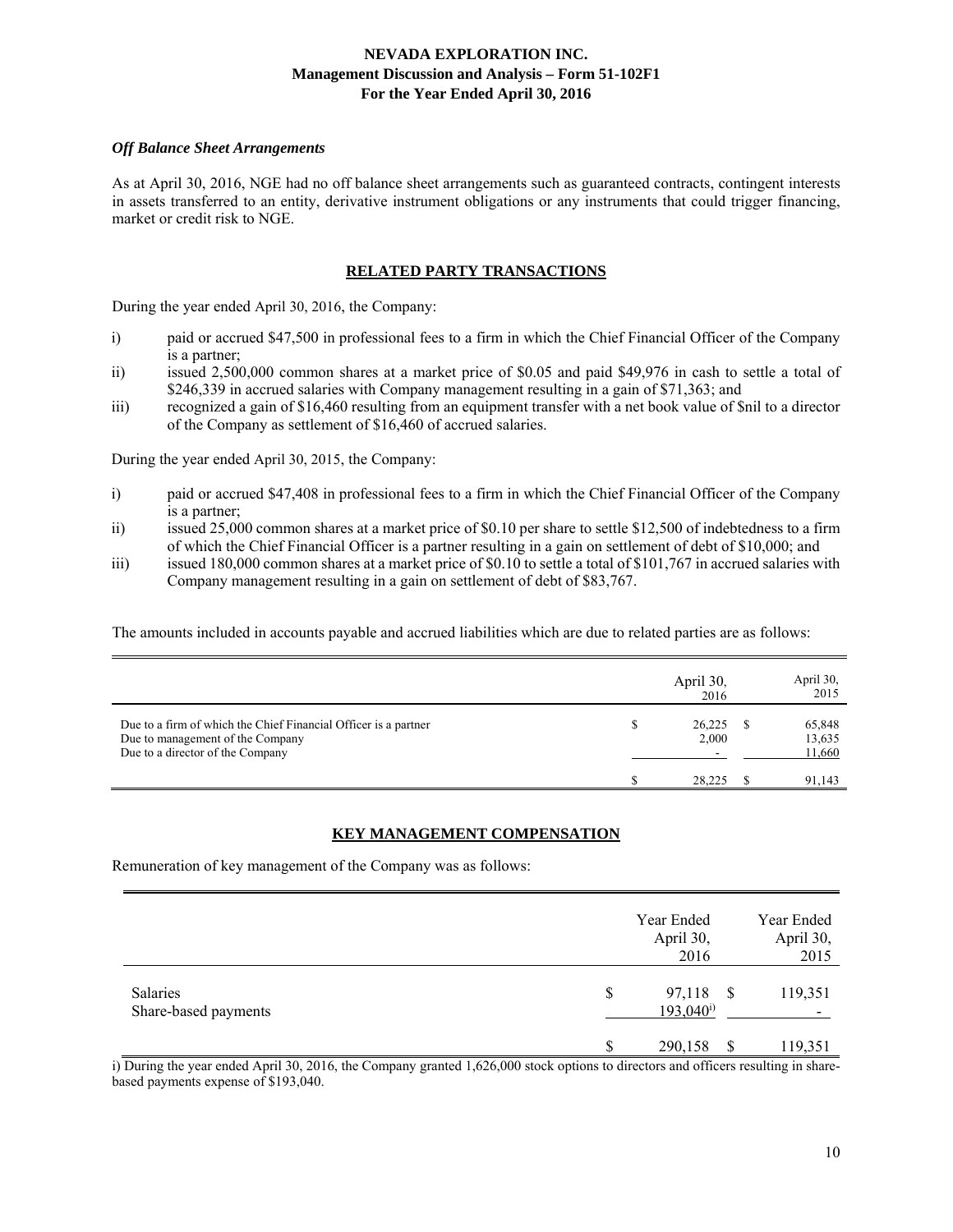The amount included in accounts payable and accrued liabilities which is due to key management personnel is as follows:

|                                 | April 30,<br>2016 | April 30,<br>2015 |
|---------------------------------|-------------------|-------------------|
| Due to key management personnel | 2,000             | 208,268           |

## **DISCLOSURE OF OUTSTANDING SHARE DATA**

As at August 23, 2016, the Company has 46,364,351 common shares issued and outstanding and has the following stock options and warrants outstanding:

|                      | Number<br>of Options | Exercise<br>Price |                    |  |
|----------------------|----------------------|-------------------|--------------------|--|
|                      |                      |                   | <b>Expiry Date</b> |  |
| <b>Stock options</b> |                      |                   |                    |  |
|                      | 10,000               | 1.10              | September 25, 2017 |  |
|                      | 50,000               | 1.20              | December 4, 2017   |  |
|                      | 280,000              | 1.00              | March 2, 2019      |  |
|                      | 1,625,000            | 0.19              | October 19, 2020   |  |
|                      | 125,000              | 0.32              | December 31, 2020  |  |
|                      | 100,000              | 0.37              | April 20, 2021     |  |
|                      | 2,220,000            | 0.47              | August 2, 2026     |  |
|                      | 4,410,000            |                   |                    |  |
| Warrants             |                      |                   |                    |  |
|                      | 287,010              | 0.50              | August 19, 2017    |  |
|                      | 6,420,000            | 0.10              | August 28, 2018    |  |
|                      | 939,150              | 0.10              | August 28, 2018    |  |
|                      | 700,000              | 0.10              | September 23, 2018 |  |
|                      | 661,500              | 0.50              | December 29, 2017  |  |
|                      | 2,573,799            | 0.60              | January 12, 2018   |  |
|                      | 1,000,000            | 0.60              | February 10, 2018  |  |
|                      | 12,581,459           |                   |                    |  |
|                      |                      |                   |                    |  |

#### **Fully diluted:** 63,355,810

#### **FINANCIAL INSTRUMENTS AND FINANCIAL RISK FACTORS**

#### *Risk Management Policies*

The Company is exposed to risk due to the nature of its financial instruments. Risk management is the responsibility of management and the Company did not use derivative instruments.

#### *Fair Value*

Financial instruments measured at fair value are classified into one of three levels in the fair value hierarchy according to the relative reliability of the inputs used to estimate the fair values. The three levels of the fair value hierarchy are:

Level 1 – Unadjusted quoted prices in active markets for identical assets or liabilities;

Level 2 – Inputs other than quoted prices that are observable for the asset or liability either directly or indirectly; and

Level 3 – Inputs that are not based on observable market data.

Short term investments are measured at level 1 of the fair value hierarchy. The fair value of short term investments is measured at the market price of the common shares held at the measurement date. The carrying value of cash, short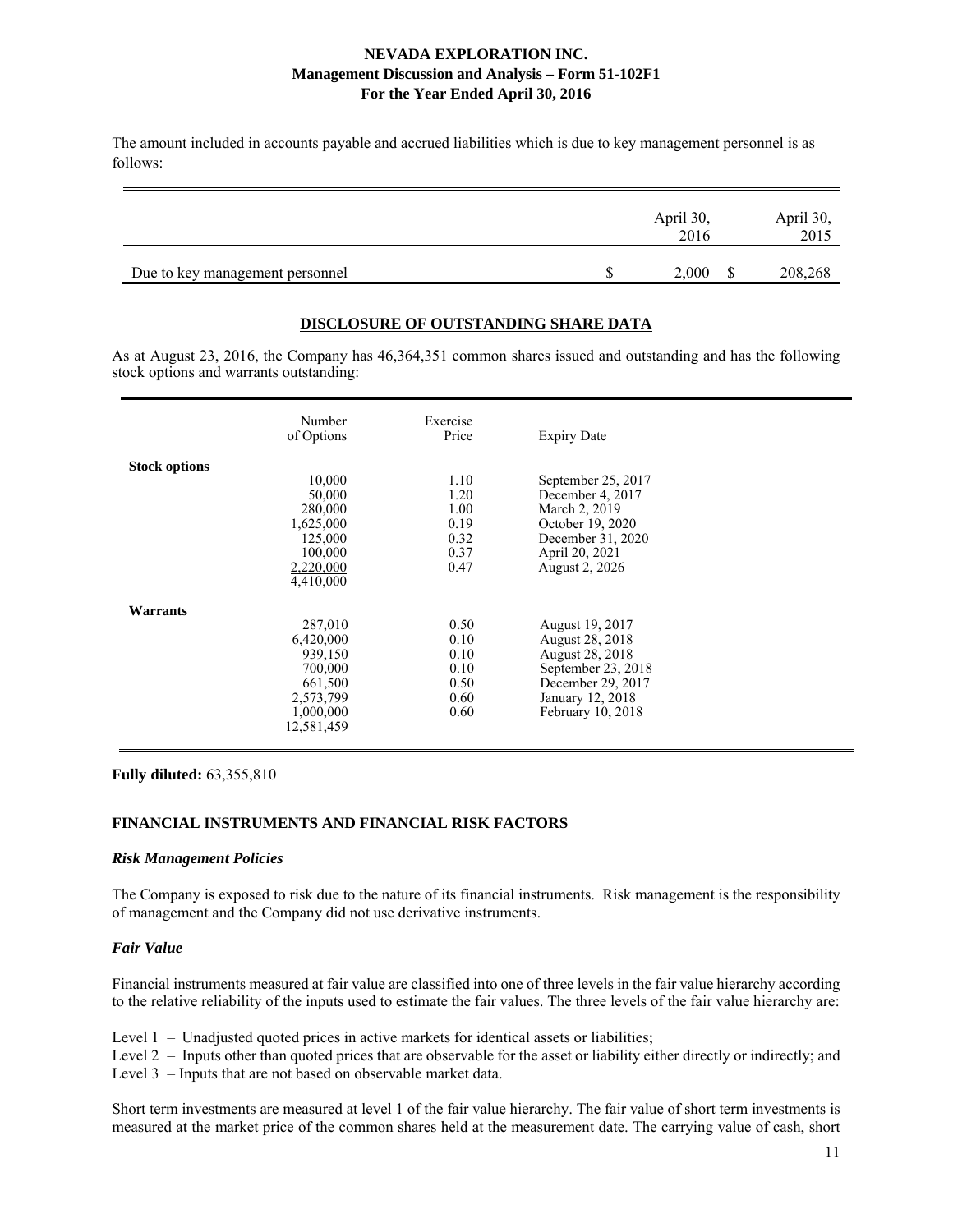term demand loan, deposits and bonds, finance lease obligations and accounts payable and accrued liabilities approximated their fair value because of the short-term nature of these instruments.

#### *Financial Risk Factors*

The Company's risk exposures and the impact on the Company's financial instruments are summarized below:

## *Credit risk*

Credit risk is the risk of loss associated with a counterparty's inability to fulfill its payment obligations. The Company's credit risk is primarily attributable to cash. Management believes that the credit risk concentration with respect to cash is remote as it maintains accounts with highly-rated financial institutions.

## *Liquidity risk*

Liquidity risk is the risk that the Company will not be able to meet its financial obligations as they fall due. The Company manages liquidity risk through the management of its capital structure and financial leverage, as outlined in the discussion on capital management. It also manages liquidity risk by continuously monitoring actual and projected cash flows. The Board of Directors reviews and approves the Company's operating and capital budgets, as well as any material transactions out of the normal course of business.

As at April 30, 2016, the Company had a cash balance of \$74,820 (April 30, 2015 - \$29,674) to settle current liabilities of \$143,824 (April 30, 2015 - \$489,208). The Company will require financing from lenders, shareholders and other investors to generate sufficient capital to meet its short term business requirements. Subsequent to year-end, the Company received proceeds of \$2,968,000 from private placements and the exercise of warrants.

## *Market risk*

Market risk is the risk of loss that may arise from changes in market factors such as interest rates, foreign exchange rates, and commodity and equity prices.

#### (a) Interest rate risk

 The Company is exposed to interest rate risk to the extent that the cash maintained at the financial institutions is subject to floating rate of interest. The interest rate risks on cash, deposits, and bonds, and on the Company's finance lease obligations are not considered significant.

(b) Foreign currency risk

The Company is exposed to financial risk arising from fluctuations in foreign exchange rates and the degree of volatility of these rates. A significant portion of the Company's expenses is denominated in US dollars. Consequently, certain assets, liabilities and operating expenses are exposed to currency fluctuations. The Company does not use derivative instruments to reduce its exposure to foreign currency risk. Net assets denominated in foreign currency and the Canadian dollar equivalents as at April 30, 2016 are as follows:

|                                                                                        |   | <b>USD</b>                                 |   |                                            |  |  |  |
|----------------------------------------------------------------------------------------|---|--------------------------------------------|---|--------------------------------------------|--|--|--|
| Current assets<br>Non-current assets<br>Current liabilities<br>Non-current liabilities | S | 34,322<br>68,316<br>(46, 155)<br>(14, 848) | S | 43,067<br>85,723<br>(57, 915)<br>(18, 631) |  |  |  |
|                                                                                        | S | 41,635                                     | S | 52,244                                     |  |  |  |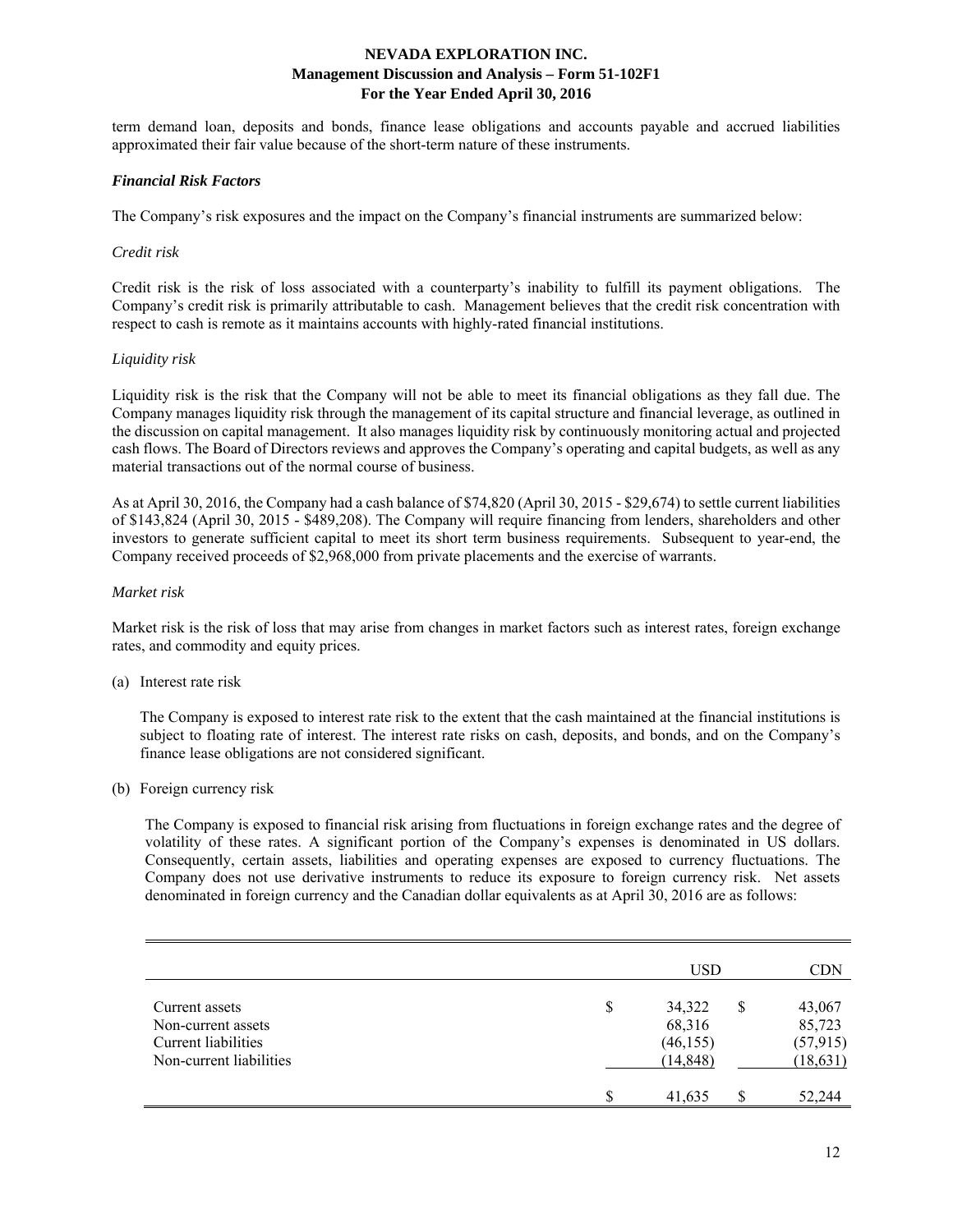Based on the above net exposures as at April 30, 2016, and assuming all other variables remain constant, a 1% change in the value of the US dollar against the Canadian dollar would result in an increase/decrease of \$416 in comprehensive loss.

#### **CAPITAL MANAGEMENT**

In order to maintain its capital structure, the Company, is dependent on equity funding and when necessary, raises capital through the issuance of equity instruments, primarily comprised of common shares and incentive stock options. In the management of capital, the Company includes the components of equity as well as cash.

The Company prepares annual estimates of exploration expenditures and monitors actual expenditures compared to the estimates to ensure that there is sufficient capital on hand to meet ongoing obligations. The Company's investment policy is to invest any excess cash in highly liquid short-term deposits with terms of one year or less and which can be liquidated after thirty days without interest penalty. The Company currently has insufficient capital to fund its exploration programs and is reliant on completing equity financings to fund further exploration. The Company is not subject to any externally imposed capital requirements.

There were no changes in the Company's approach to capital management during the quarter ended April 30, 2016.

#### **RISKS AND UNCERTAINTIES**

In conducting its business of mineral exploration, NGE is subject to a wide variety of known and unknown risks, uncertainties and other factors which may affect the results, performance or achievement of the Company. Such risks and factors include, among others: risks related to the actual results of current and future exploration activities; future prices for gold, silver, and other commodities; environmental risks and hazards; the Company's lack of substantial revenue; the Company's ongoing need to raise money through equity financings; increases to operating, labour, and supply costs; and changes to government regulation, taxes, and fees. Although the Company attempts to identify and plan for these important factors that could affect results materially, the Company cautions the reader that the above list of risk factors is not exhaustive, and that there may be other factors that cause results to differ from anticipated, estimated, or intended results. Ultimately, there can be no guarantee that the Company will be successful in making an economic mineral discovery.

#### **LIST OF DIRECTORS AND OFFICERS**

Wade A. Hodges, CEO and Director Dennis Higgs, Chairman and Director Cyrus Driver, CFO Kenneth Tullar, COO James Buskard, President Dr John E. Larson, Director Benjamin Leboe, Director

## **CONTINUANCE OF OPERATIONS**

The business of mining and exploring for minerals involves a high degree of risk and there can be no assurance that current exploration programs will result in profitable mining operations. The Company's continued existence is dependent upon the preservation of its interests in the underlying properties, the discovery of economically and recoverable reserves, the achievement of profitable operations, or the ability of the Company to raise additional financing, if necessary, or alternatively upon the Company's ability to dispose of its interests on an advantageous basis. Subsequent to year-end, the Company received proceeds of \$2,968,000 from private placements and the exercise of warrants.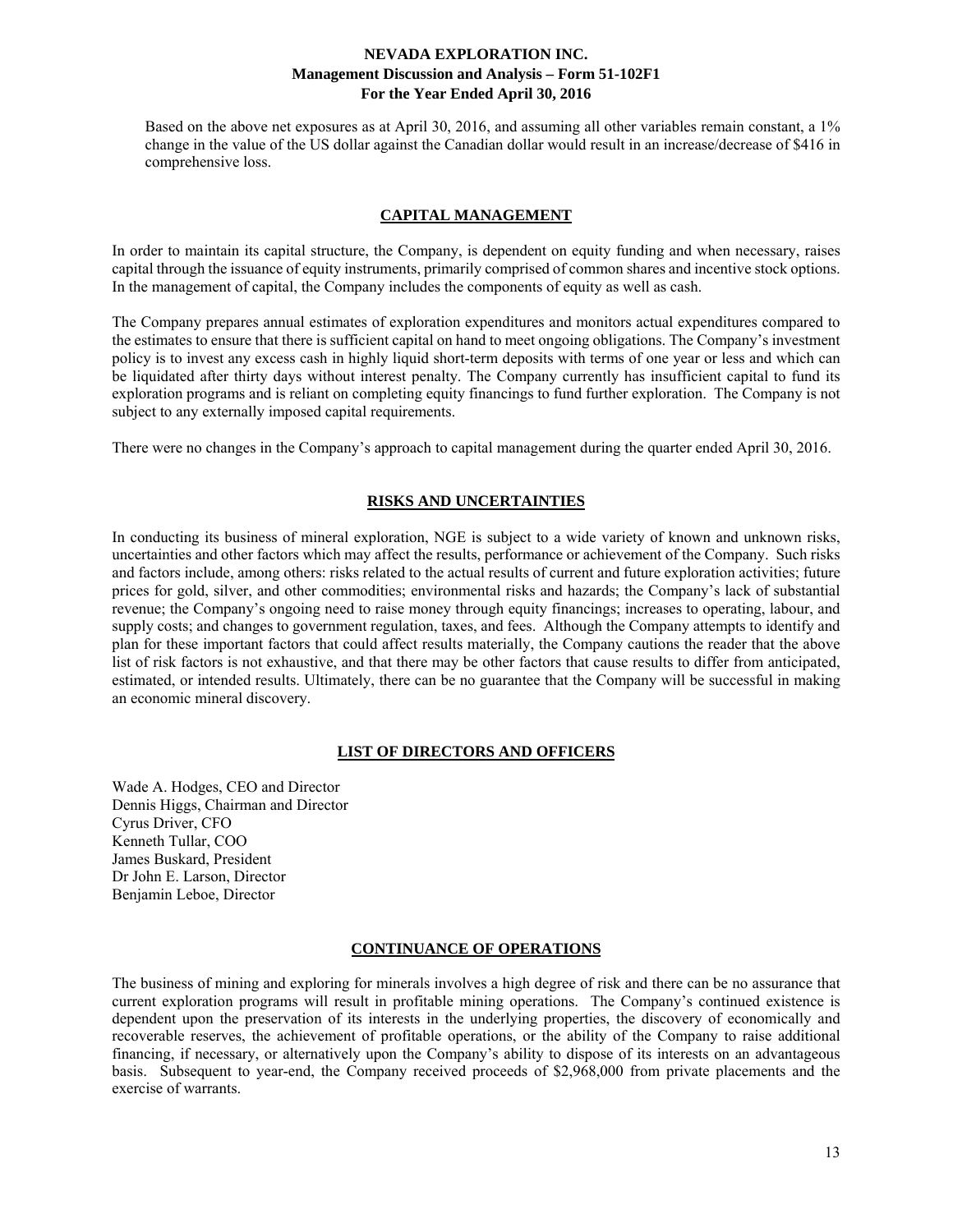Although the Company has taken steps to verify title to the properties on which it is conducting exploration and in which it has an interest, in accordance with industry standards for the current stage of exploration of such properties, these procedures do not guarantee the Company's title. Property title may be subject to unregistered prior agreements, unregistered claims and noncompliance with regulatory and environmental requirements.

## **CHANGES IN ACCOUNTING POLICIES**

There were no new and amended standards that became effective for the Company's April 30, 2016 reporting period.

#### New or revised standards and amendments to existing standards not yet effective

The Company has not applied the following new or revised standards and amendments that have been issued but are not yet effective for the Company's April 30, 2016 reporting period:

- Amendment to IAS 1, *Presentation of Financial Statements*, clarifies principles for the presentation and materiality consideration for the financial statements and notes to improve comparability. The amendment to IAS 1 is effective for annual periods beginning on or after January 1, 2016. The impact of this amendment is to be determined.
- New standard IFRS 9, *Financial Instruments*, was issued in November 2009 as the first step in its project to replace IAS 39, *Financial Instruments: Recognition and Measurement.* IFRS 9 introduces new requirements for classifying and measuring financial assets. This standard is effective for years beginning on or after January 1, 2018. The impact of this amendment is to be determined.
- New standard IFRS 16, *Leases*, specifies how an IFRS reporter will recognize, measure, present and disclose leases. The standard provides a single lessee accounting model, requiring lessees to recognize assets and liabilities for all leases unless the lease term is 12 months or less or the underlying asset has a low value. Lessors continue to classify leases as operating or finance, with IFRS 16's approach to lessor accounting substantially unchanged from its predecessor, IAS 17. This standard is effective for reporting periods beginning on or after January 1, 2019. The impact of this amendment is to be determined.
- New standard IFRS 15, *Revenue from contracts with customers*, provides guidance on how and when revenue from contracts with customers to be recognized, along with new disclosure requirements in order to provide financial statement users with more information and relevant information. This standard is effective for reporting periods on or after January 1, 2018. The impact of this standard is to be determined.

The Company plans to adopt these standards as soon as they become effective for the Company's reporting period.

During the period ended April 30, 2016, the Company retroactively changed its accounting policy for exploration and evaluation expenditures. Previously, the Company capitalized acquisition costs and deferred exploration and evaluation expenditures of mineral properties to the specific mineral properties, net of recoveries received.

Under the new policy, exploration and evaluation expenditures incurred prior to the establishment of technical feasibility and commercial viability of extracting mineral resources and prior to a decision to proceed with mine development are charged to operations as incurred. As required by IAS8 – Accounting Policies, Changes in Accounting Estimates and Errors, the Company included the restated statement of financial position as of May 1, 2014.

Management considers this accounting policy to provide more reliable and relevant information and more clearly represents the Company's activities.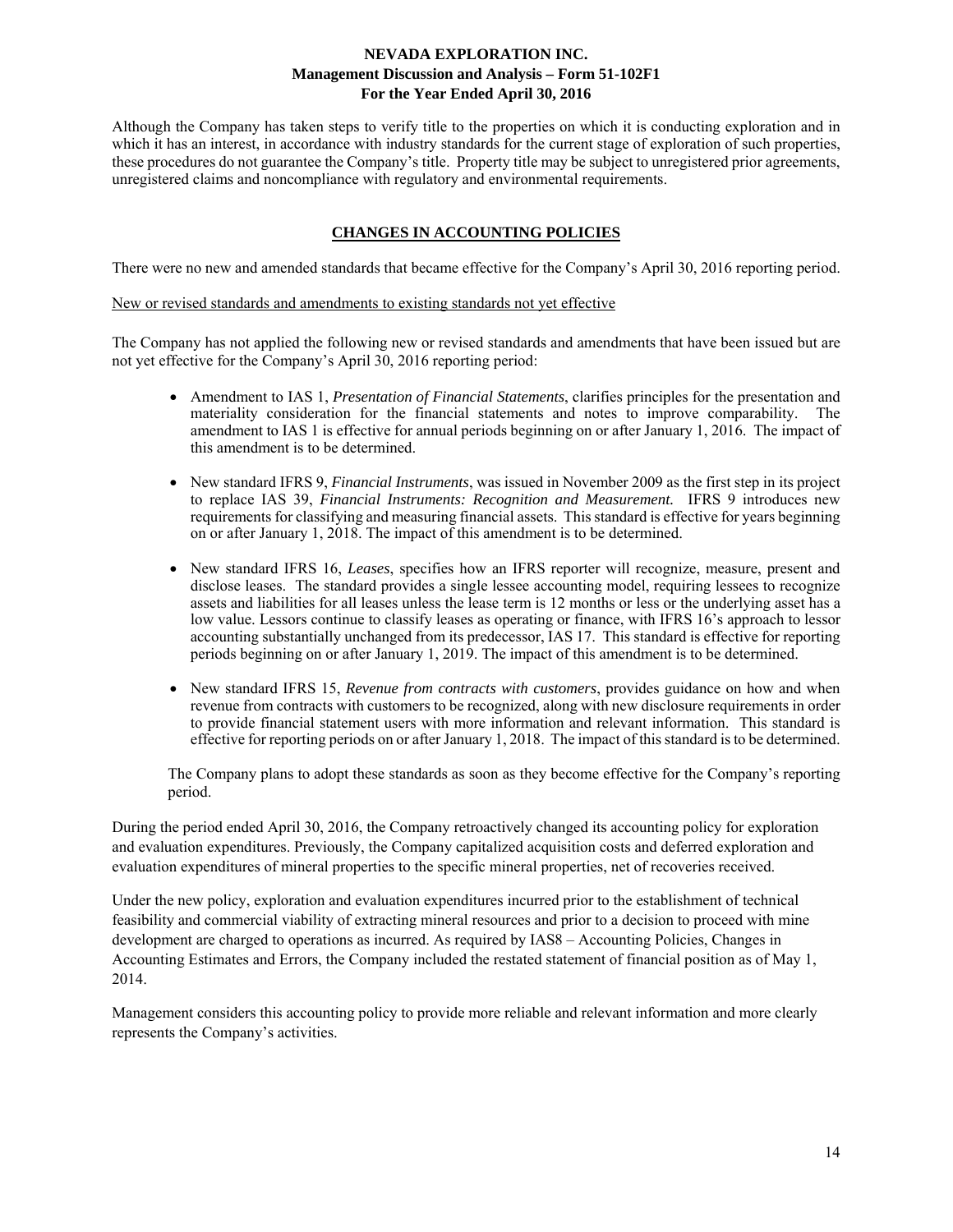The consolidated financial statement impact as at May 1, 2014 is as follows:

|                                            |   | As previously<br>reported | <b>Adjustment</b> | <b>Restated</b> |
|--------------------------------------------|---|---------------------------|-------------------|-----------------|
| Exploration and evaluation assets          | S | 4.359.925                 | $(4,359,925)$ \$  |                 |
| Total assets                               |   | 4,637,976                 | (4,359,925)       | 278,051         |
| Reserves                                   |   | (1,286,854)               | 331,745           | (955, 109)      |
| Deficit                                    |   | 13,088,950                | 4,028,180         | 17, 117, 130    |
| Total shareholder's equity                 |   | 4,320,680                 | (4,359,925)       | (39, 245)       |
| Total liabilities and shareholder's equity |   | 4,637,976                 | (4,359,925)       | 278,051         |

The consolidated financial statement impact as at April 30, 2015 is as follows:

|                                                                                                                                                      | As previously<br>reported |                                                                               | <b>Adjustment</b>                                                                     |  | <b>Restated</b>                                              |  |
|------------------------------------------------------------------------------------------------------------------------------------------------------|---------------------------|-------------------------------------------------------------------------------|---------------------------------------------------------------------------------------|--|--------------------------------------------------------------|--|
| Exploration and evaluation assets<br>Total assets<br>Reserves<br>Deficit<br>Total shareholder's equity<br>Total liabilities and shareholder's equity |                           | 3,442,023<br>3,656,933<br>(1,163,289)<br>14,393,150<br>3,138,870<br>3,656,933 | $(3,442,023)$ \$<br>(3,442,023)<br>638,333<br>2,803,690<br>(3,442,023)<br>(3,442,023) |  | 214,910<br>(524, 956)<br>17,196,840<br>(303, 153)<br>214,910 |  |

Exploration and evaluation costs that were capitalized and previously disclosed during the year ended April 30, 2015 have now been expensed in the statement of loss and comprehensive loss in accordance with the change in accounting policy. Impairment charges on the exploration and evaluation assets during the nine months ended April 30, 2015 were re-classed to deficit as they would have been expensed in prior year in accordance with the change in accounting policy. As all exploration and evaluation assets were held in the US subsidiary, the cumulative translation reserve has been adjusted as the change in accounting policy resulted in the restatement of foreign exchange translation on exploration and evaluation assets. Exploration and evaluation costs that were recorded as an investing activity in the statement of cash flows for the year ended April 30, 2015 are now recorded as cash flows used in operating activities.

## **DISCLOSURE CONTROLS AND PROCEDURES AND INTERNAL CONTROLS**

In connection with National Instrument 52-109 (Certificate of Disclosure in Issuer's Annual and Interim Filings) ("NI 52- 109"), the Chief Executive Officer and Chief Financial Officer of the Company have filed a Venture Issuer Basic Certificate with respect to the financial information contained in the condensed consolidated interim financial statements and this accompanying interim MD&A (together the "Interim Filings"). In contrast to the full certificate under NI 52-109, the Venture Issuer Basic Certificate does not include representations relating to the establishment and maintenance of disclosure controls and procedures and internal control over financial reporting, as defined in NI 52-109. For further information the reader should refer to the Venture Issuer Basic Certificates filed by the Company with the Annual Filings on SEDAR at www.sedar.com.

## **NOTE REGARDING FORWARD-LOOKING STATEMENTS**